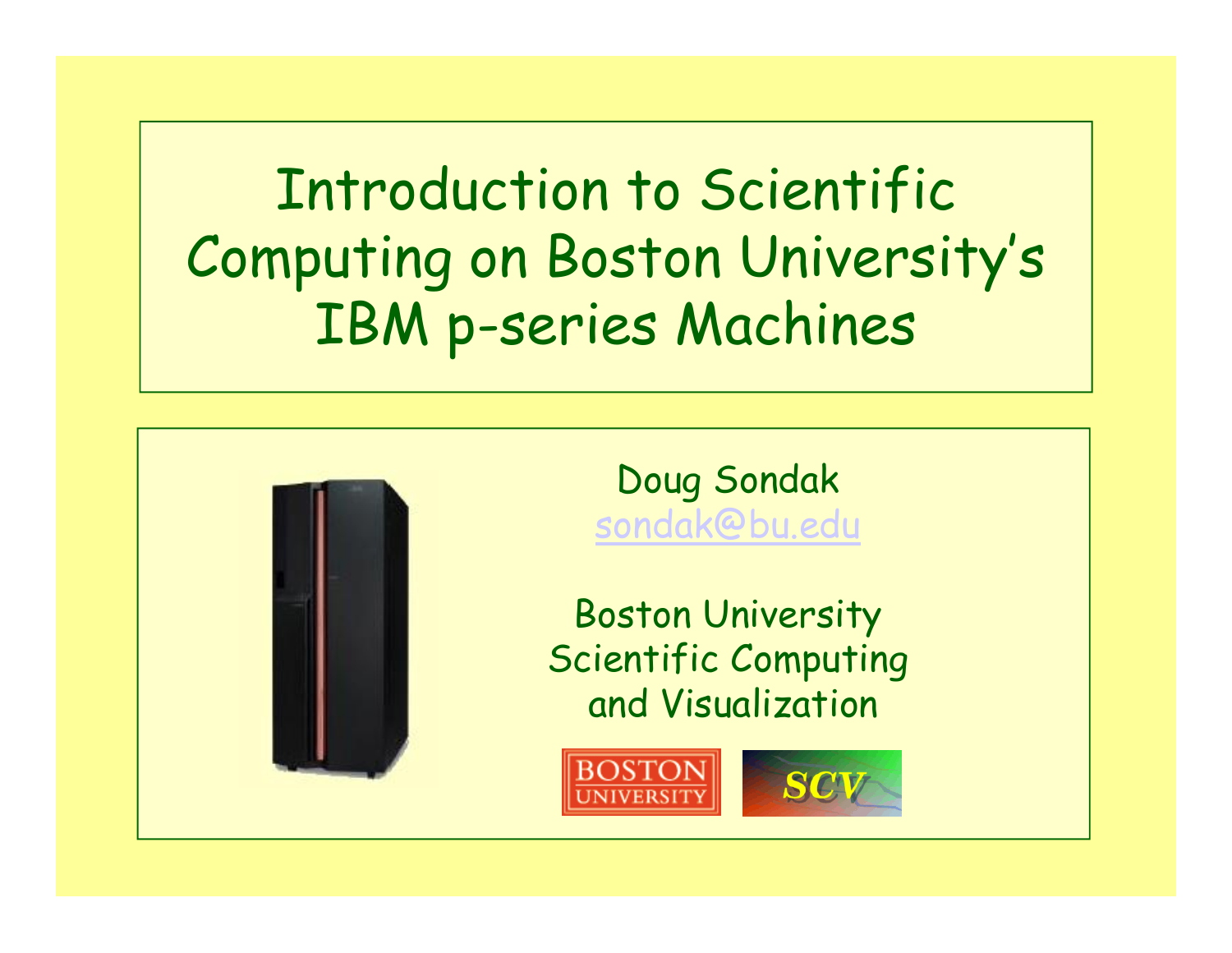#### **Outline**

- •· Introduction
- •Hardware
- $\bullet$ Account Information
- •Batch systems
- •Compilers
- $\bullet$ Parallel Processing
- •Profiling
- •Libraries
- $\bullet$ Debuggers
- •Other Software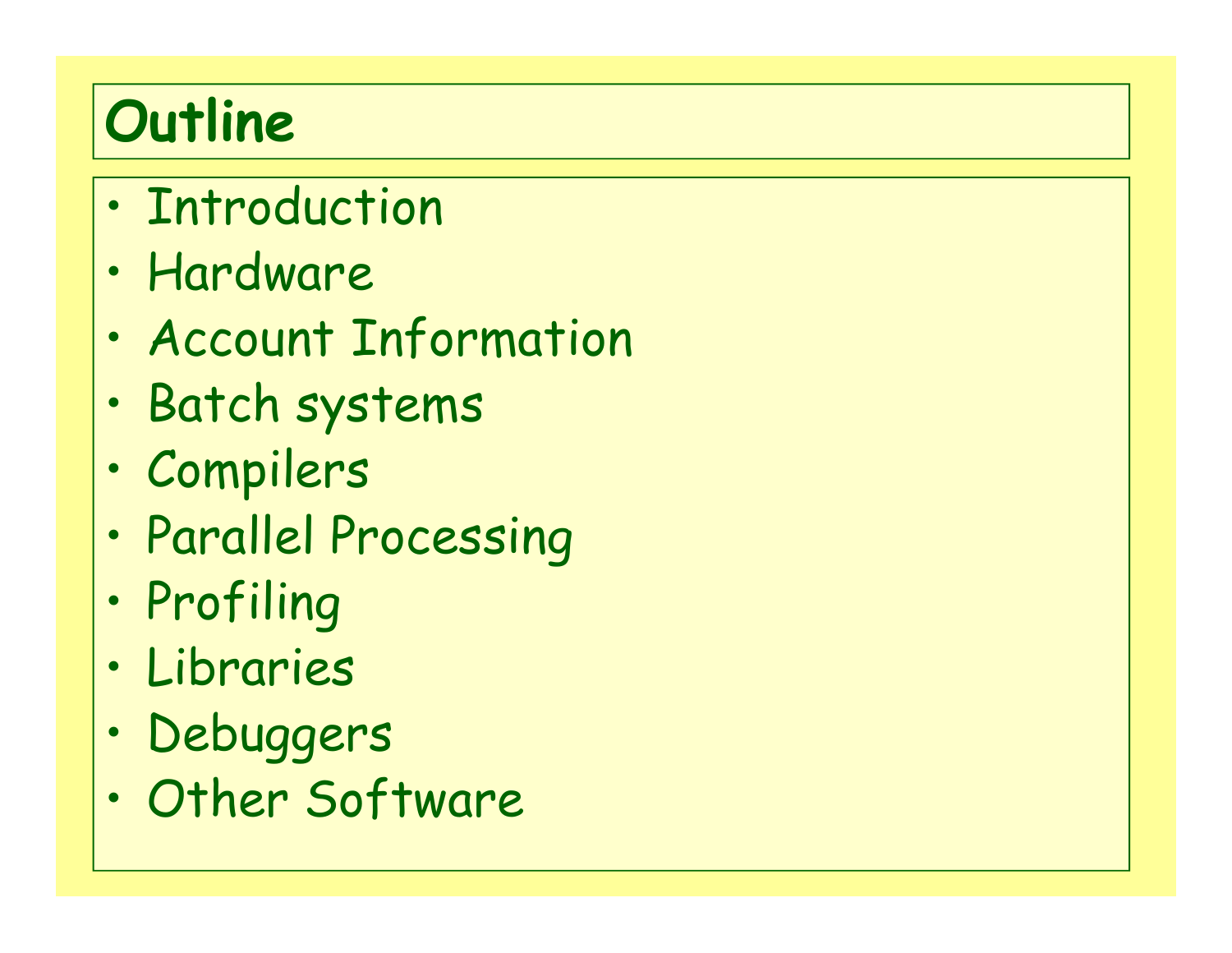#### **Introduction**

- $\bullet$ • What is different about scientific computing?
	- – Large resource requirements
		- CPU time
		- Memory
	- – Some excellent science can be performed on a PC, but we won't deal with that here.
	- –- Some non-scientific computing requires large resources, and the following material will be applicable.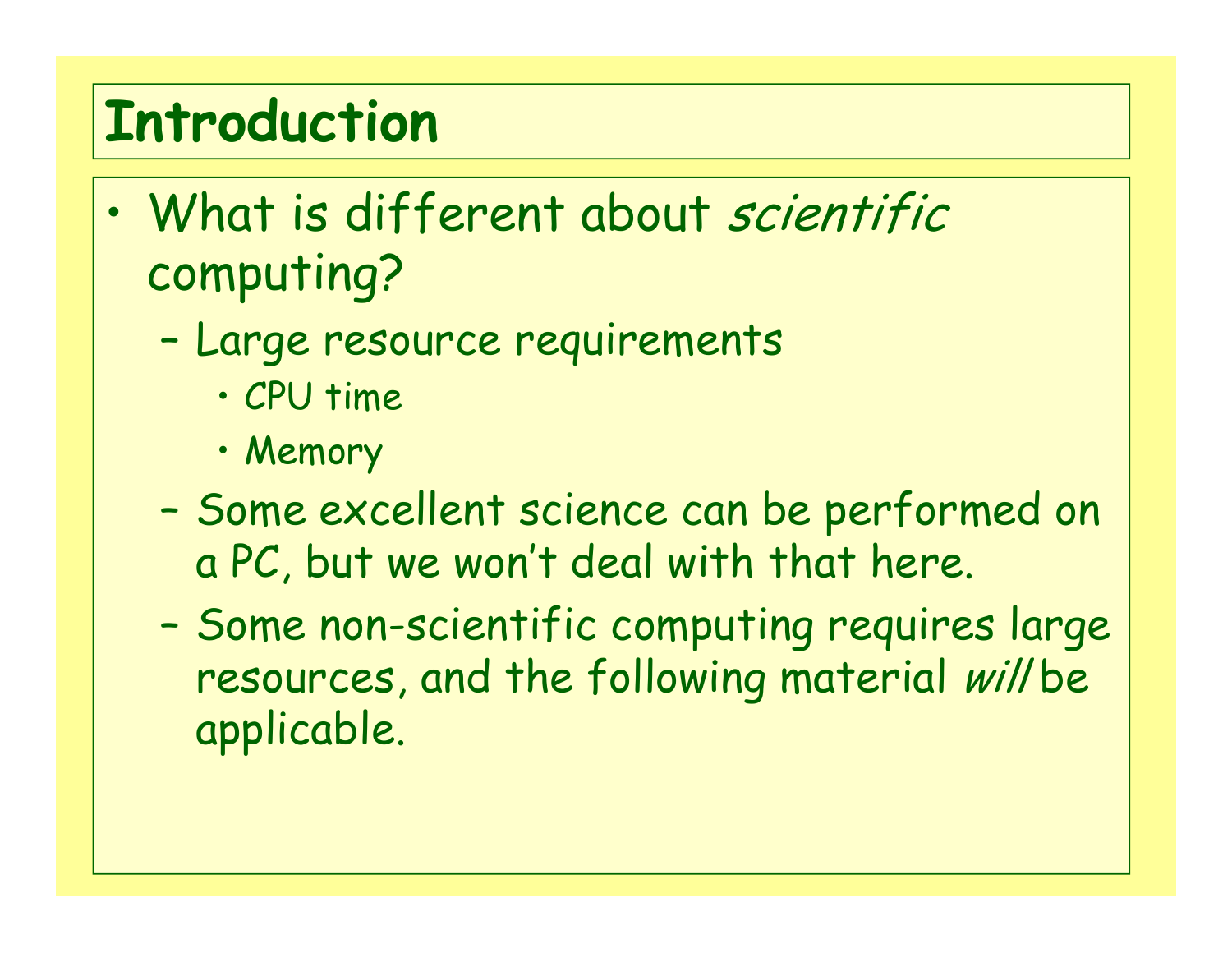### **IBM p690**

- $\bullet$  1.3 GHz Power4 processors
	- –2 processors per chip
- •shared memory
- • 3 machines, kite, frisbee, and pogo, with
	- –32 processors each
	- –32 GB memory each
- •• 1 machine, *domino*, with
	- –16 processors
	- –16 GB memory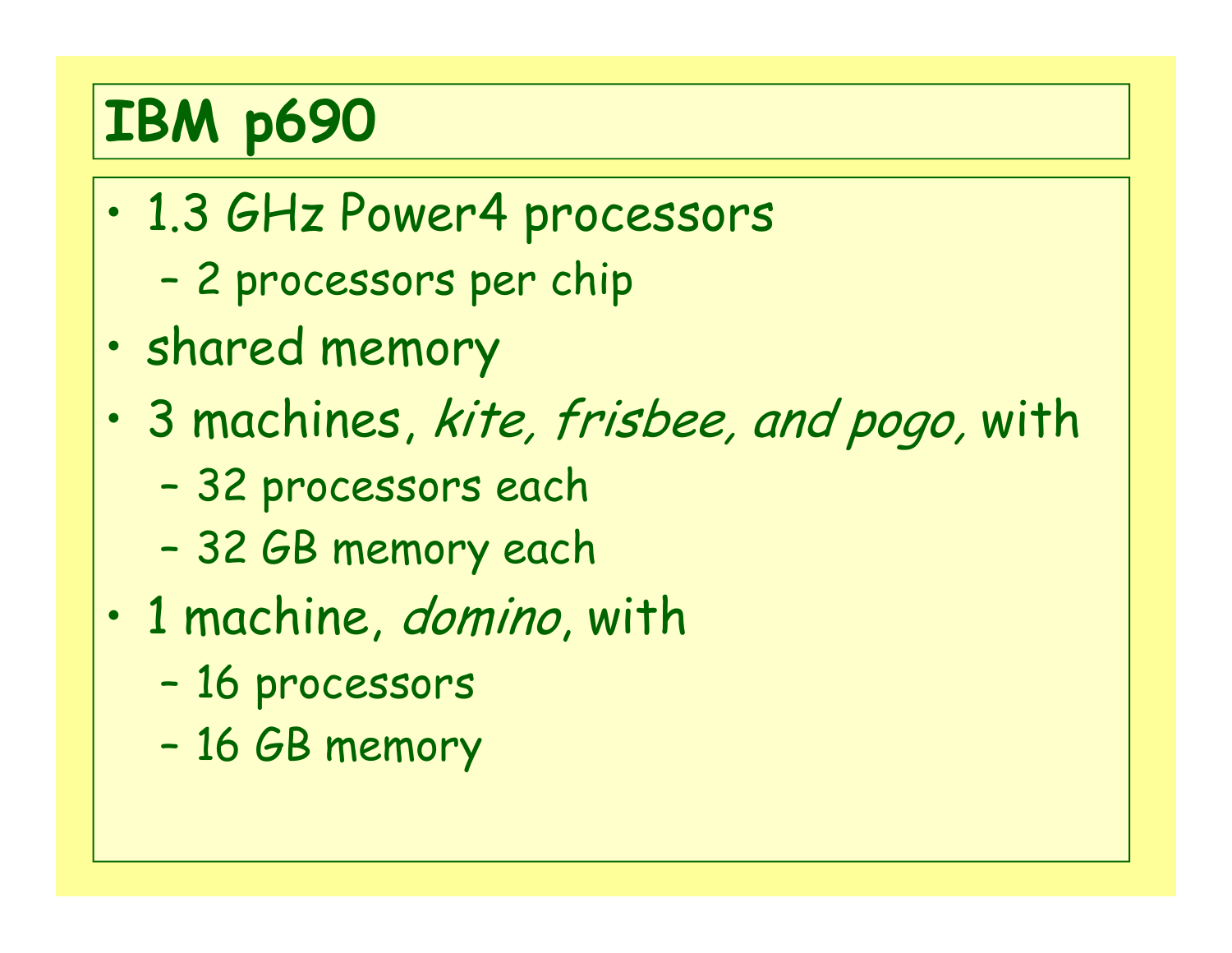#### **IBM p655**

- $\bullet$  1.1 GHz Power4 processors
	- –2 processors per chip
- •shared memory
- • 6 machines, twister, scrabble, marbles, crayon, litebrite, and hotwheels, each with
	- –8 processors
	- –16 GB memory
- $\bullet$ **twister** is login machine for p690/p655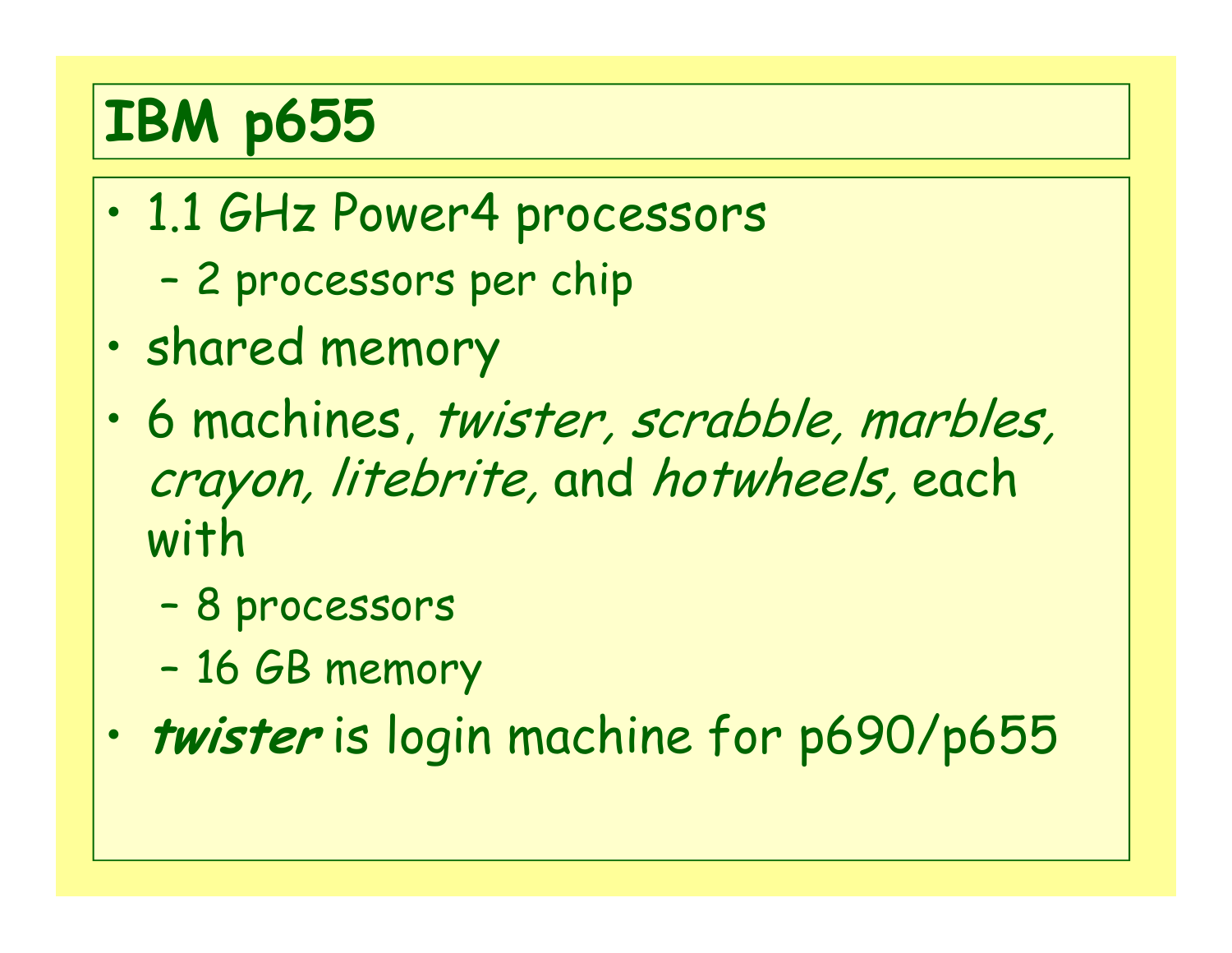#### **IBM p655 (cont'd)**

- $\bullet$  Three additional machines
	- –jacks, playdoh, slinky
	- –8 1.7 GHz processors
	- –8 GB memory
	- –- priority given to CISM group
		- if you don't know what CISM is, you're not in it!
	- – charged at a higher rate proportional to higher clock speed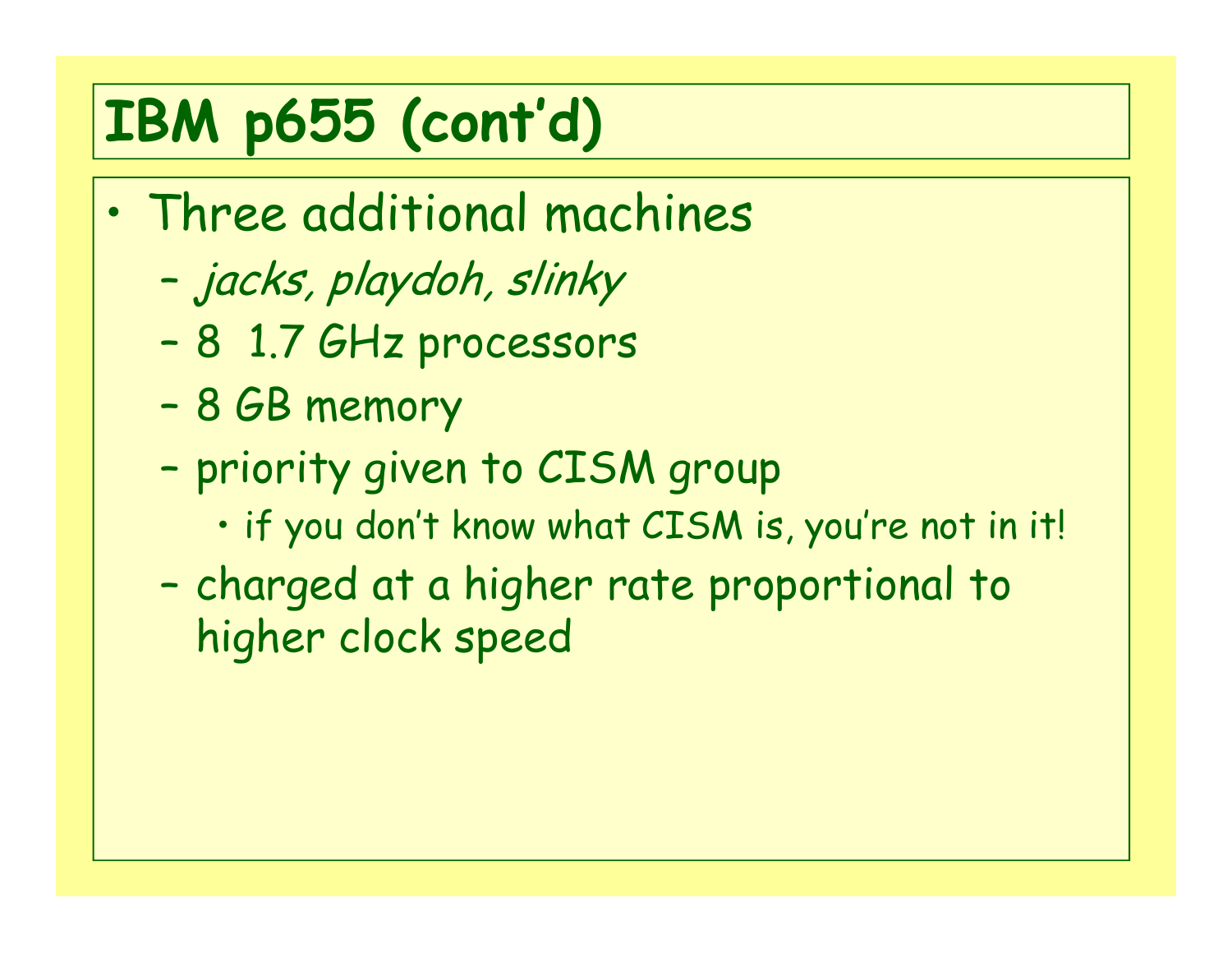#### **IBM p655 Data Caches**

- • L 1
	- –32 KB per processor (64 KB per chip)
- $\bullet$  L 2
	- –1.41 MB
	- –- shared by both procs. on a chip
	- –- unified (data, instructions, page table entries)
- $\bullet$  L 3
	- –128 MB
	- –shared by group of 8 processors
	- –off-chip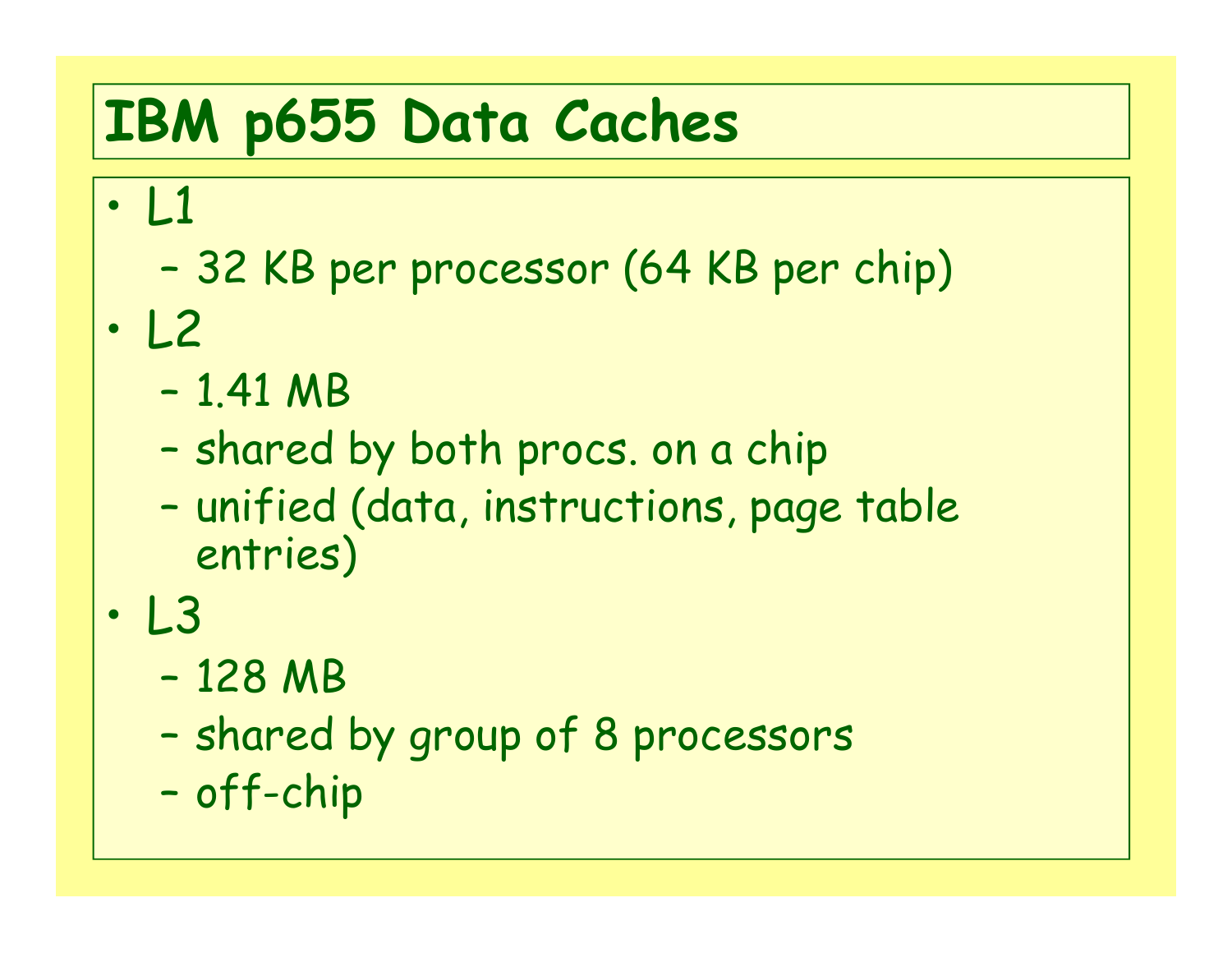#### **Account Information and Policies**

- $\bullet$ . to apply for an account http://scv.bu.edu/
	- –- click on accounts  $\rightarrow$  applications
	- –- click on [apply for a new project](https://acct.bu.edu/cgi-bin/perl/postpiappl.pl)
- • general information
	- –- click on [Information for New SCF Users](http://scv.bu.edu/shadow/SCVDev/accounts/user-information.html)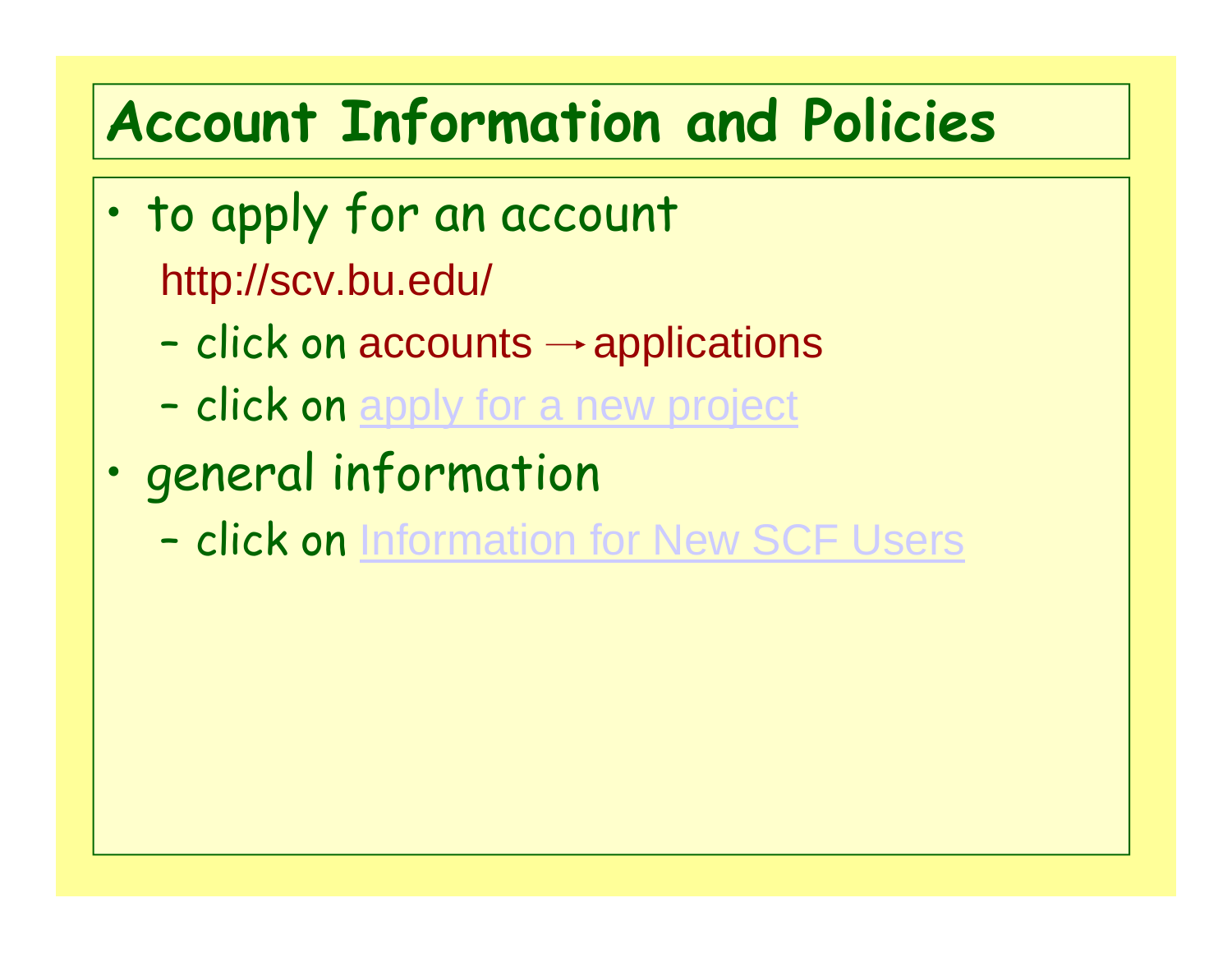#### **Account Information and Policies (cont'd)**

- • account balance information
	- –go to <https://acct.bu.edu/SCF/UsersData/>
	- –- click on your username
	- –- click on "Project Data"
- $\bullet$  home disk space is limited
	- – for larger requirements, apply for /project directory
	- <http://scv.bu.edu/accounts/applications.html>
		- click on [request a Project Disk Space allocation](https://acct.bu.edu/SCF/PI/)
- • interactive runs limited to 10 CPU-min.
	- –use batch system for longer jobs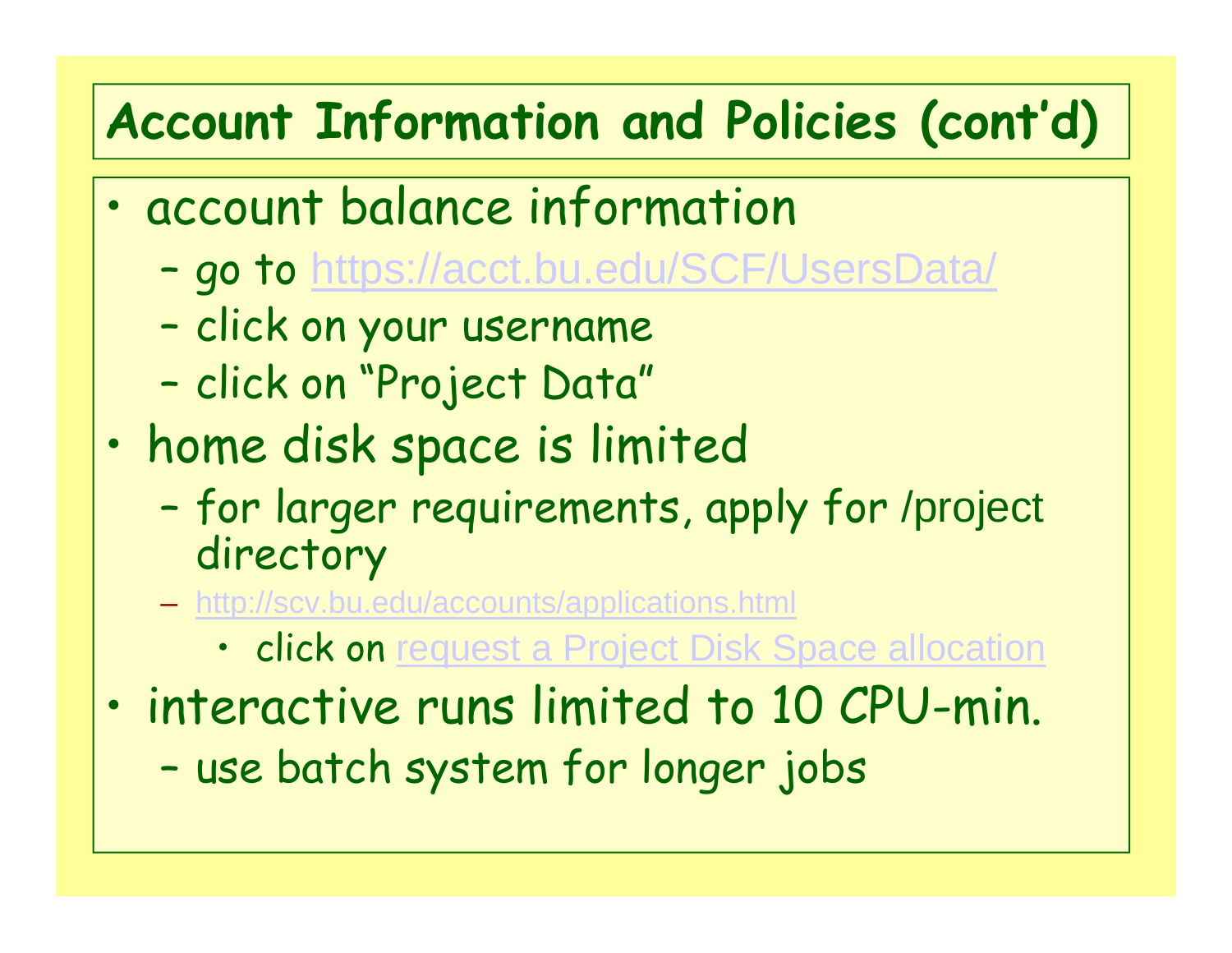#### **Archive System**

- $\bullet$  "archive" is a facility for long- or shortterm storage of large files.
- storage archive *filename*
- •· retrieval

archive –retrieve *filename*

- $\bullet$ works from twister, skate, or cootie
- $\bullet$ see man page for more info.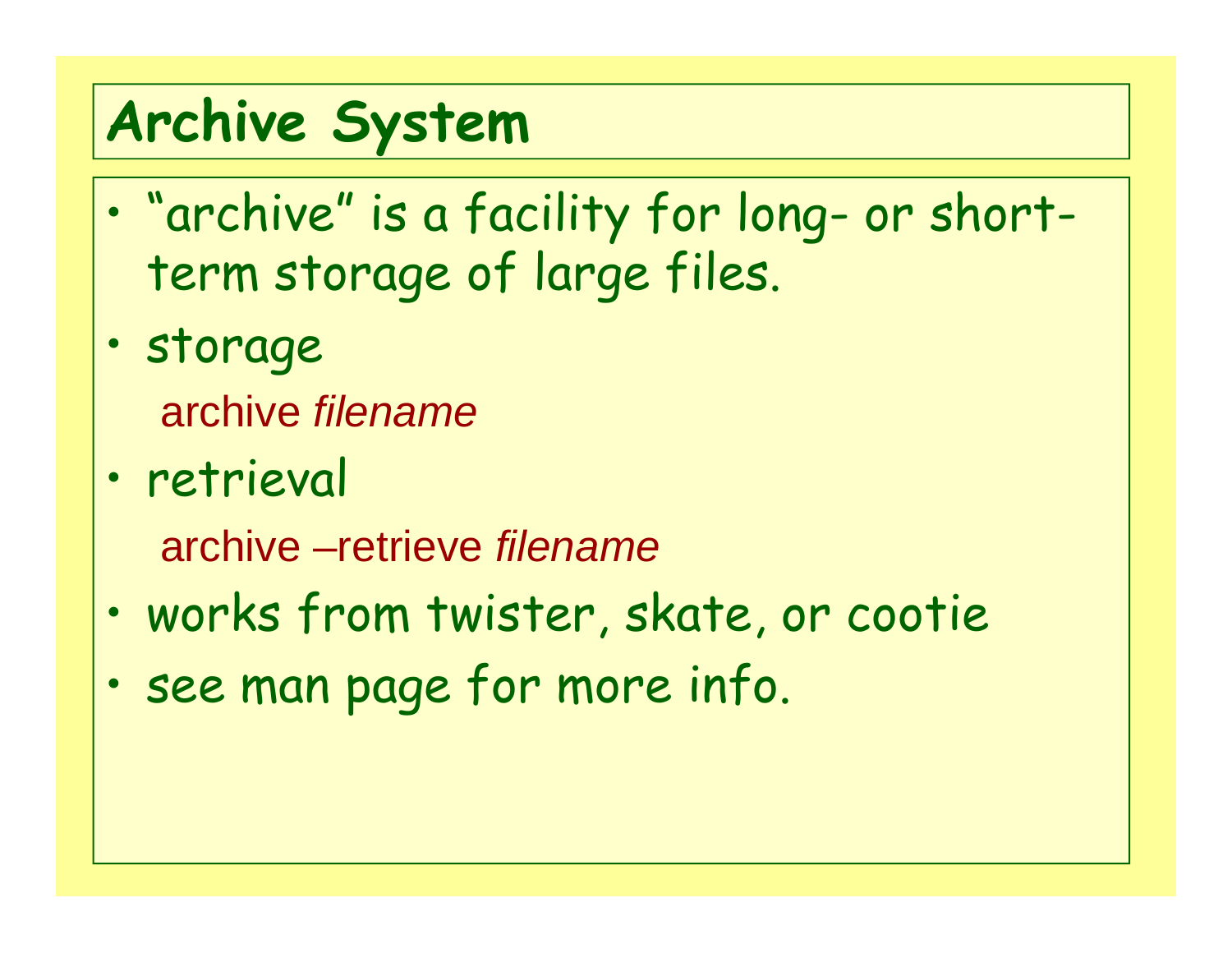#### **Batch System - LSF**

- bqueues command
	- –- lists queues
	- –shows current jobs

| QUEUE_NAME        | PRIO STATUS  |    |   |                |   | MAX JL/U JL/P JL/H NJOBS | <b>PEND</b> | <b>RUN</b> | <b>SUSP</b> |
|-------------------|--------------|----|---|----------------|---|--------------------------|-------------|------------|-------------|
| donotuse          | Open: Active |    |   |                |   |                          |             |            |             |
| p4-test           | Open: Active |    |   |                |   |                          |             |            |             |
| p4-short          | Open: Active |    |   | $\overline{a}$ |   |                          | 0           |            |             |
| $p4-1$ ong        | Open: Active | 16 | 5 | $\overline{a}$ | 8 | 35                       | 20          | 15         |             |
| p4-verylong       | Open: Active |    |   | -              |   |                          | 0           |            |             |
| $p4-mp4$          | Open: Active |    |   | $\equiv$       |   |                          |             |            |             |
| $p4-mp8$          | Open: Active |    |   | L,             |   |                          | 0           |            |             |
| $p4-$ cism-m $p8$ | Open: Active |    |   | L.             |   |                          | 0           |            |             |
| $p4-mp16$         | Open: Active |    | 2 | $\equiv$       |   |                          |             |            |             |
| p4-ibmsur-mp16    | Open: Active |    |   | $\overline{a}$ |   |                          | 0           |            |             |
| $p4-mp32$         | Open: Active |    |   |                |   |                          | 0           |            |             |
|                   |              |    |   |                |   |                          |             |            |             |
|                   |              |    |   |                |   |                          |             |            |             |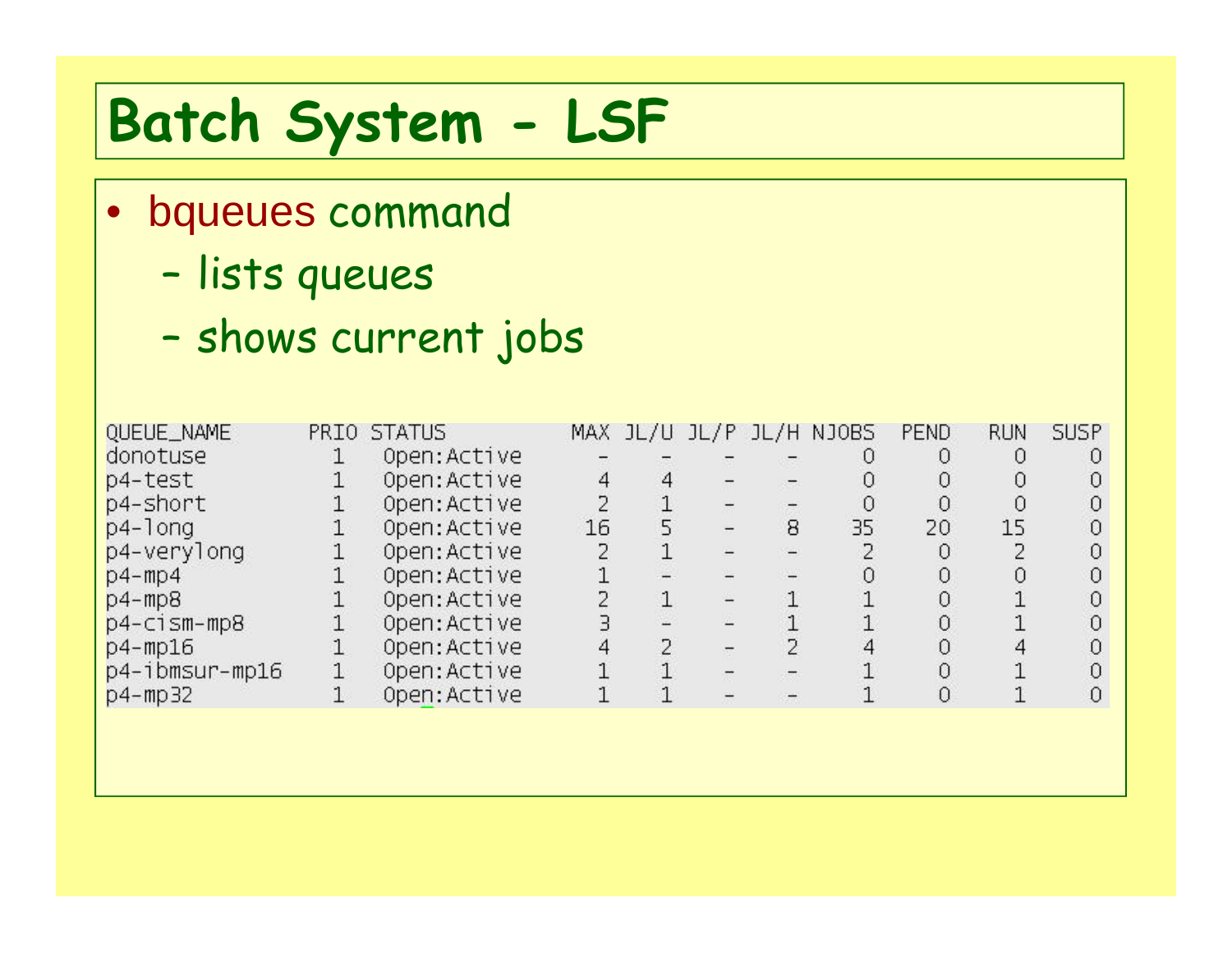# **LSF (cont'd)**

- **donotuse** and **p4-test** queues are for administrative purposes
- **p4-short**, **p4-long**, and **p4-verylong** queues are for serial (single processor) jobs
- • "mp" queues are for parallel processing
	- – suffix indicates maximum number of processors
		- **p4-mp8** queue is for parallel jobs with up to 8 processors
- **p4-cism-mp8** and **p4-ibmsur-mp16** are only available to members of certain projects
	- –- If you're not sure if you can use them, you probably can't!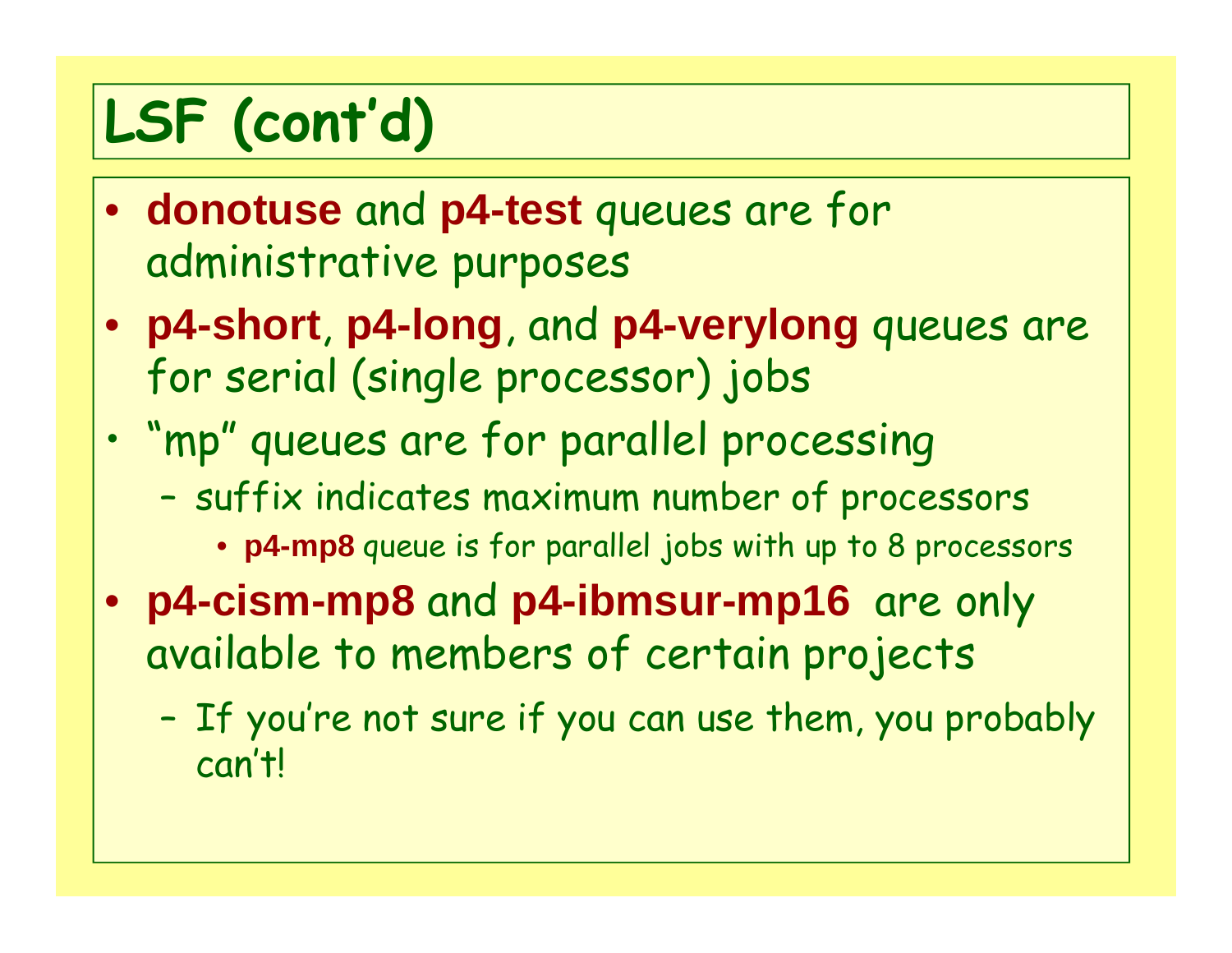# **LSF (3)**

- • a few important fields in "bqueues" output:
	- $\mathcal{L}_{\mathcal{A}}$  MAX – maximum number of jobs allowed to run at a time
	- – JL/U – maximum number of jobs allowed to run at a time per user
	- NJOBS number of jobs in queue
	- $\mathcal{L}_{\mathcal{A}}$  PEND – number of jobs pending, i.e., waiting to run
	- –RUN – number of jobs running
- • choose queue with appropriate number of processors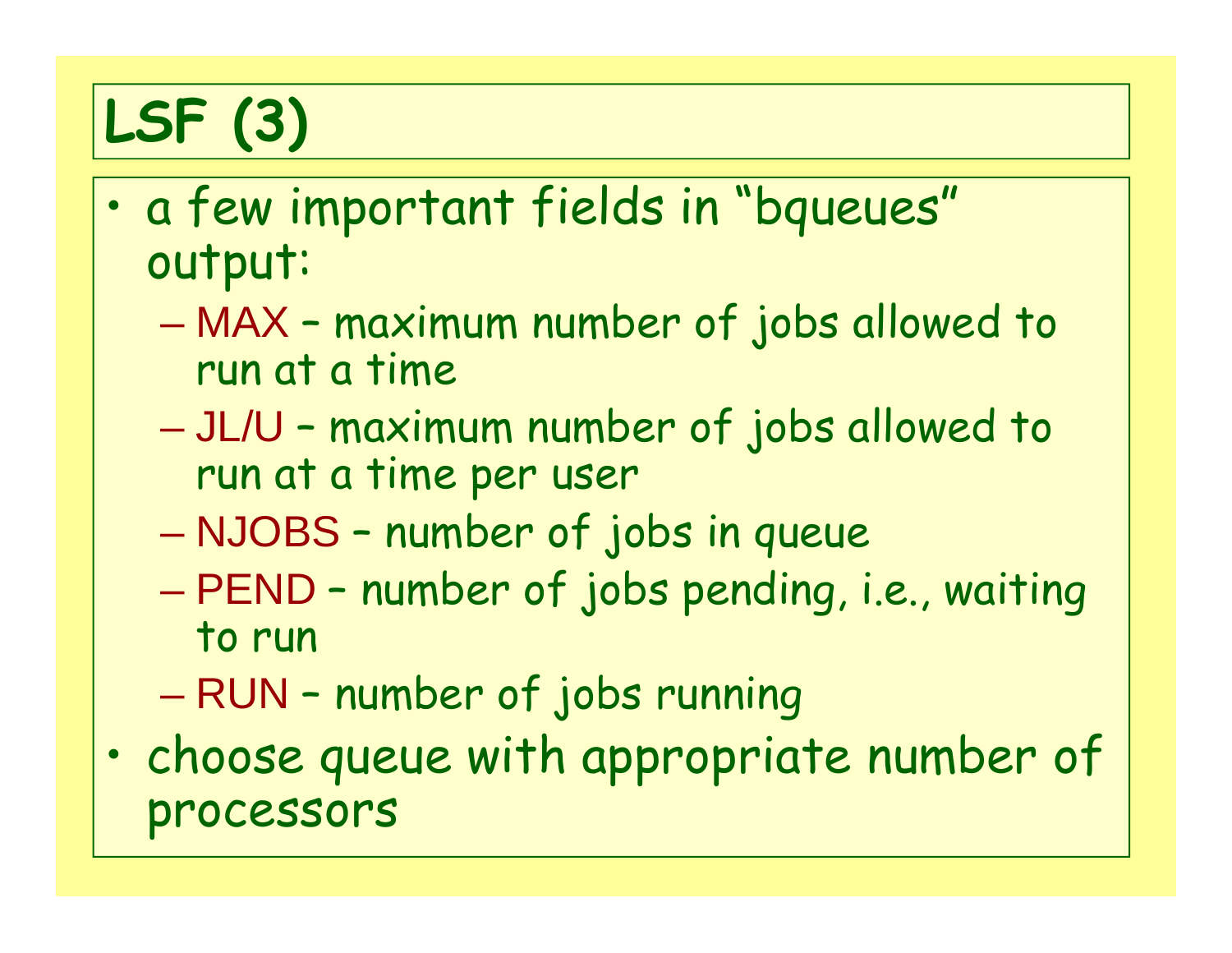

#### •queue time limits

| queue          | <b>CPU limit</b><br>(hrs.) | wall-clock<br>limit (hrs.) |
|----------------|----------------------------|----------------------------|
| p4-short       | $\overline{2}$             | 2.5                        |
| p4-long        | 32                         | 40                         |
| p4-verylong    | 64                         | 80                         |
| $p4$ -mp4      | 16                         | 5                          |
| $p4$ -mp $8$   | 32                         | 5                          |
| p4-cism-mp8    | 32                         | 5                          |
| $p4$ -mp16     | 64                         | 5                          |
| p4-mp32        | 128                        | 5                          |
| p4-ibmsur-mp16 | 128                        | 9                          |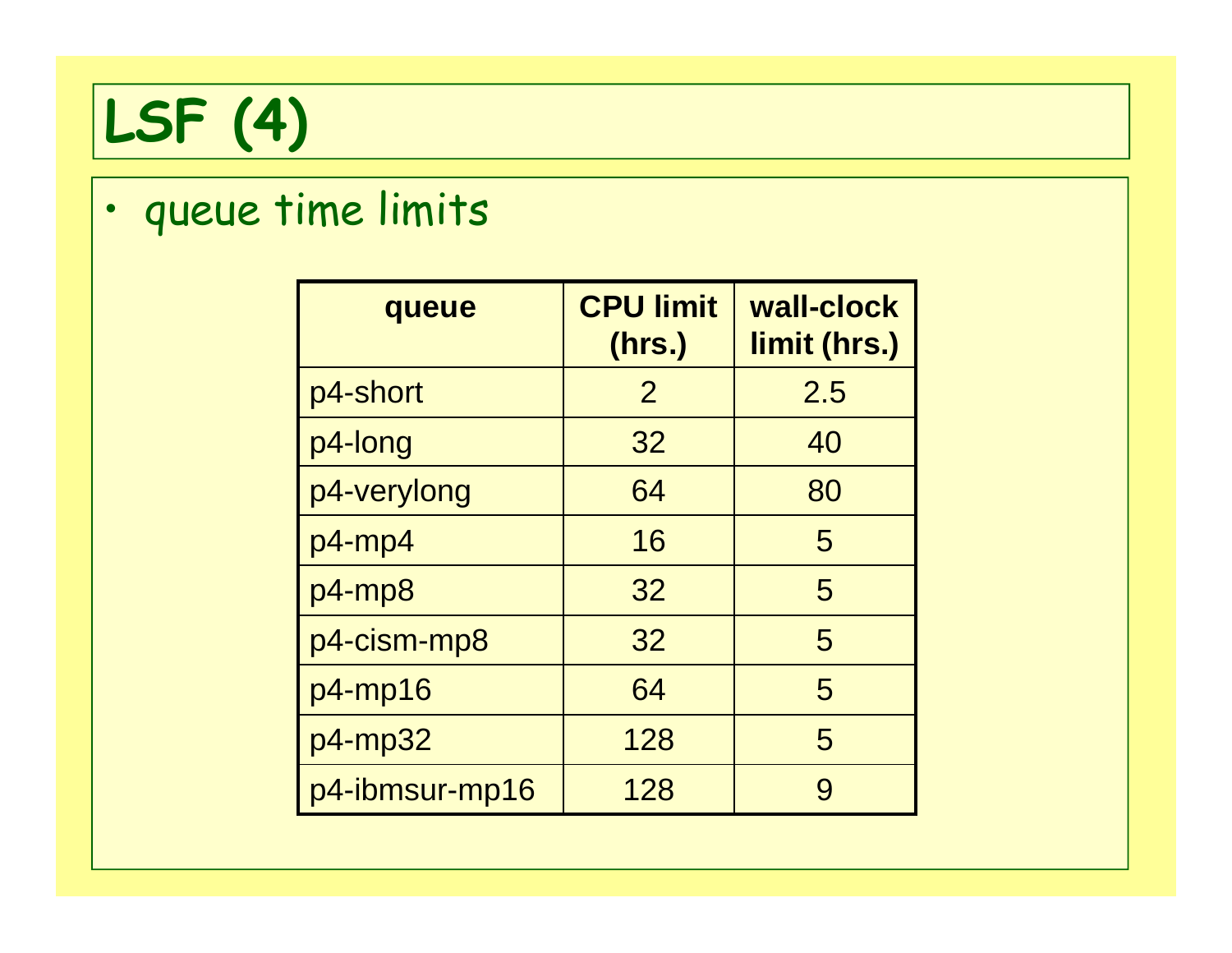# **LSF (5)**

- bsub command
	- – simplest way to run:
		- bsub –q *qname myprog*
	- – suggested way to run:
		- create a short script
		- submit the script to the batch queue
		- this allows you to set environment variables, etc.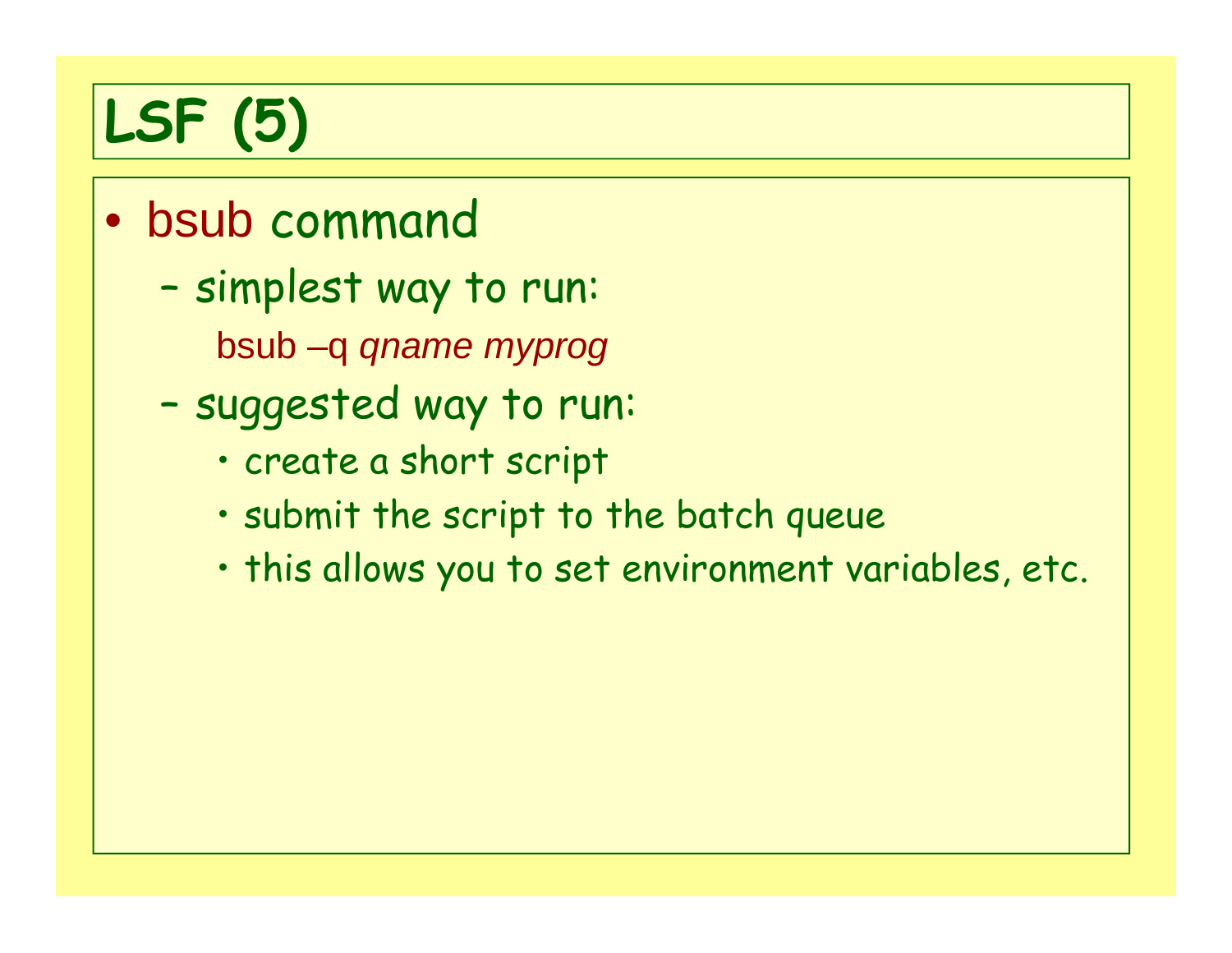# **LSF (6)**

- • sample script #!/bin/tcshseteny OMP\_NUM\_THREADS 4  $mycode < min > myout$
- $\bullet$  make sure script has execute permission –- chmod 755 myscript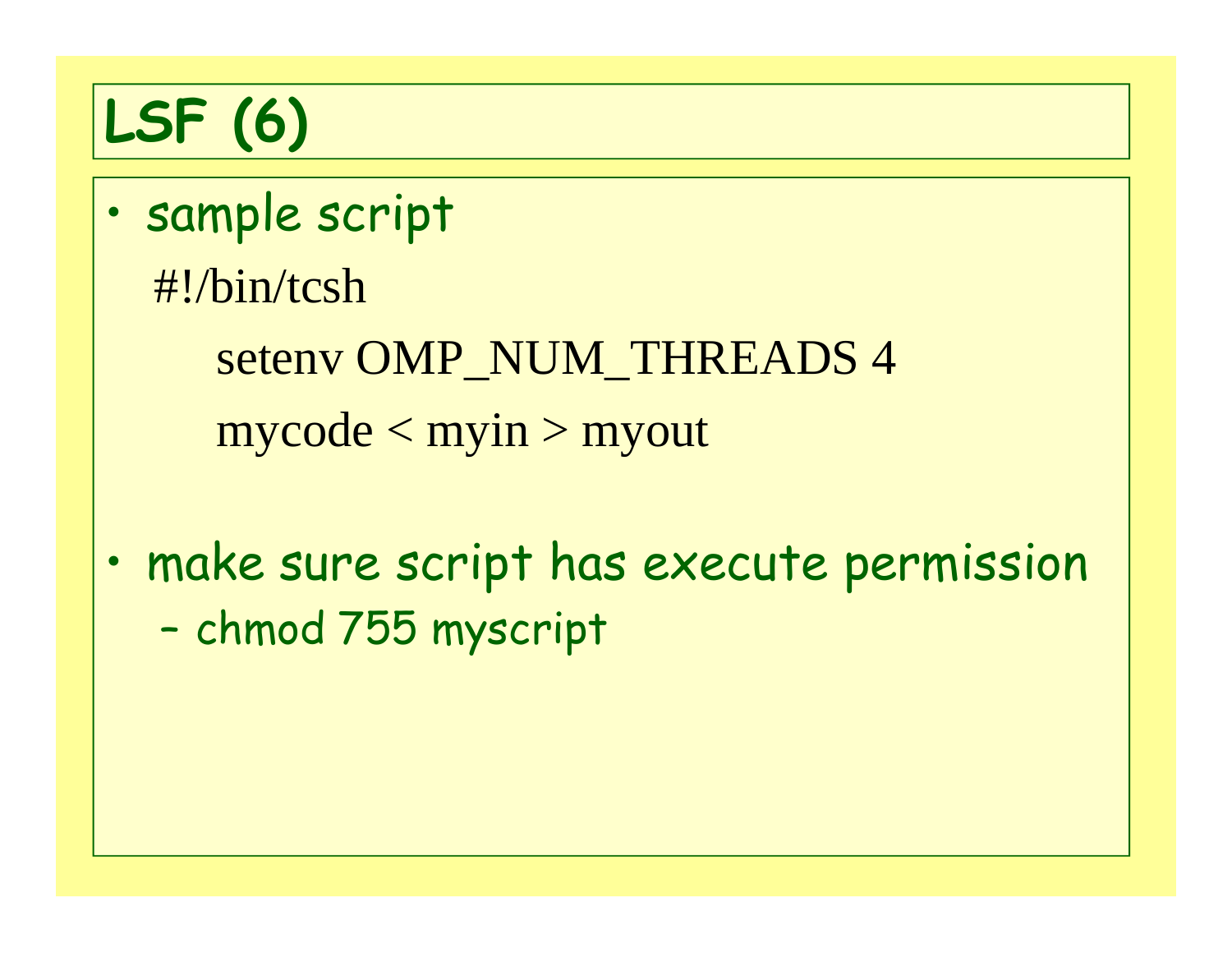# **LSF (7)**

#### $\bullet$ bjobs command

- – with no flags, gives status of all your current batch jobs
- –-q *quename* to specify a particular queue
- –- -u all to show all users' jobs

```
twister:\sim % bjobs -u all -q p4-mp16
JOBID USER STAT QUEUE FROM_HOST EXEC_HOST
257949 onejob RUN p4-mp16 twister frisbee
257955 quehog RUN p4-mp16 twister frisbee
257956 quehog RUN p4-mp16 twister kite
257957 quehog PEND p4-mp16 twister 
257958 quehog PEND p4-mp16 twister 
257959 quehog PEND p4-mp16 twister
```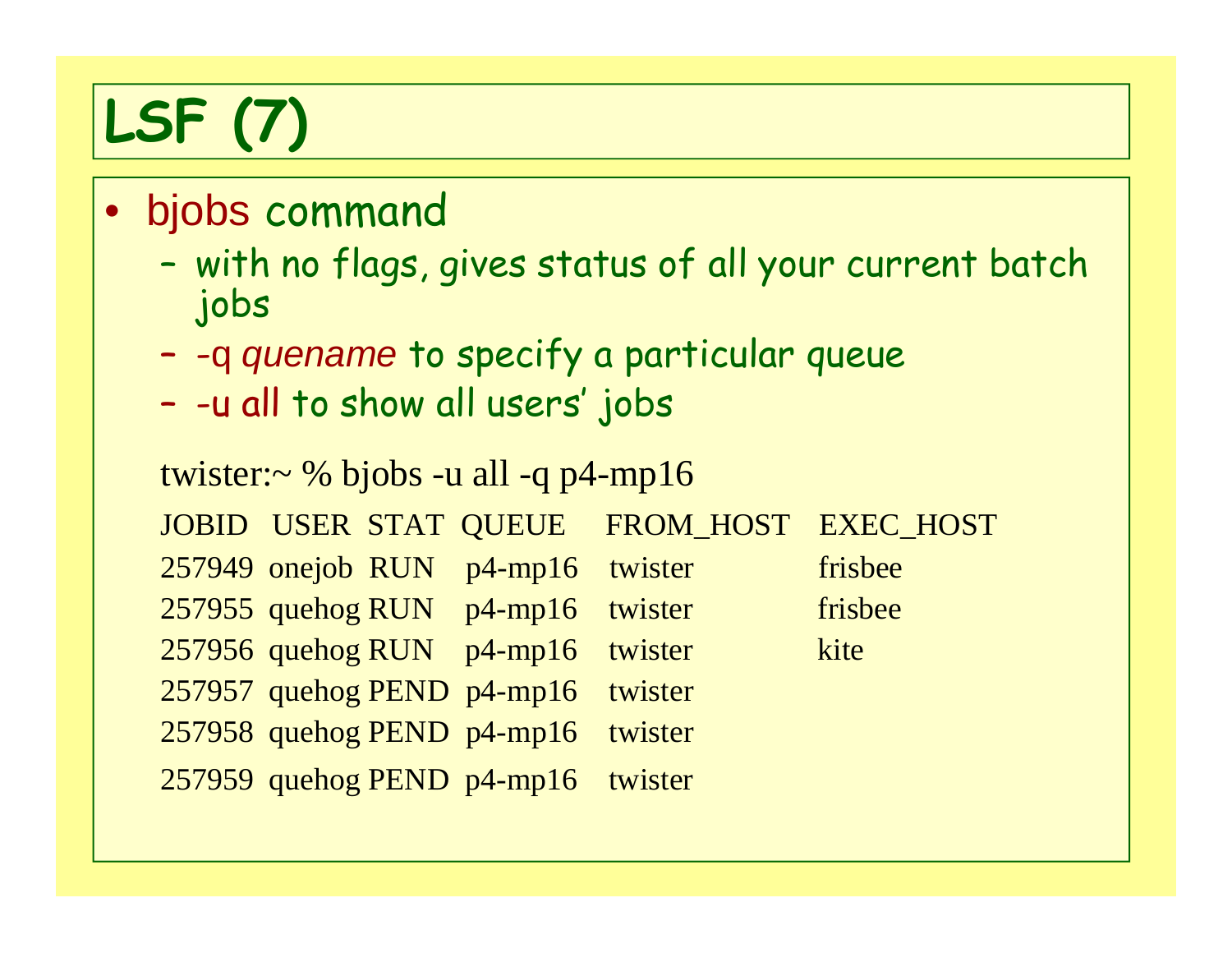# **LSF (8)**

 $\bullet$  additional details on queues <http://scv.bu.edu/SCV/scf-techsumm.html>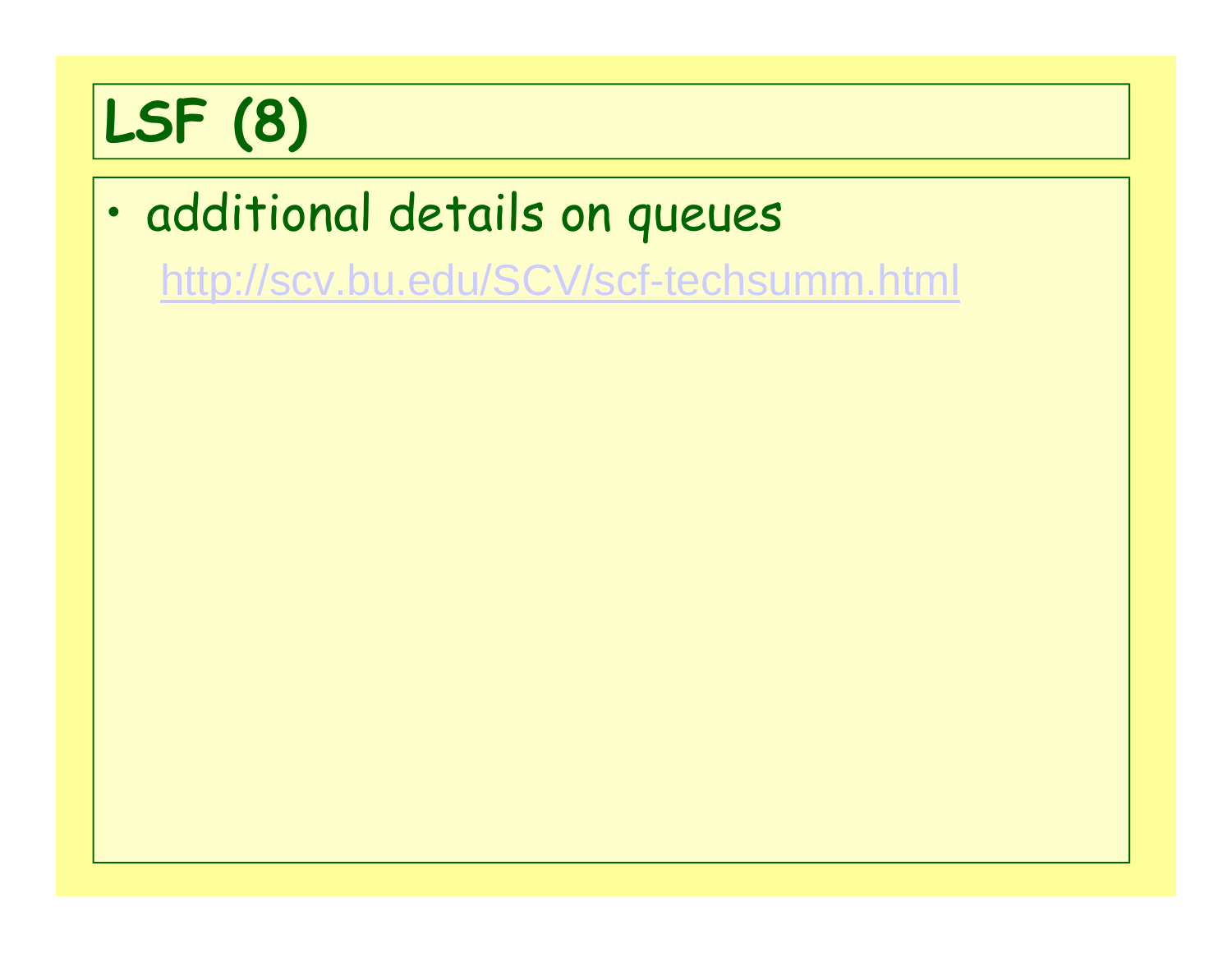#### **Compilers**

- $\bullet$ · IBM AIX native compilers, e.g., xlc, xlf95
- $\bullet$ GNU (gcc, g++, g77)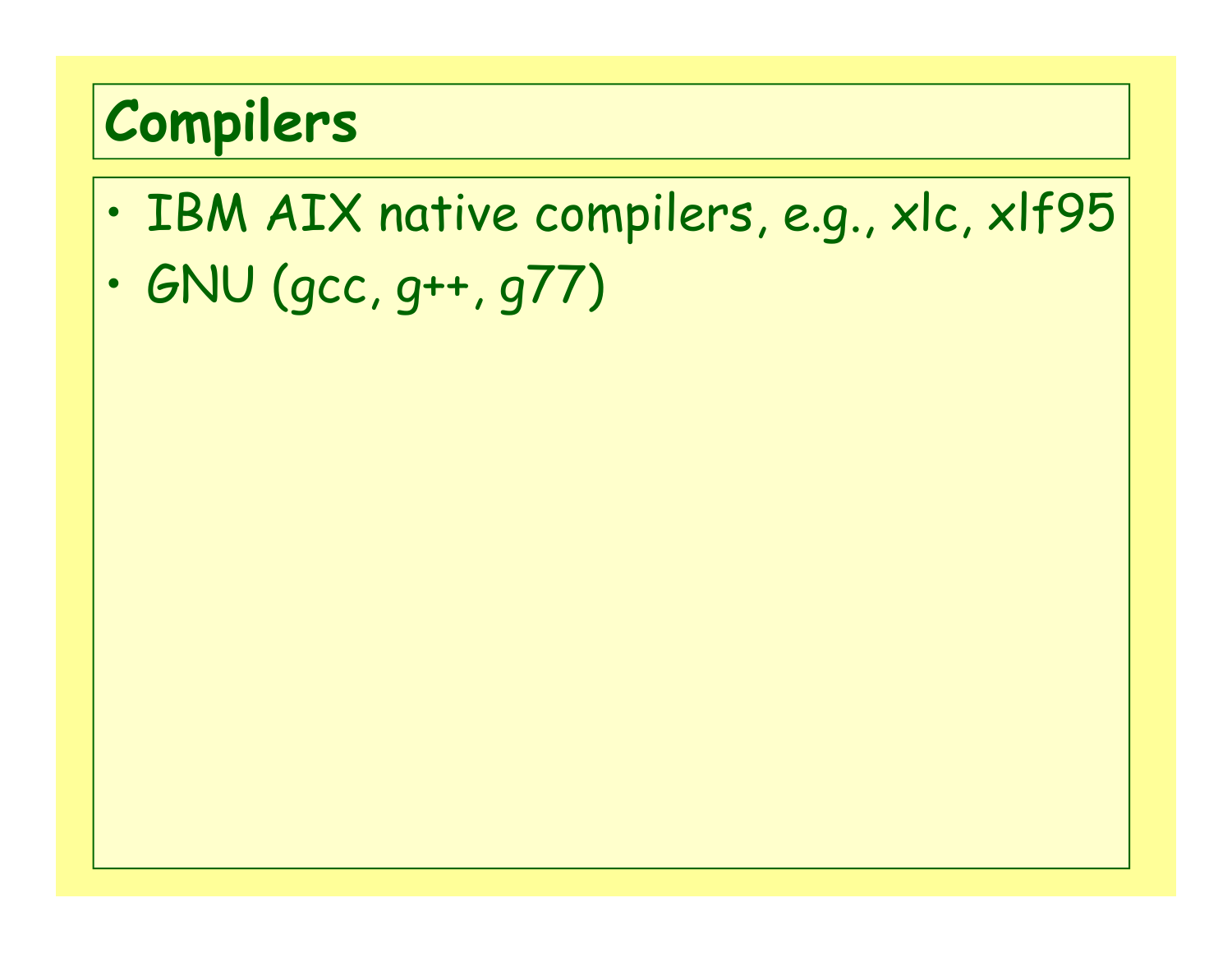#### **AIX Compilers**

- $\bullet$ · different compiler names (really scripts) perform some tasks which are handled by compiler flags on many other systems
	- – parallel compiler names differ for SMP, message-passing, and combined parallelization methods
	- –do *not* link with MPI library (-Impi)
		- taken care of automatically by specific compiler name (see next slide)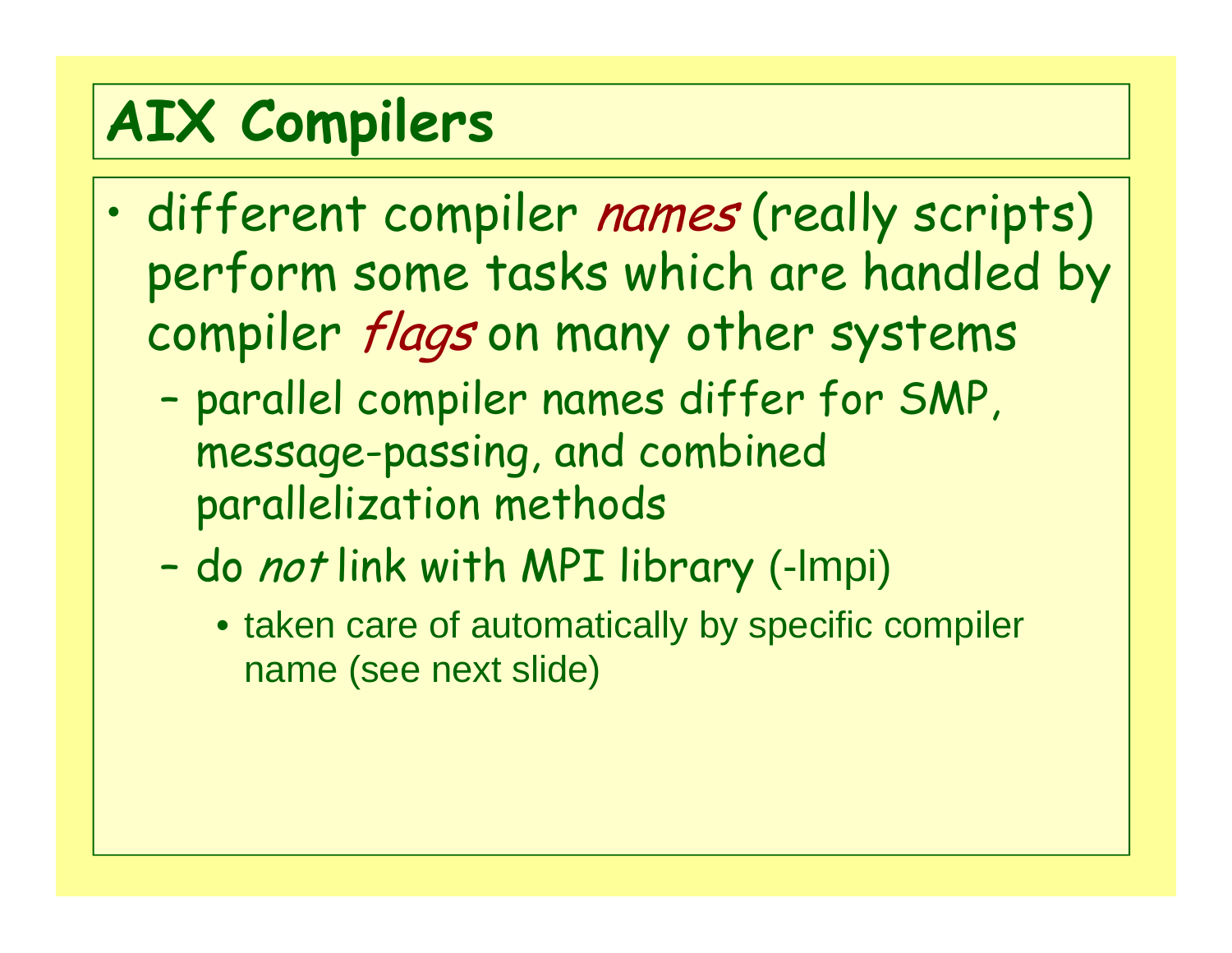#### **AIX Compilers (cont'd)**

|                            | Serial    | <b>MPI</b> | <b>OpenMP</b>                  | Mixed     |
|----------------------------|-----------|------------|--------------------------------|-----------|
| Fortran 77                 | x         | mpxlf      | xlf_r                          | mpxlf_r   |
| Fortran 90                 | xlf90     | mpxlf90    | xlf90_r                        | mpxlf90_r |
| Fortran 95                 | $x$ If95  | mpxlf95    | xlf95_r                        | mpxlf95_r |
| $\boldsymbol{\mathcal{C}}$ | <b>CC</b> | mpcc       | $cc$ <sub><math>r</math></sub> | mpcc_r    |
|                            | xlc       | mpxlc      | xlc_r                          | mpxlc_r   |
| $C++$                      | x C       | mpCC       | $x C_r$                        | mpCC_r    |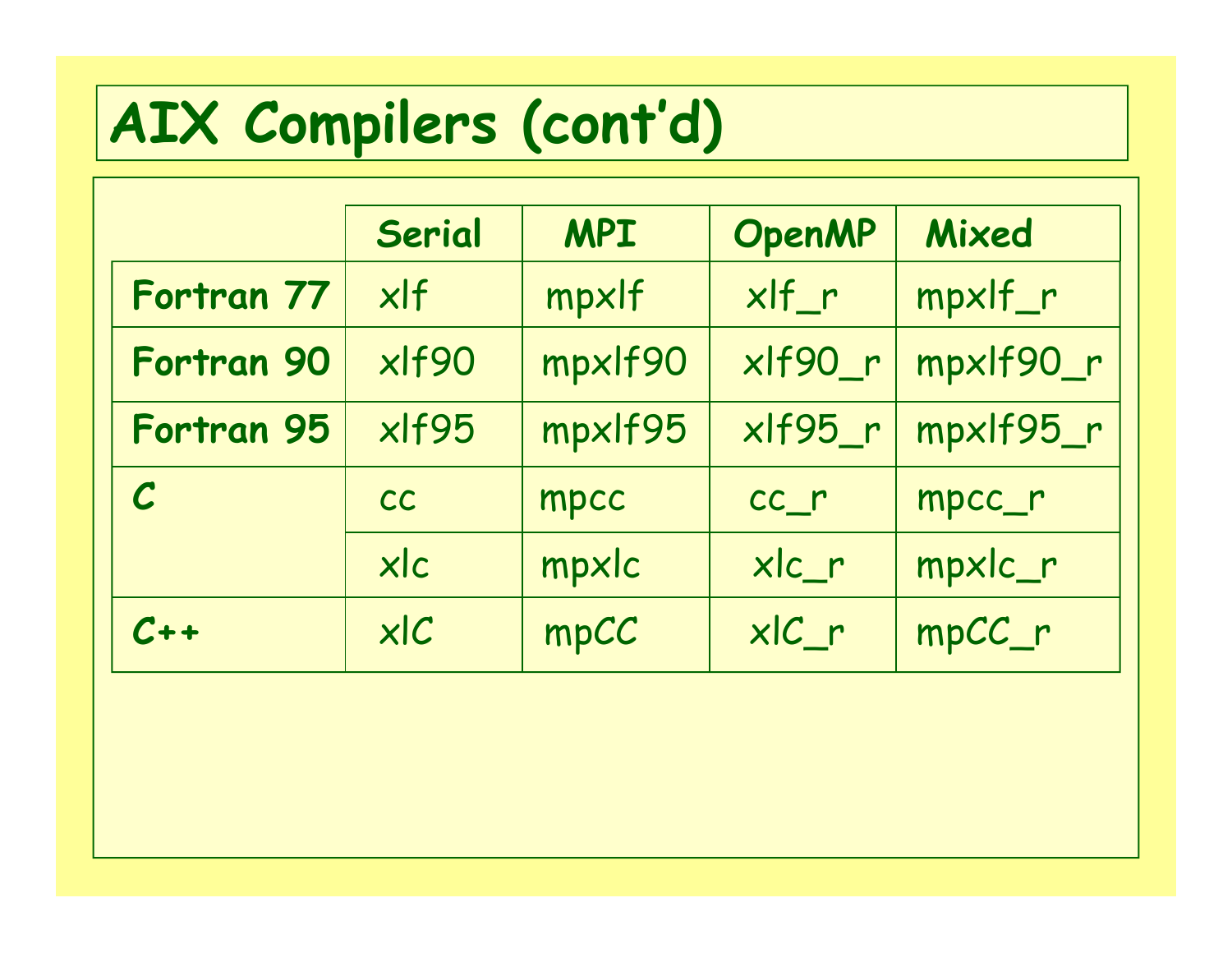# **AIX Compilers (3)**

- $\bullet$  xlc default flags -qalias=ansi
	- • optimizer assumes that pointers can only point to an object of the same type (potentially better optimization)
	- -qlanglvl=ansi
		- ansi c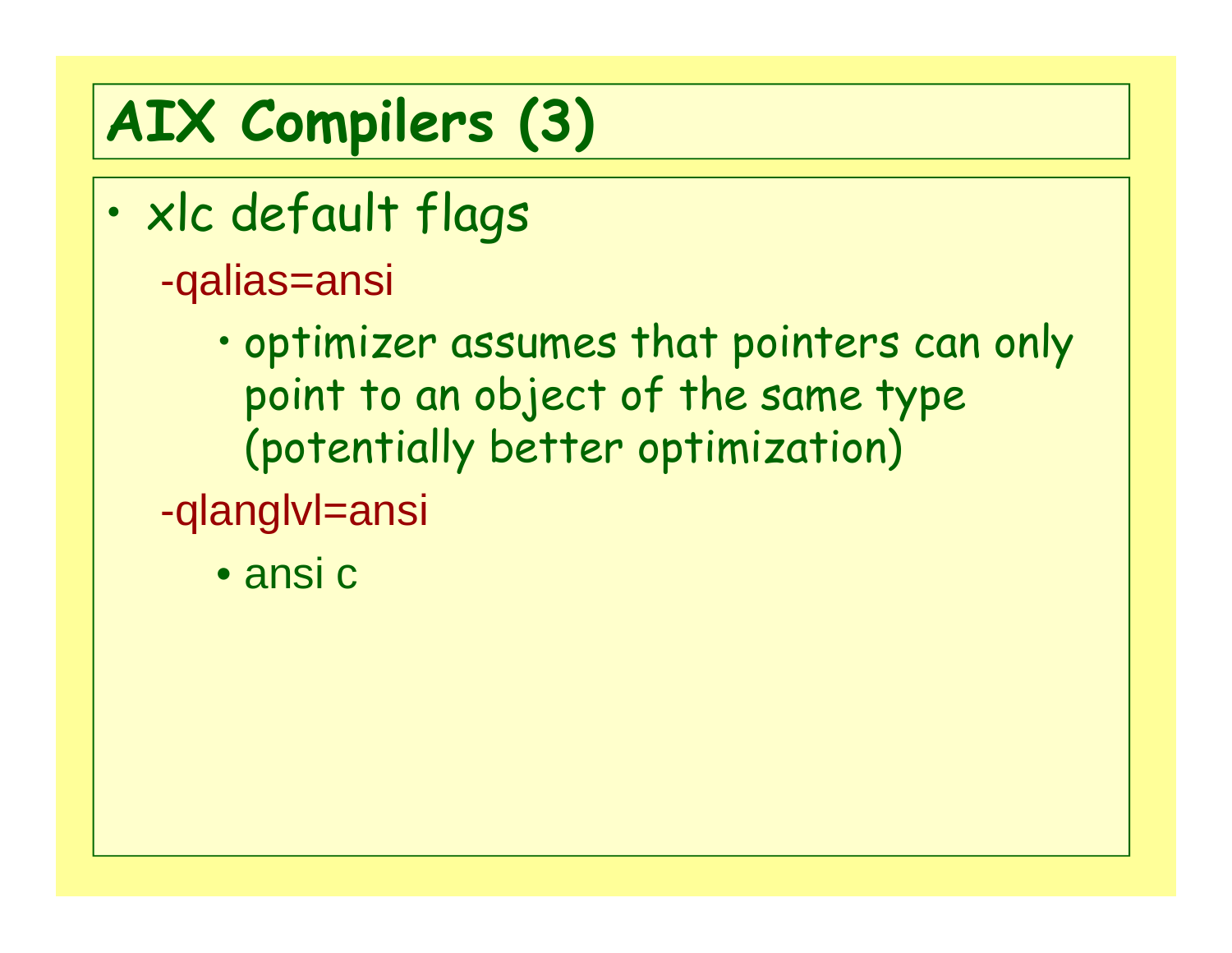## **AIX Compilers (4)**

- • xlc default flags (cont'd) -qro
	- • string literals (e.g., char \*p = "mystring";) placed in "read-only" memory (text segment); cannot be modified
	- -qroconst
		- •constants placed in read-only memory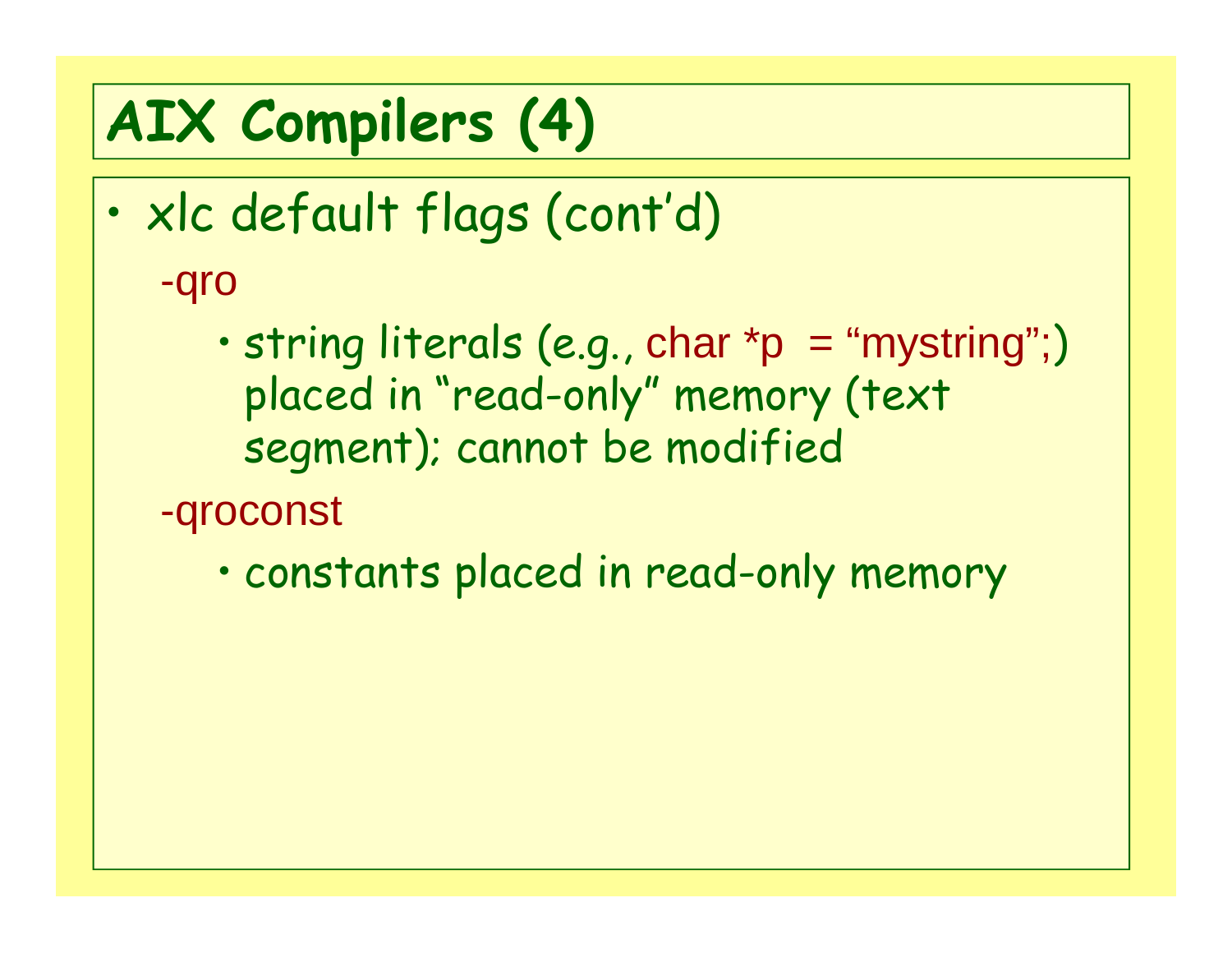# **AIX Compilers – (5)**

- $\bullet$  cc default flags -qalias = extended
	- • optimizer assumes that pointers may point to object whose address is taken, regardless of type (potentially weaker optimization)
	- -qlanglvl=extended
		- •extended (not ansi) c
		- • "compatibility with the RT compiler and classic language levels"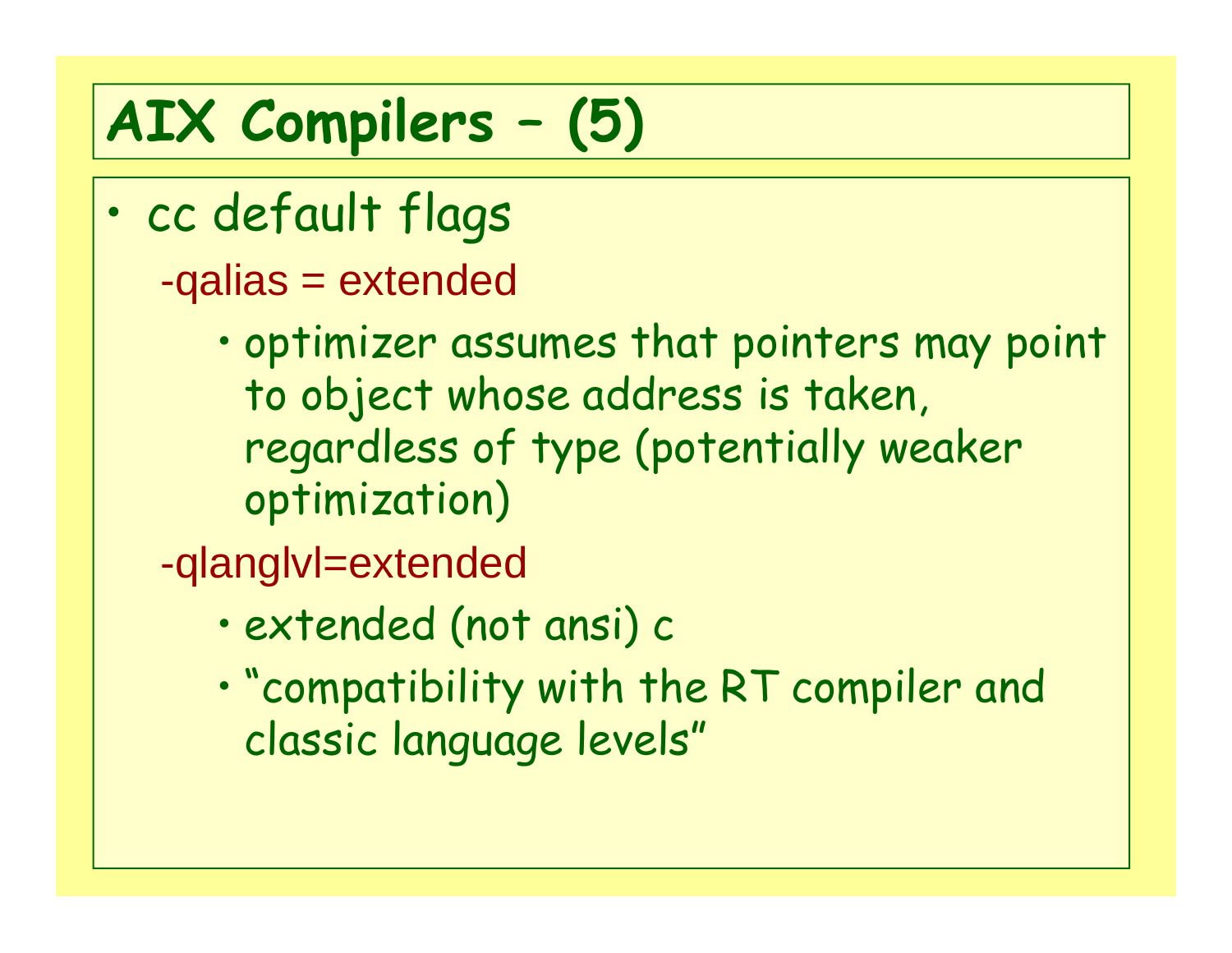# **AIX Compilers – (6)**

- $\bullet$  cc default flags (cont'd) -qnoro
	- • string literals (e.g., char \*p = "mystring"; ) can be modified
	- •may use more memory than –qro
	- -qnoroconst
		- •constants not placed in read-only memory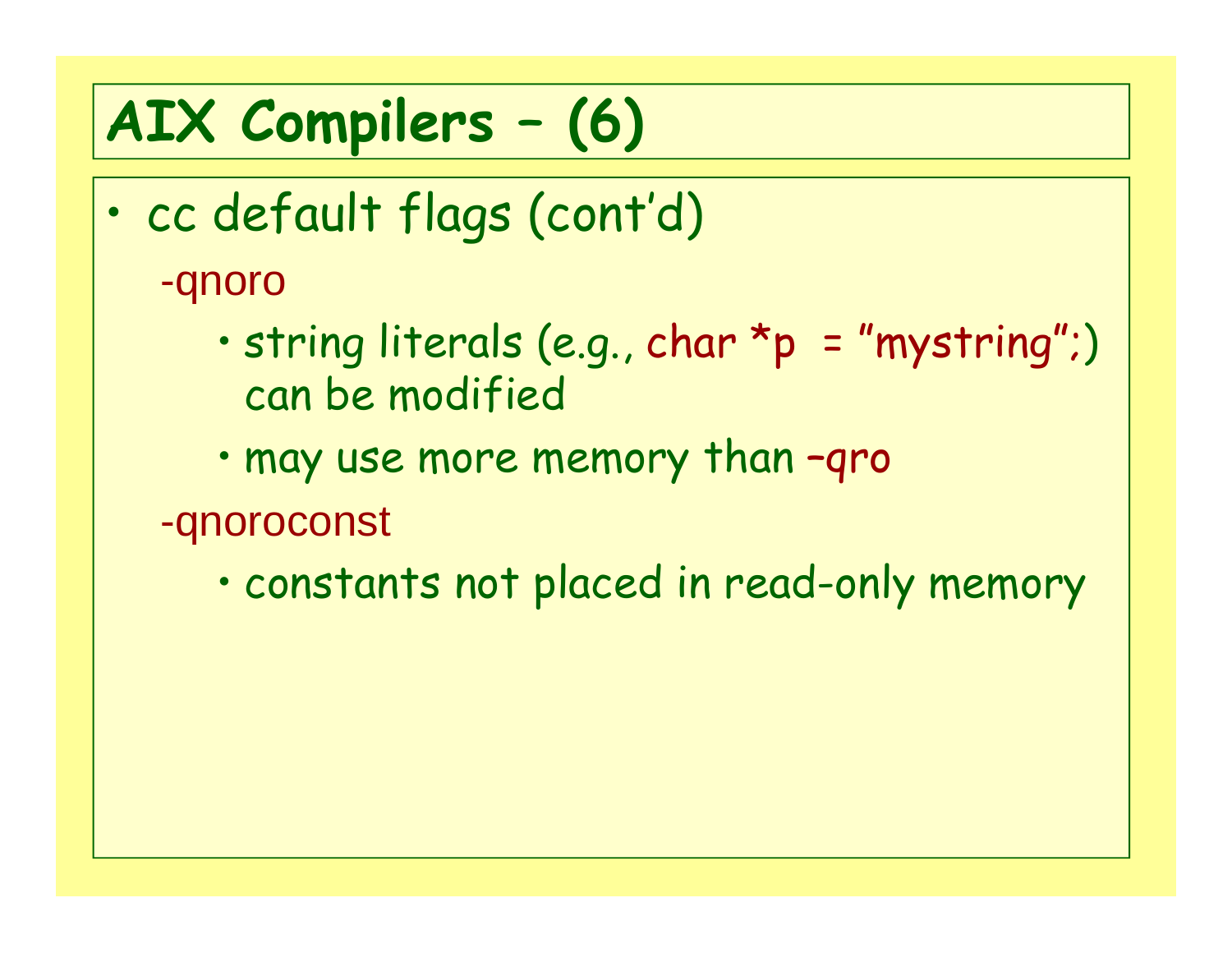# **AIX Compilers – (7)**

- $\bullet$  64-bit
	- -q64
	- –- use if you need more than 2GB
	- – **has nothing to do with accuracy**, simply increases address space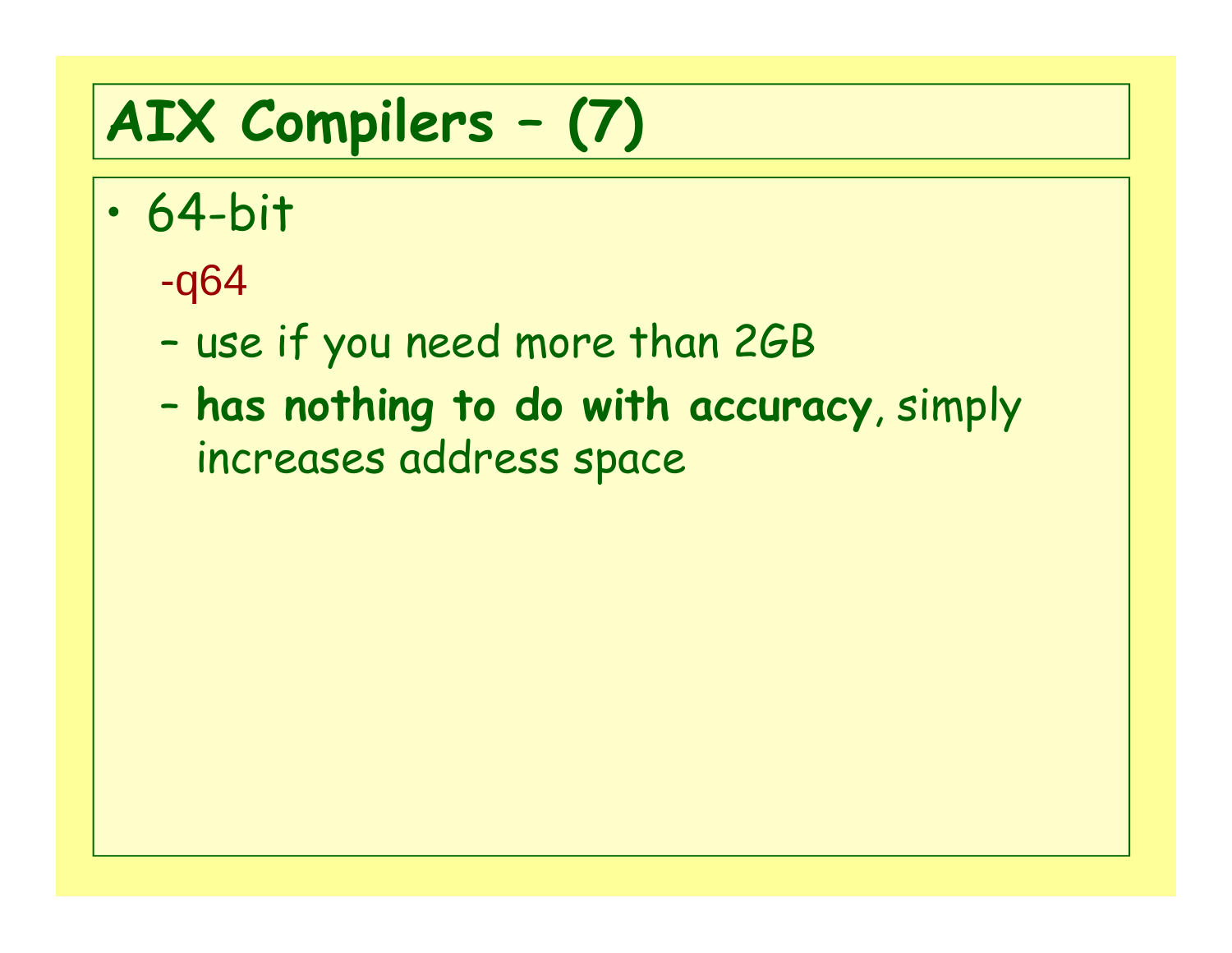#### **AIX Compilers – (8)**

- $\bullet$ · optimization levels
	- -Obasic optimization
	- $-O2$ same as -O
	- -O3more aggressive optimization
	- -O4 even more aggressive optimization; optimize for current architecture; IPA
	- -O5aggressive IPA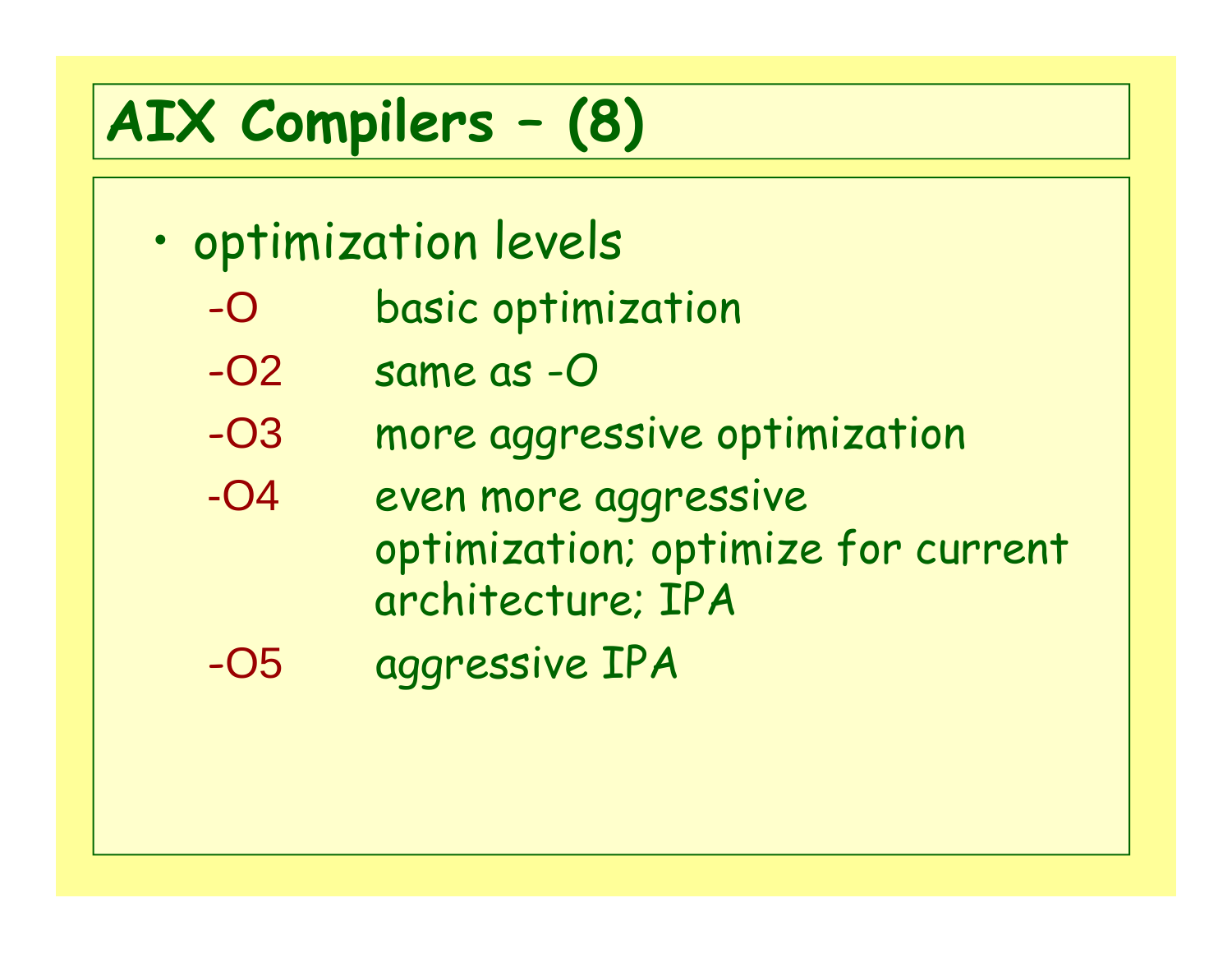#### **AIX Compilers – (9)**

 $\bullet$ 

. If using O3 or below, can (should!) optimize for local hardware (done automatically for -O4 and -O5): -qarch=auto optimize for resident architecture -qtune=auto optimize for resident processor -qcache=auto optimize for resident cache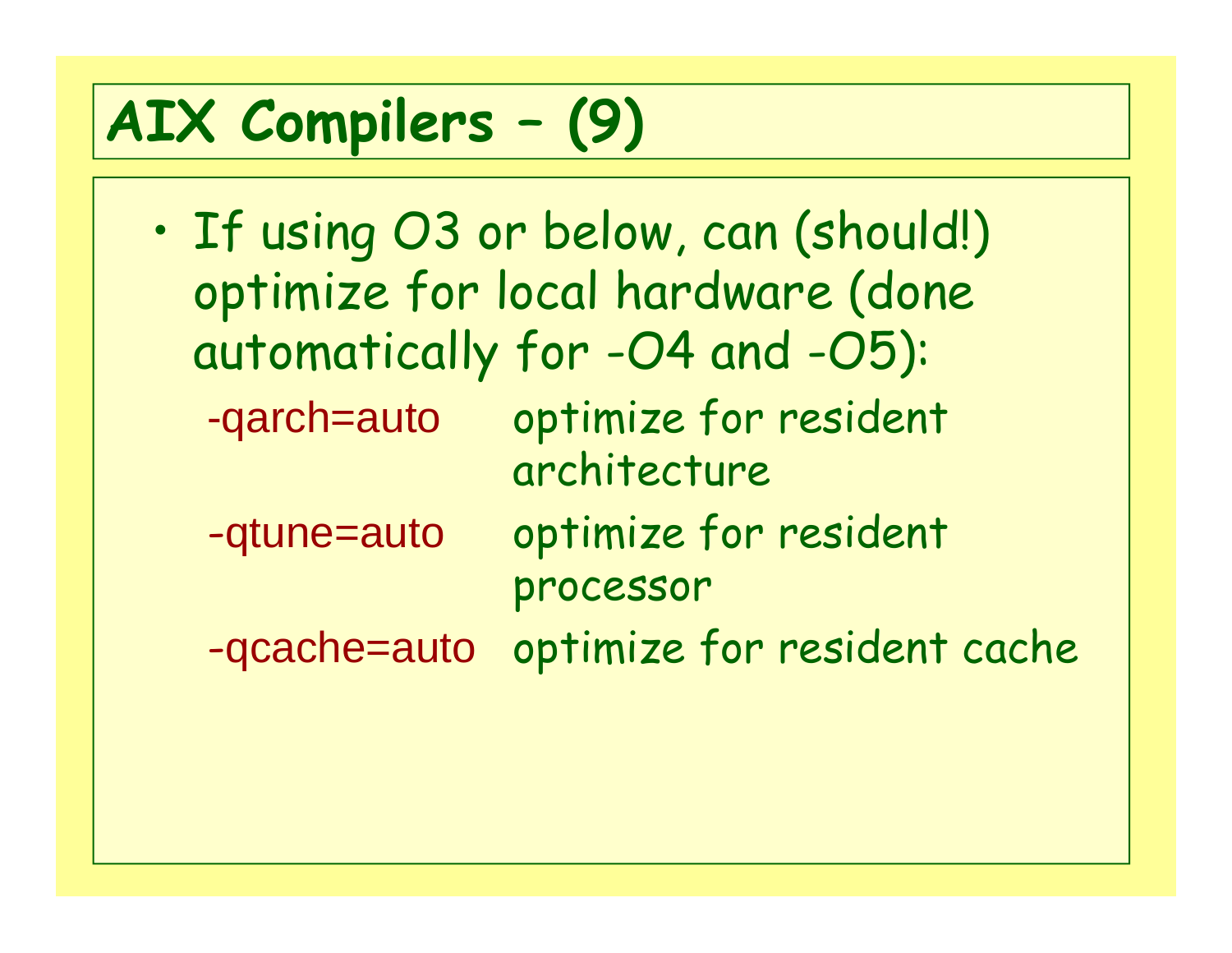# **AIX Compilers – (10)**

• If you're using IPA and you get warnings about partition sizes, try

-qipa=partition=large

- • 32-bit default data segment limit 256MB
	- –- data segment contains static, common, and allocatable variables and arrays
	- – can increase limit to a maximum of 2GB with 32-bit compilation

-bmaxdata:0x80000000

bmaxdata not needed with -q64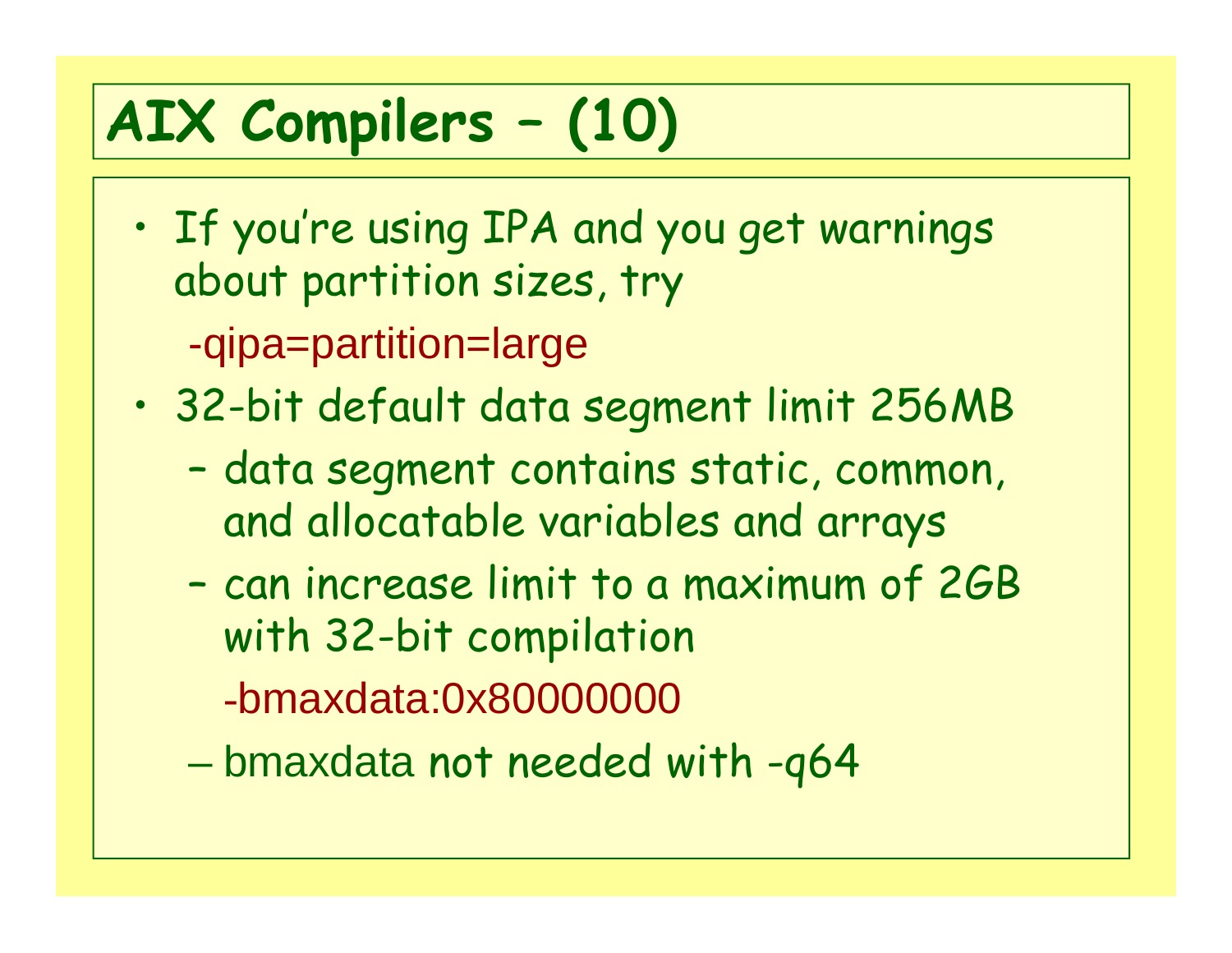# **AIX Compilers – (11)**

- $\bullet$ . - O5 does not include function inlining
- $\bullet$  function inlining flags:
	- -Q compiler decides what functions to inline
	-
	- -Q+func1:func2 only inline specified functions
	-
	- -Q -Q-func1:func2 let compiler decide, but do not inline specified functions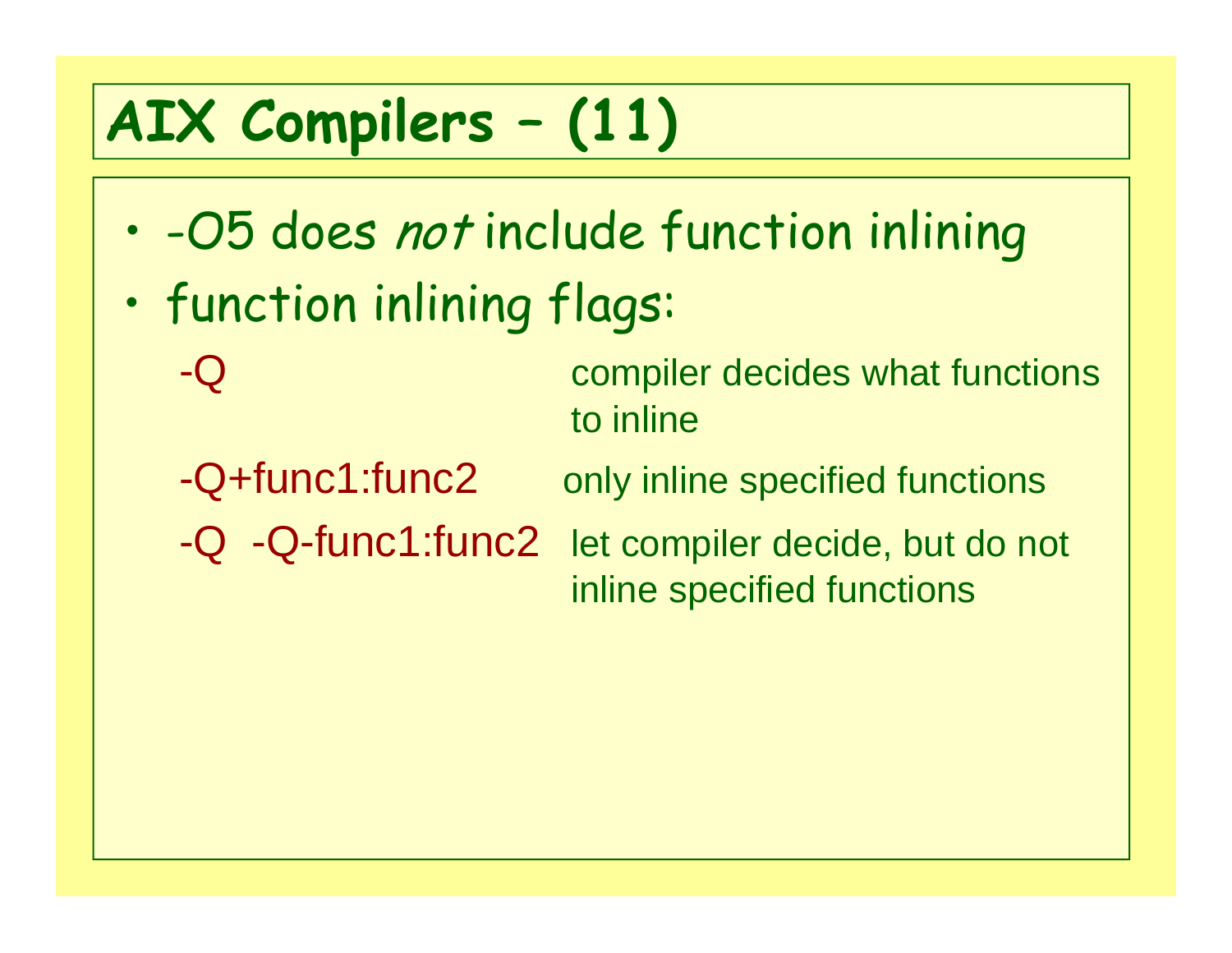# **AIX Compilers – (12)**

- • array bounds checking
	- -C or -qcheck
	- slows code down a lot
- •· floating point exceptions -qflttrap=ov:und:zero:inv:en -qsigtrap -g
	- –- overflow, underflow, divide-by-zero, invalid operation
	- :en is required to "enable" the traps
	- -qsigtrap results in a trace for exception
	- -g lets trace report line number of exception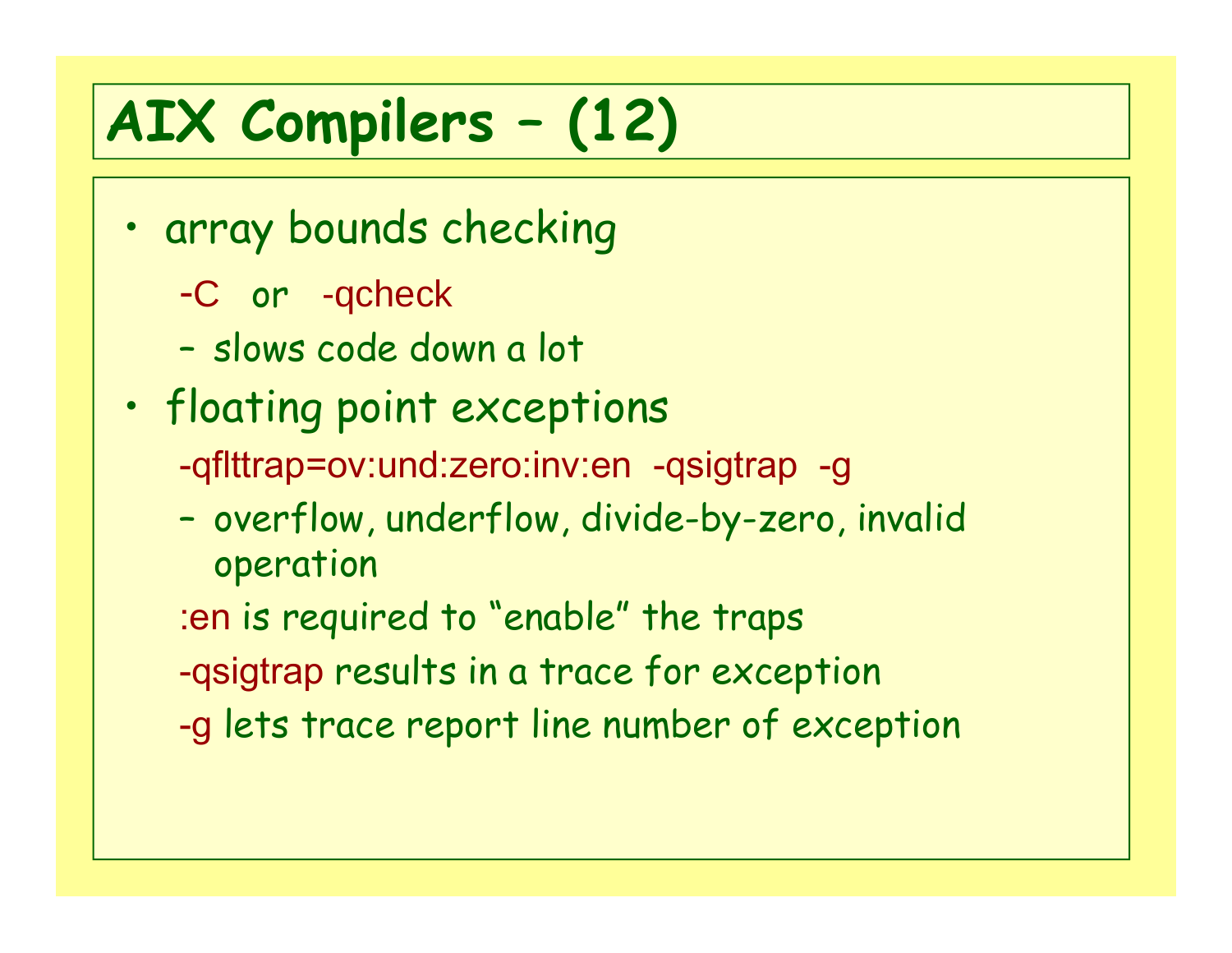#### **AIX Compilers – (13)**

• compiler documentation: <http://twister.bu.edu/>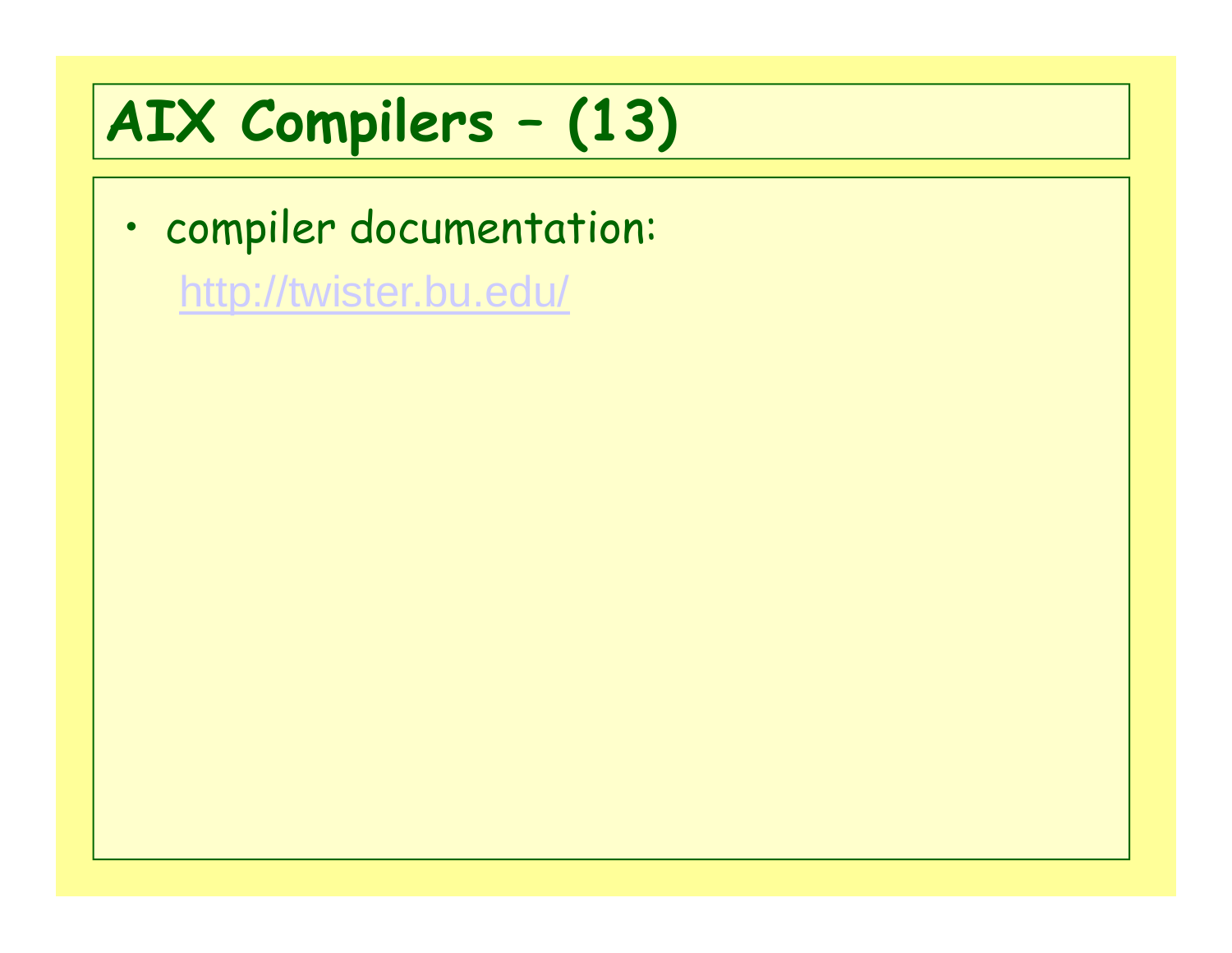# **Parallel Processing**

- $\bullet$ MPI
- $\bullet$ OpenMP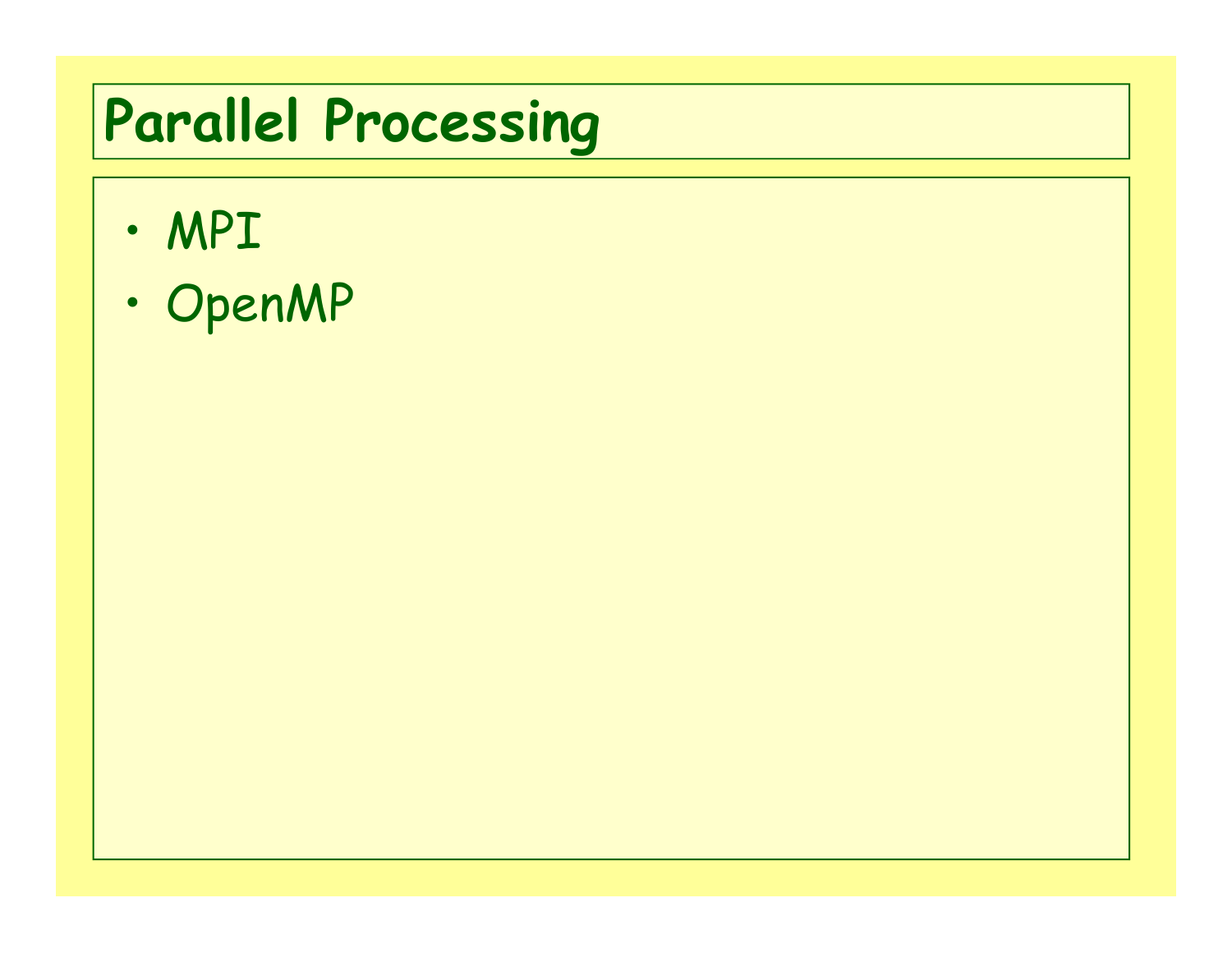#### **AIX MPI**

- $\bullet$  different conventions than you may be used to from other systems
- • compile using compiler name with mp prefix, e.g., mpcc
	- –- this runs a script
	- –automatically links to MPI libraries
	- –do not use -lmpi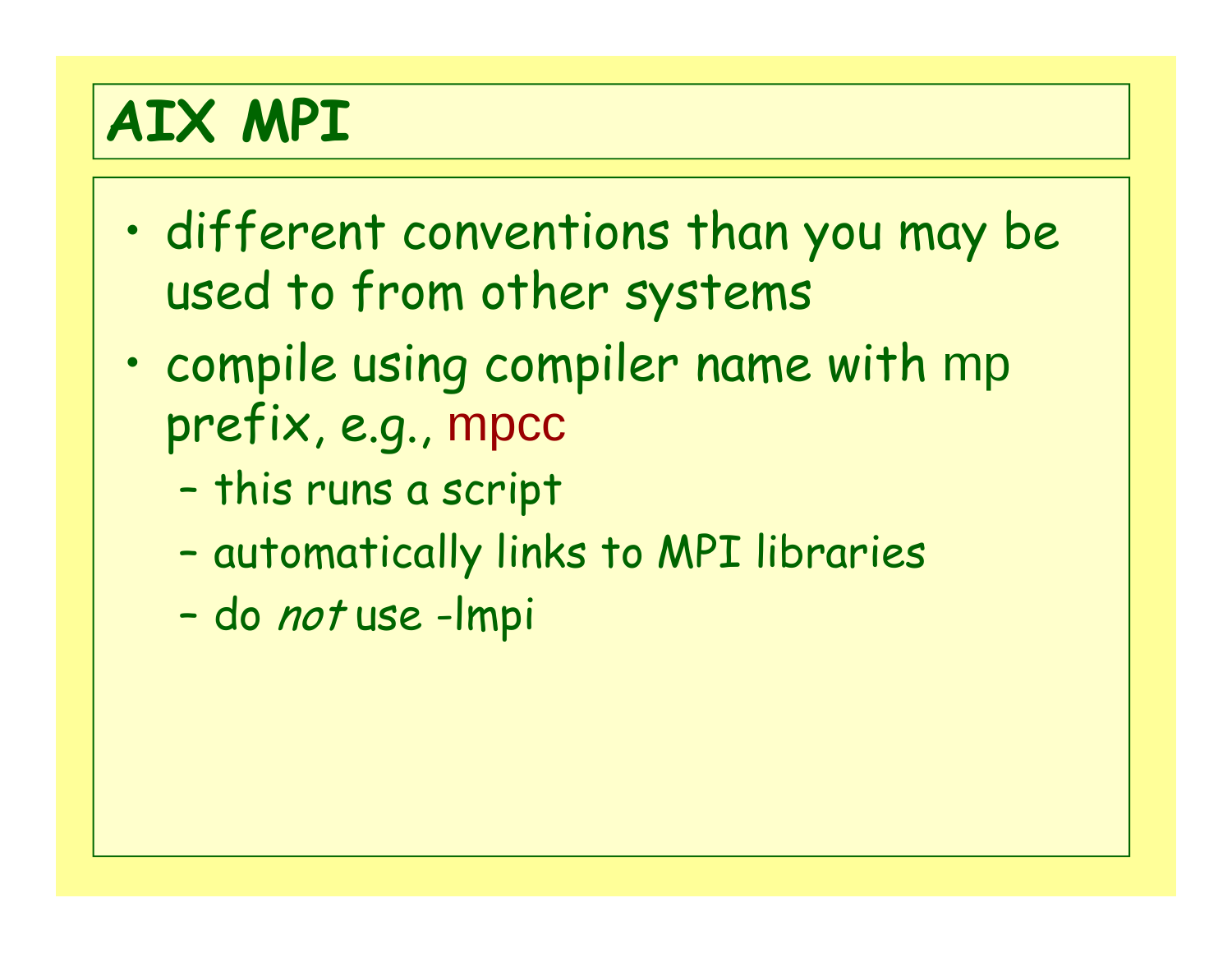#### **AIX MPI (cont'd)**

- $\bullet$ Do not use mpirun!
- mycode –procs 4
	- – number of procs. specified using –procs, not –np
- -labelio yes
	- –- labels output to std. out with process no.
	- – also can set environment variable MP\_LABELIO to yes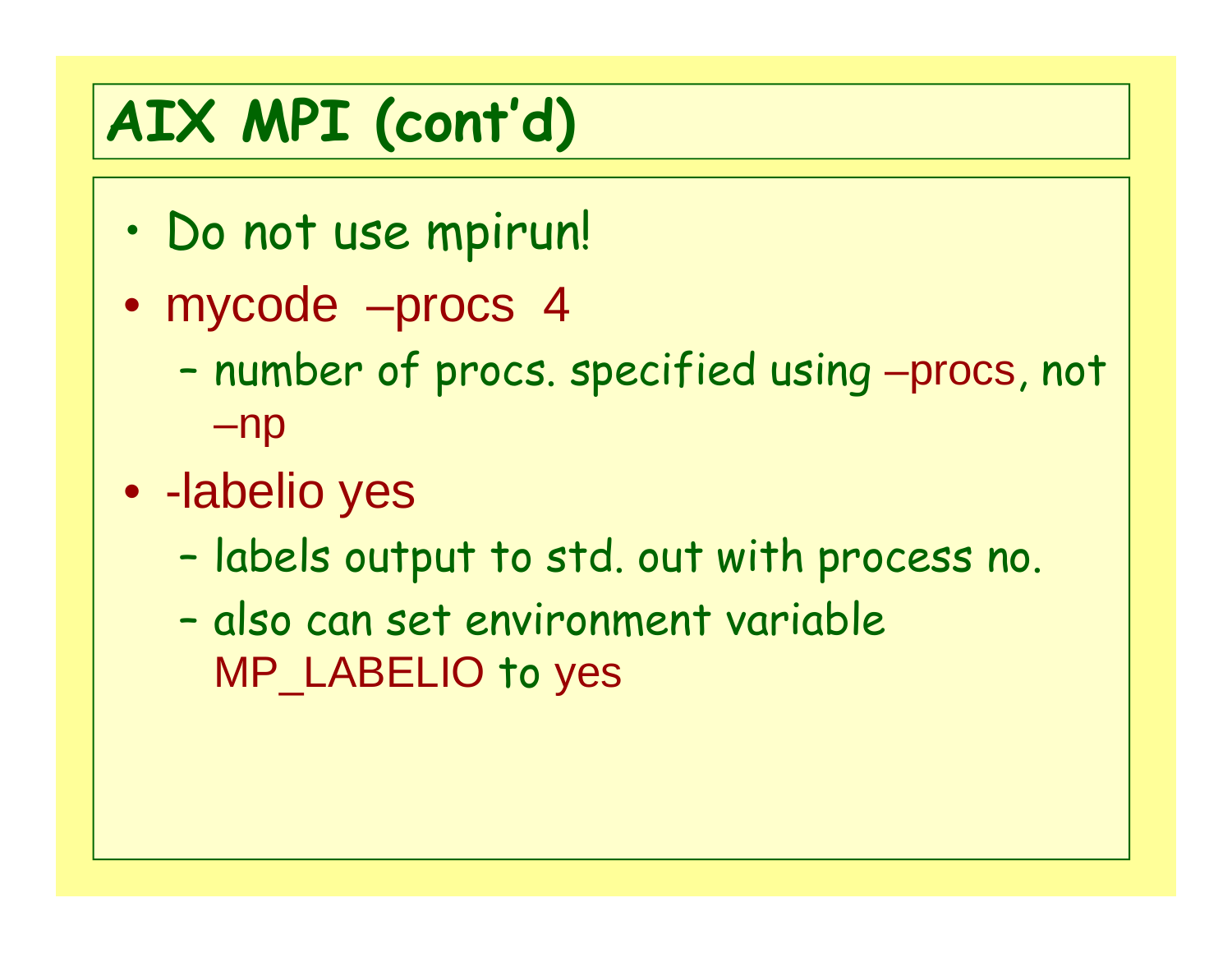#### **AIX OpenMP**

- use \_<sup>r</sup> suffix on compiler name –e.g., xlc\_r
- $\bullet$  use –qsmp=omp flag
	- –- tells compiler to interpret OpenMP directives
- •automatic parallelization

-qsmp

–sometimes works ok; give it a try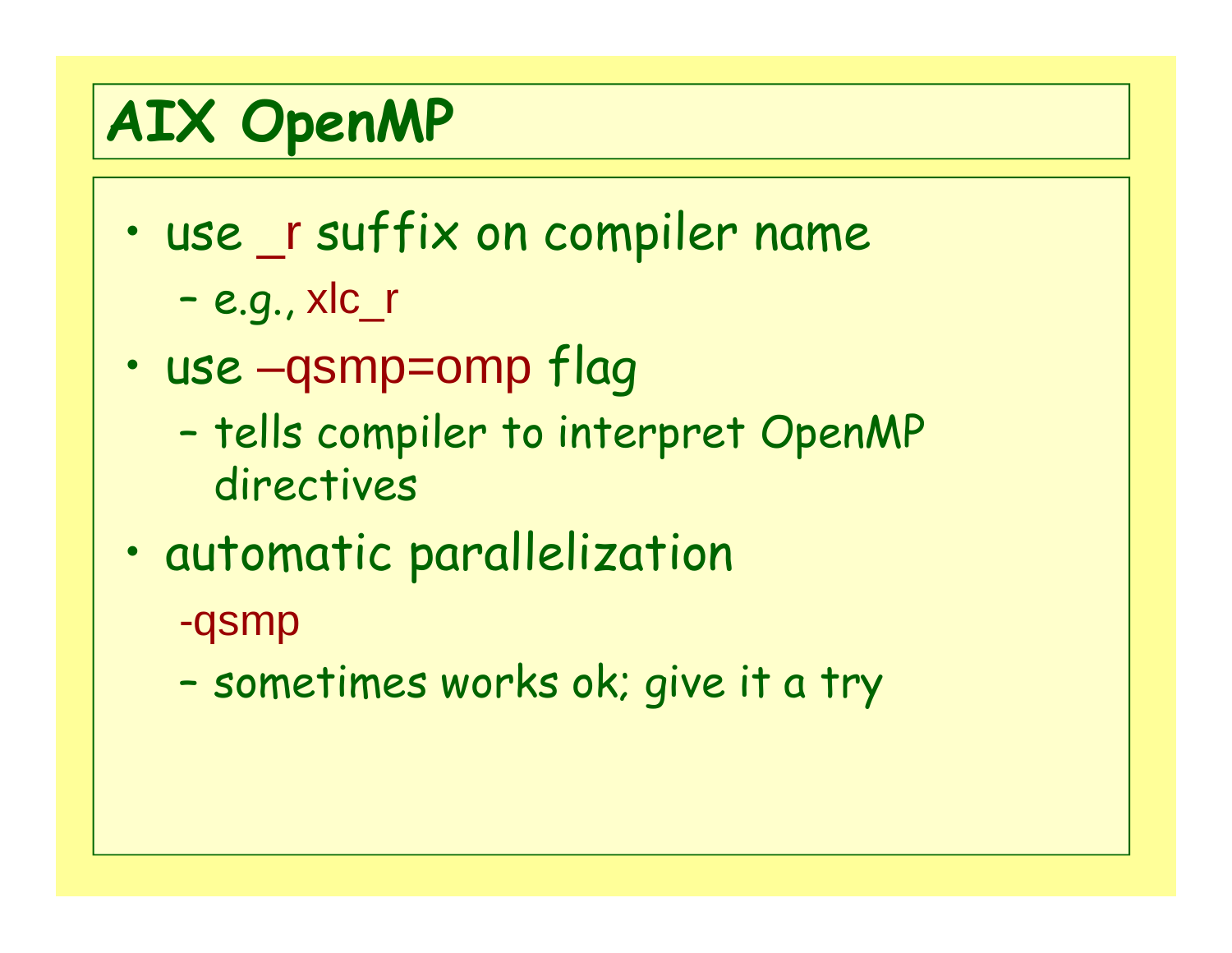### **AIX OpenMP (cont'd)**

- $\bullet$  automatic parallelization (cont'd) -qreport=smplist
	- produces listing file
	- mycode.lst
	- includes information on parallelization of loops
- $\bullet$  per-thread stack limit
	- –default 4 MB
	- –- can be increased with environment variable setenv XLSMPOPTS \$XLSMPOPTS\:stack=*size* where *size* is the size in bytes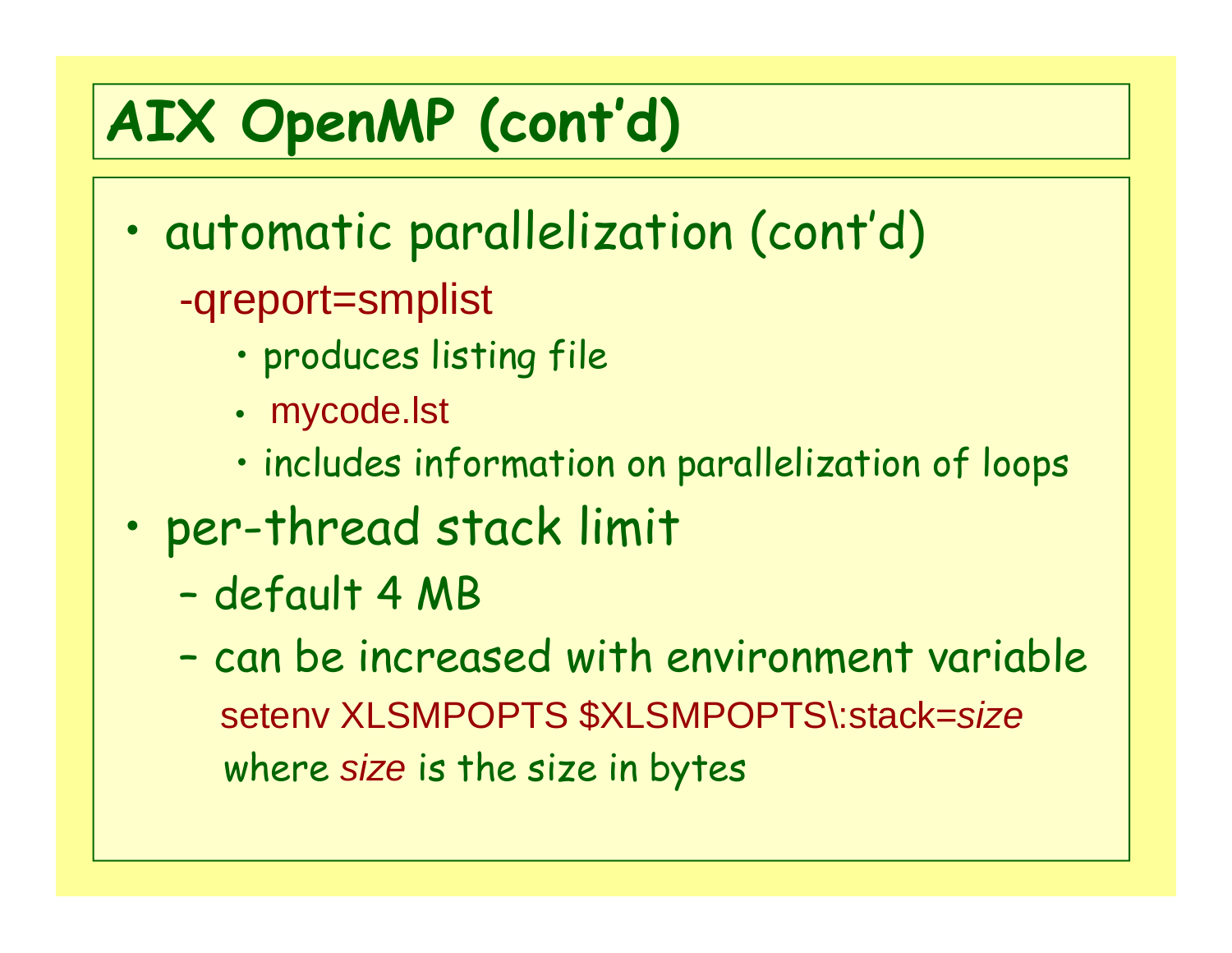# **AIX OpenMP (3)**

- $\bullet$  must declare OpenMP functions integer OMP\_GET\_NUM\_THREADS
- • running is the same as on other systems, e.g.,

setenv OMP\_NUM\_THREADS 4 mycode < myin > myout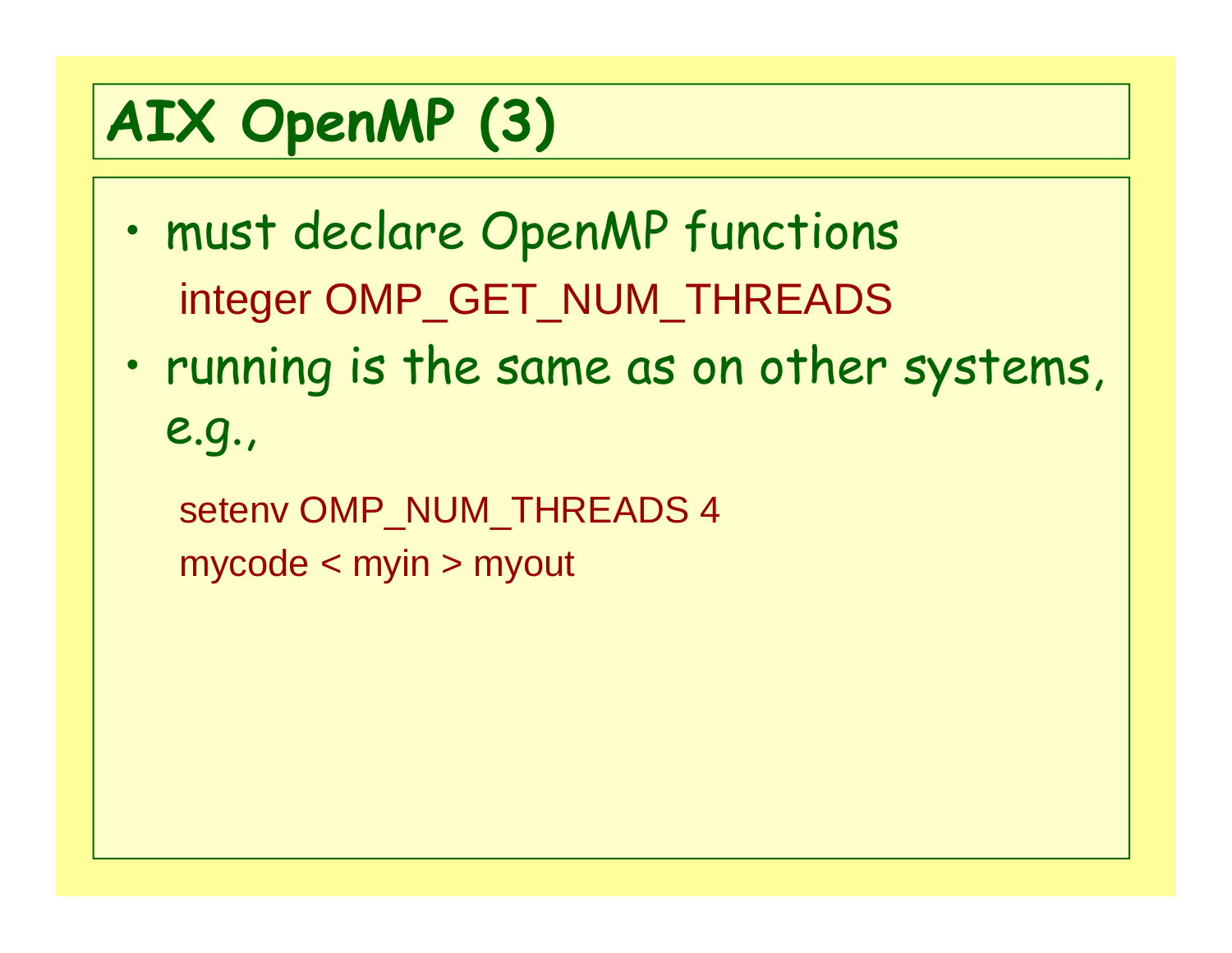#### **Profiling**

- $\bullet$  profile tells you how much time is spent in each routine
- •use gprof
- •compile with -pg
- • file gmon.out will be created when you run
- gprof >& myprof

–- note that gprof output goes to std err  $(\&)$ 

• for multiple procs. (MPI), copy or link gmon.out.n to gmon.out, then run gprof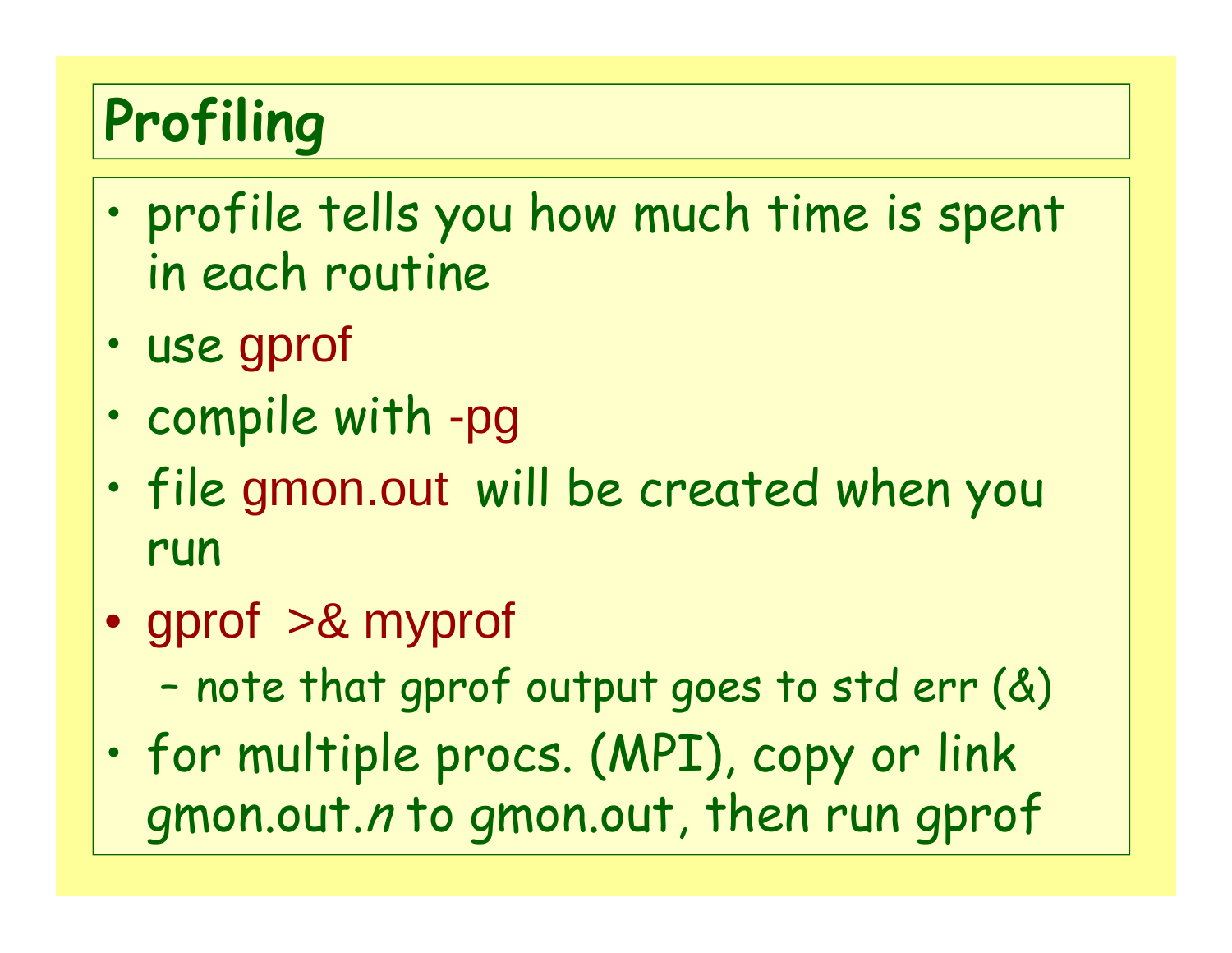### **gprof Call Graph**

| ngranularity: Each sample hit covers 4 bytes. Time: 435.04 seconds |                                 |      |                    |                                                        |                           |       |
|--------------------------------------------------------------------|---------------------------------|------|--------------------|--------------------------------------------------------|---------------------------|-------|
|                                                                    | time in routines<br>called from |      | total time for run |                                                        |                           |       |
| specified routine                                                  |                                 |      |                    | called/total                                           | parents                   |       |
| index                                                              | $\%$ time                       |      | self descendents   | $cal$ -called+self                                     | name                      | index |
| time in specified<br>routine                                       |                                 |      |                    | called/total                                           | children                  |       |
|                                                                    |                                 | 0.00 | 340.50             | 1/1                                                    | $\frac{-}{2}$ start [2]   |       |
| $[1]$                                                              | 78.3                            | 0.00 | 340.50             |                                                        | .main $[1]$               |       |
| 2.12 sec. spent                                                    |                                 | 2.12 | 319.50             | 10/10                                                  | .contrl $\lceil 3 \rceil$ |       |
| in contrl                                                          |                                 | 0.04 | 7.30               | 10/10                                                  | $f$ orce [34]             |       |
|                                                                    |                                 | 0.00 | 5.27               | 1/1                                                    | .initia $[40]$            |       |
|                                                                    |                                 | 0.56 | 3.43               | 1/1                                                    | .plot3da [49]             |       |
|                                                                    |                                 | 0.00 | 1.27               | 1/1                                                    | .data [73]                |       |
|                                                                    |                                 |      |                    | 319.50 sec. spent in<br>routines called from<br>contrl |                           |       |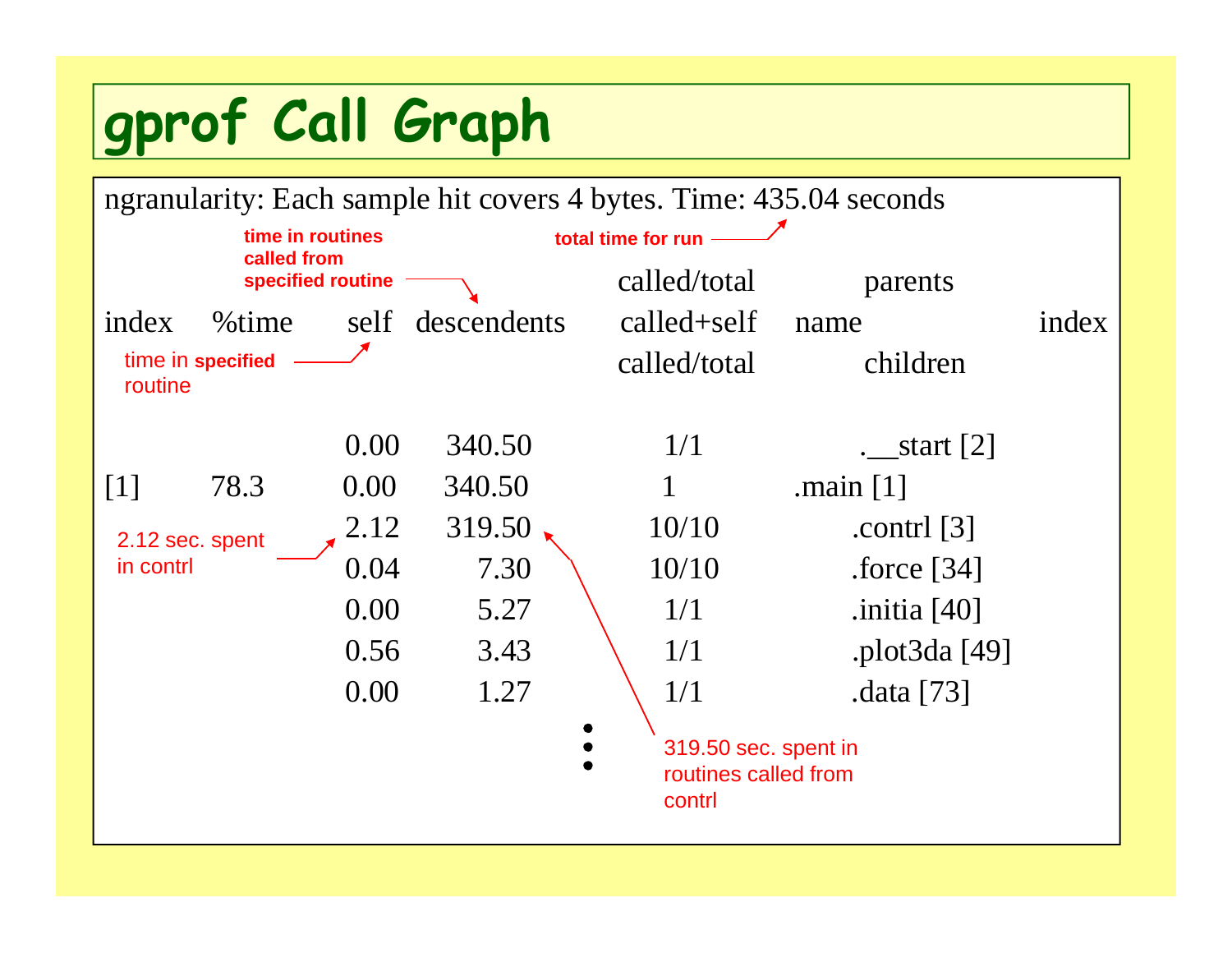### **gprof Flat Profile**

ngranularity: Each sample hit covers 4 bytes. Time: 435.04 seconds

| in conduct | 89.17 sec. spent | conduct was<br>called 10 times |                 | 8917 m-sec.      | spent in each<br>call to conduct |                 | 10918 m-sec.<br>spent in each<br>call to conduct,<br>including<br>routines called |
|------------|------------------|--------------------------------|-----------------|------------------|----------------------------------|-----------------|-----------------------------------------------------------------------------------|
| $\%$       | cumulative       | self                           |                 | self             | total                            |                 | by conduct                                                                        |
| time       | seconds          | seconds                        | calls           | ms/call/         | ms/call                          | name            |                                                                                   |
| 20.5       | 89.17            | 89.17                          | 10              | 8917.00 10918.00 |                                  | .conduct $[5]$  |                                                                                   |
| 7.6        | 122.34           | 33.17                          | 323             | 102.69           | 102.69                           | .getxyz $[8]$   |                                                                                   |
| 7.5        | 154.77           | 32.43                          |                 |                  |                                  |                 | mcount $[9]$                                                                      |
| 7.2        | 186.16           | 31.39                          | 189880          | 0.17             | 0.17                             | .btri $[10]$    |                                                                                   |
| 7.2        | 217.33           | 31.17                          |                 |                  |                                  | .kickpipes [12] |                                                                                   |
| 5.1        | 239.58           |                                | 22.25 309895200 | 0.00             | 0.00                             | .rmnmod $[16]$  |                                                                                   |
| 2.3        | 249.67           | 10.09                          | 269             | 37.51            | 37.51                            | .getq $[24]$    |                                                                                   |
|            |                  |                                |                 |                  |                                  |                 |                                                                                   |
|            |                  |                                |                 |                  |                                  |                 |                                                                                   |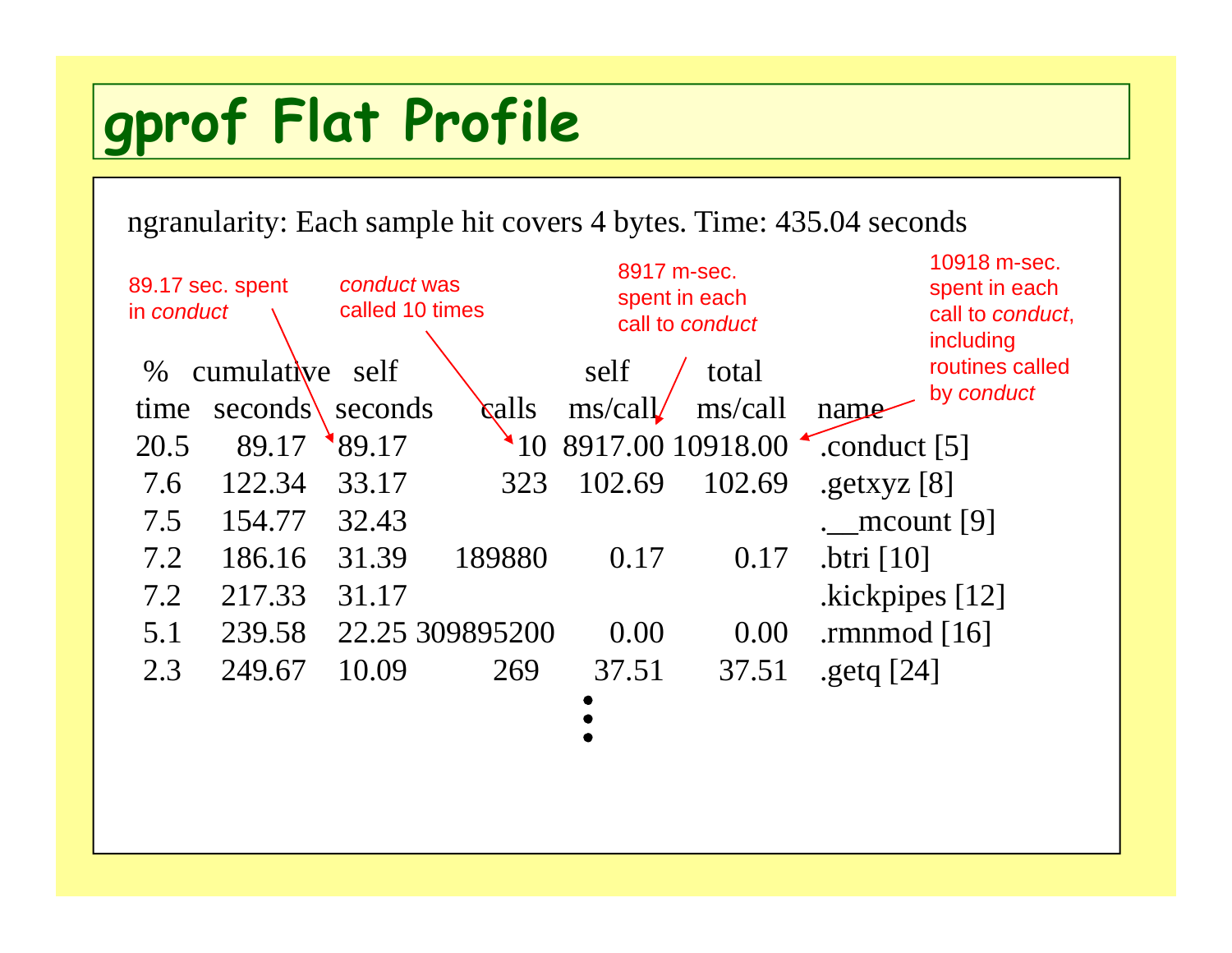#### **xprofiler**

- •graphical interface to gprof
- • compile with -g -pg -Ox
	- Ox represents whatever level of optimization you're using (e.g., O5)
- • run code
	- –produces gmon.out file
- •type xprofiler command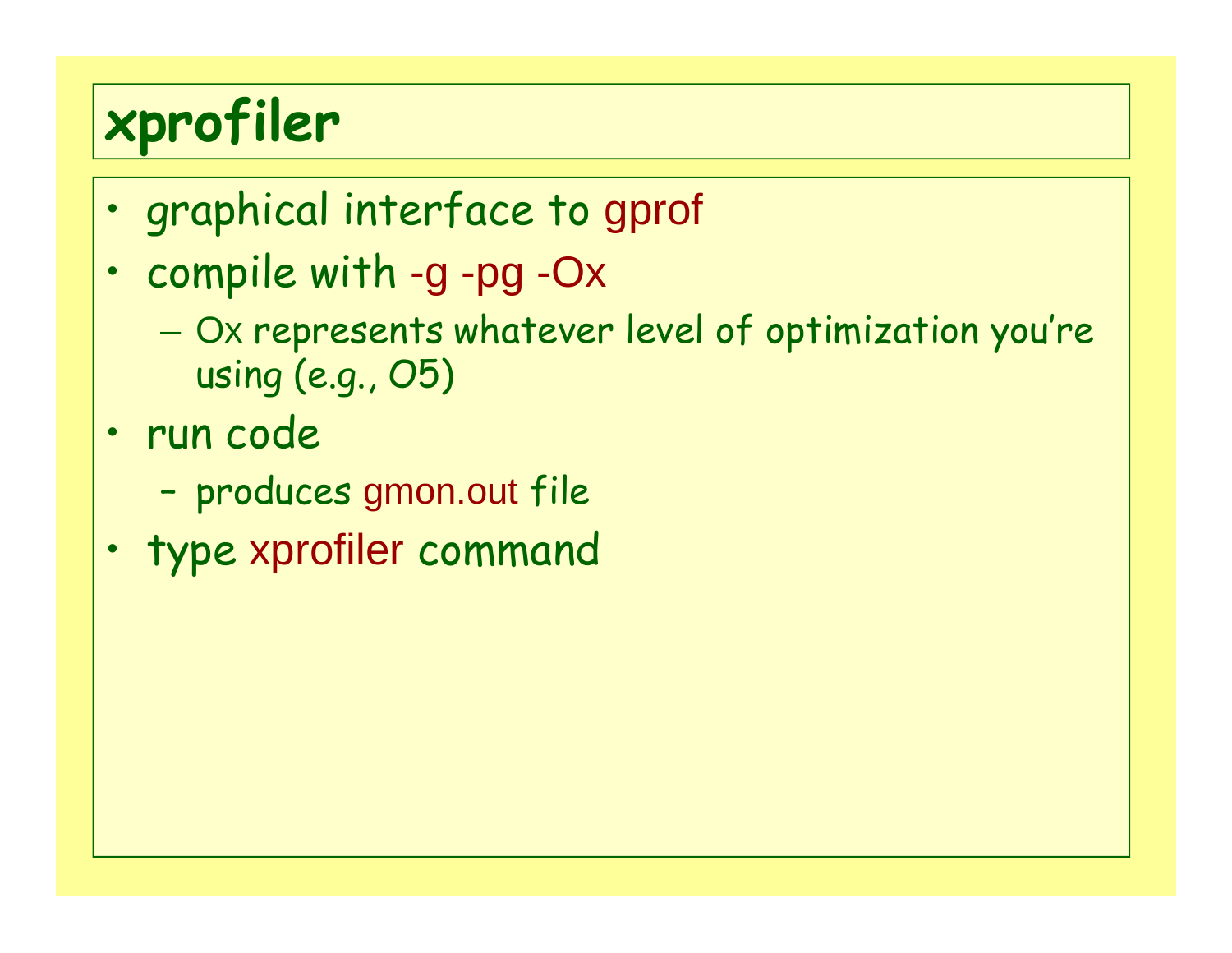#### **AIX Scientific Libraries**

- $\bullet$ • linear algebra
- $\bullet$ matrix operations
- •eigensystem analysis
- •Fourier analysis
- •sorting and searching
- •interpolation
- •numerical quadrature
- $\bullet$ random number generation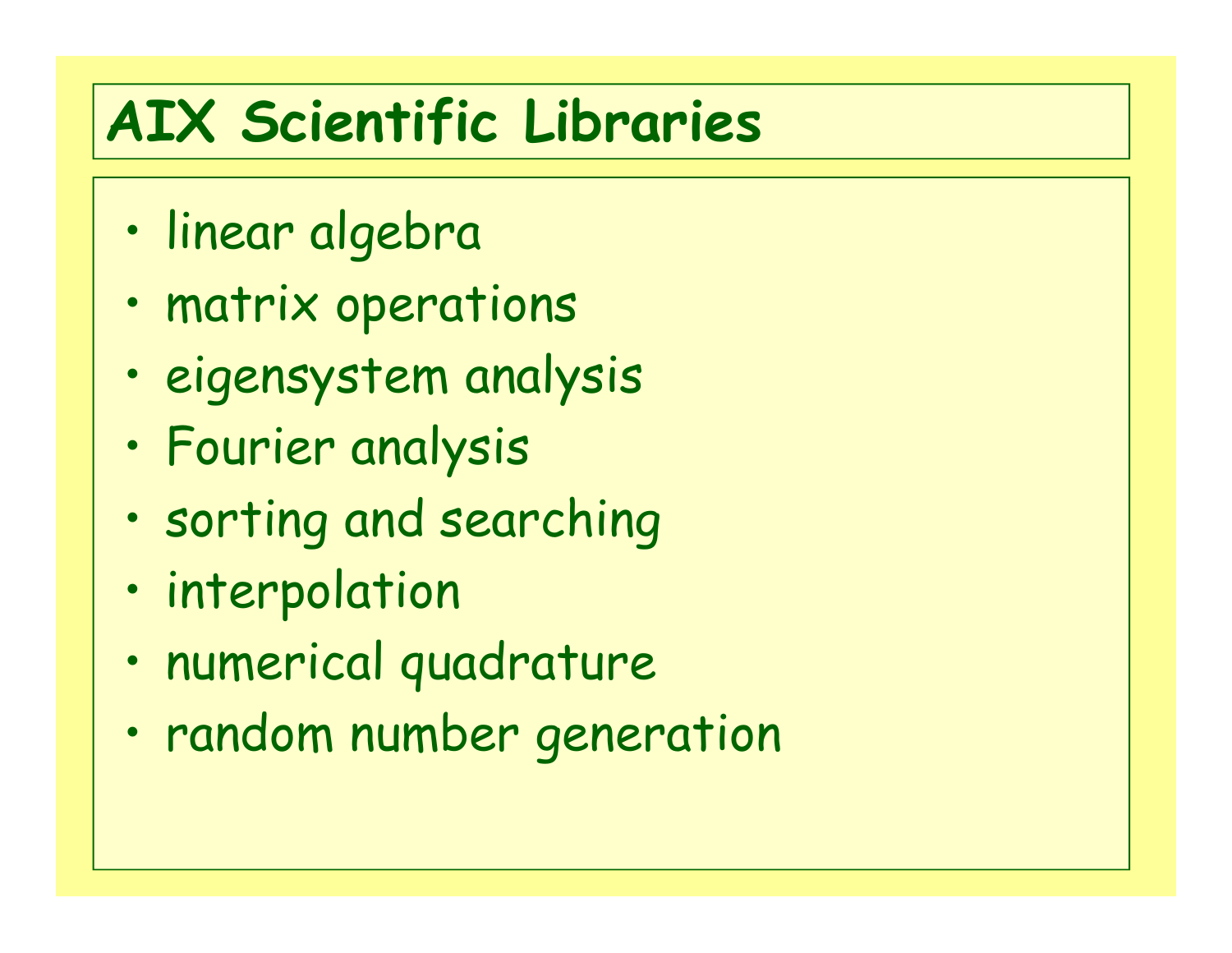#### **AIX Scientific Libraries (cont'd)**

- • ESSLSMP
	- –for use with "SMP processors" (that's us!)
	- –- some serial, some parallel
		- parallel versions use multiple threads
		- thread safe; serial versions may be called within multithreaded regions (or on a single thread)
	- –- link with -lesslsmp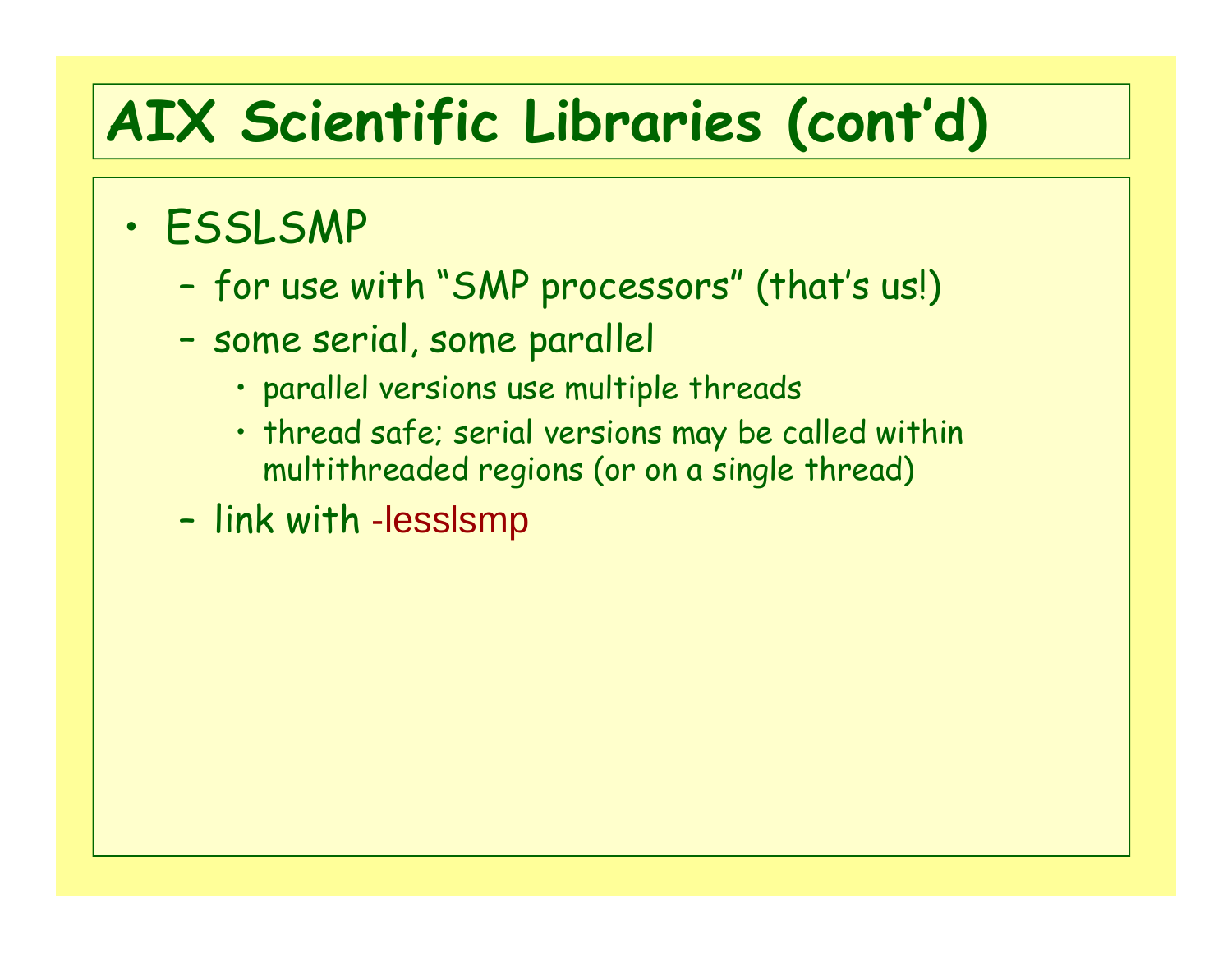#### **AIX Scientific Libraries (3)**

- • PESSLSMP
	- – parallel message-passing version of library (e.g., MPI)
- •link flags:

-lpesslsmp -lesslsmp -lblacssmp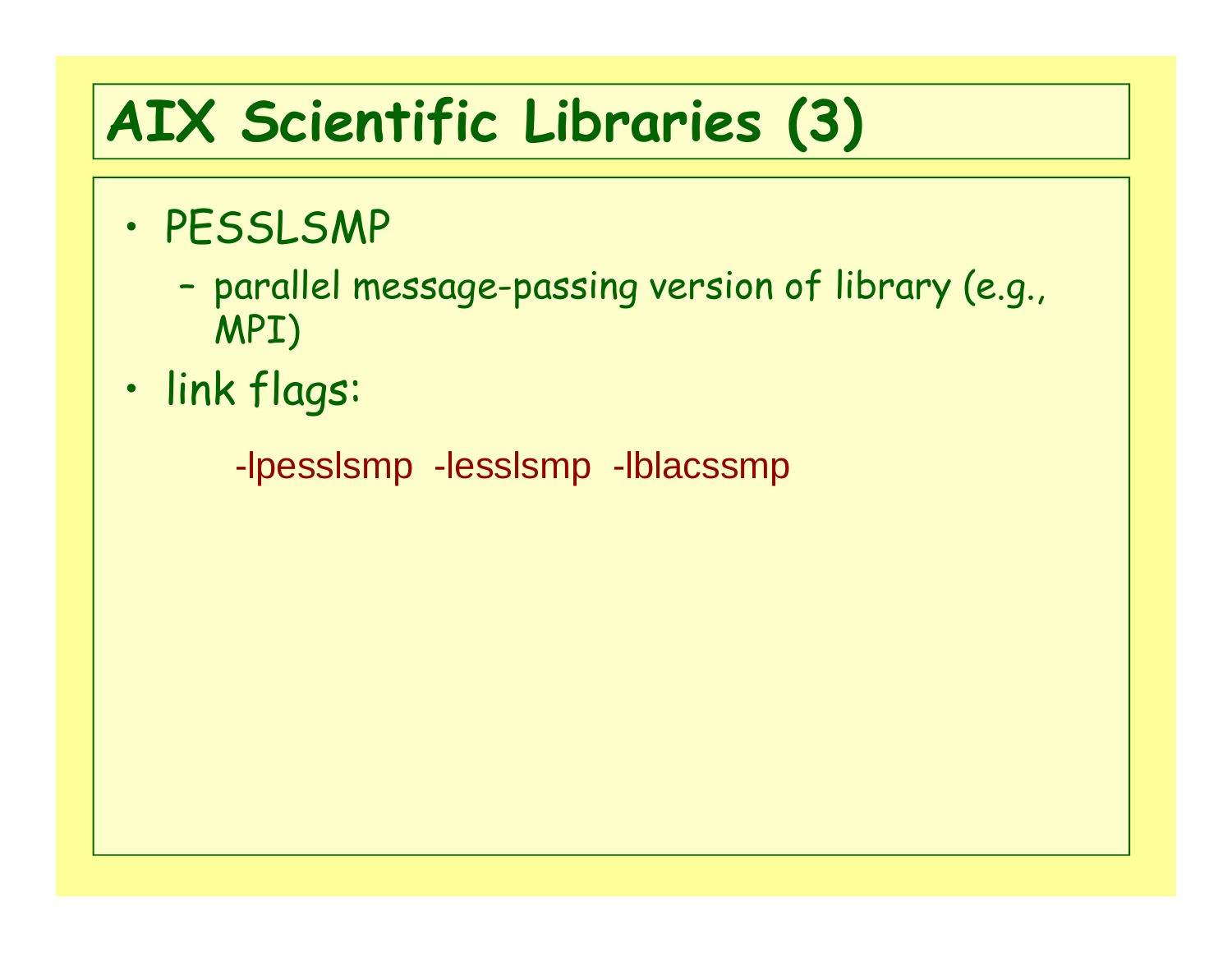#### **AIX Scientific Libraries (3)**

- • documentation – go to
	- [http://twister.bu.edu](http://twister.bu.edu/)
	- and click on
	- [Engineering and Scientific Subroutine Library \(ESSL\) V4.2 Guide](http://publib.boulder.ibm.com/infocenter/clresctr/topic/com.ibm.cluster.essl.doc/essl_linux422/am50140302.html) 
		- [and Reference](http://publib.boulder.ibm.com/infocenter/clresctr/topic/com.ibm.cluster.essl.doc/essl_linux422/am50140302.html)
	- or
	- [Parallel ESSL V3.2 Guide and Reference](http://publib.boulder.ibm.com/infocenter/clresctr/topic/com.ibm.cluster.essl.doc/pessl_aix32/am60130302.html)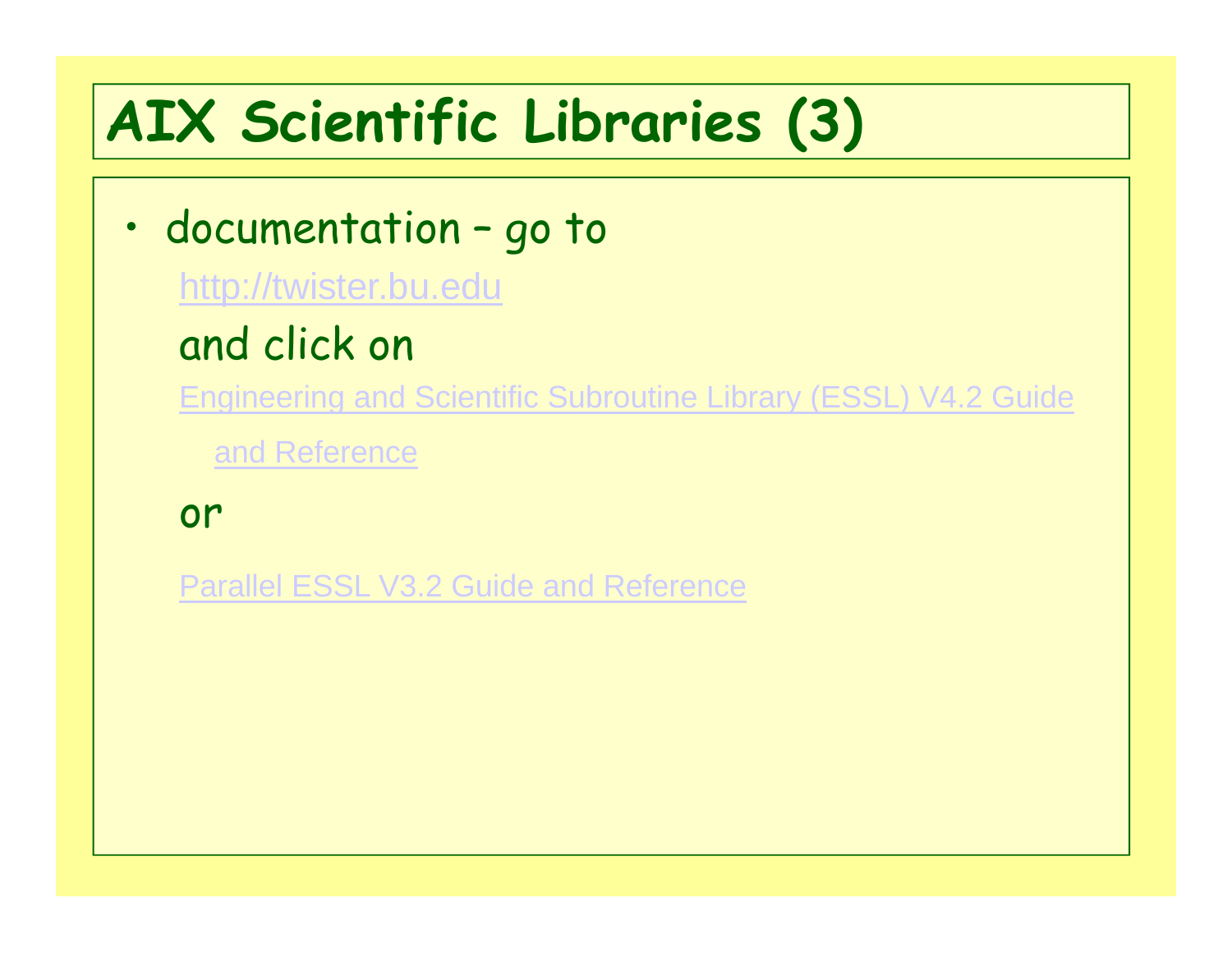#### **AIX Fast Math**

- $\bullet$  MASS library
	- –**M**athematical **A**cceleration **S**ub **S**ystem
- • faster versions of some intrinsic Fortran functions
	- – sqrt, rsqrt, exp, log, sin, cos, tan, atan, atan2, sinh, cosh, tanh, dnint, x\*\*y
- •work with Fortran or C
- • differ from standard functions in last bit (at most)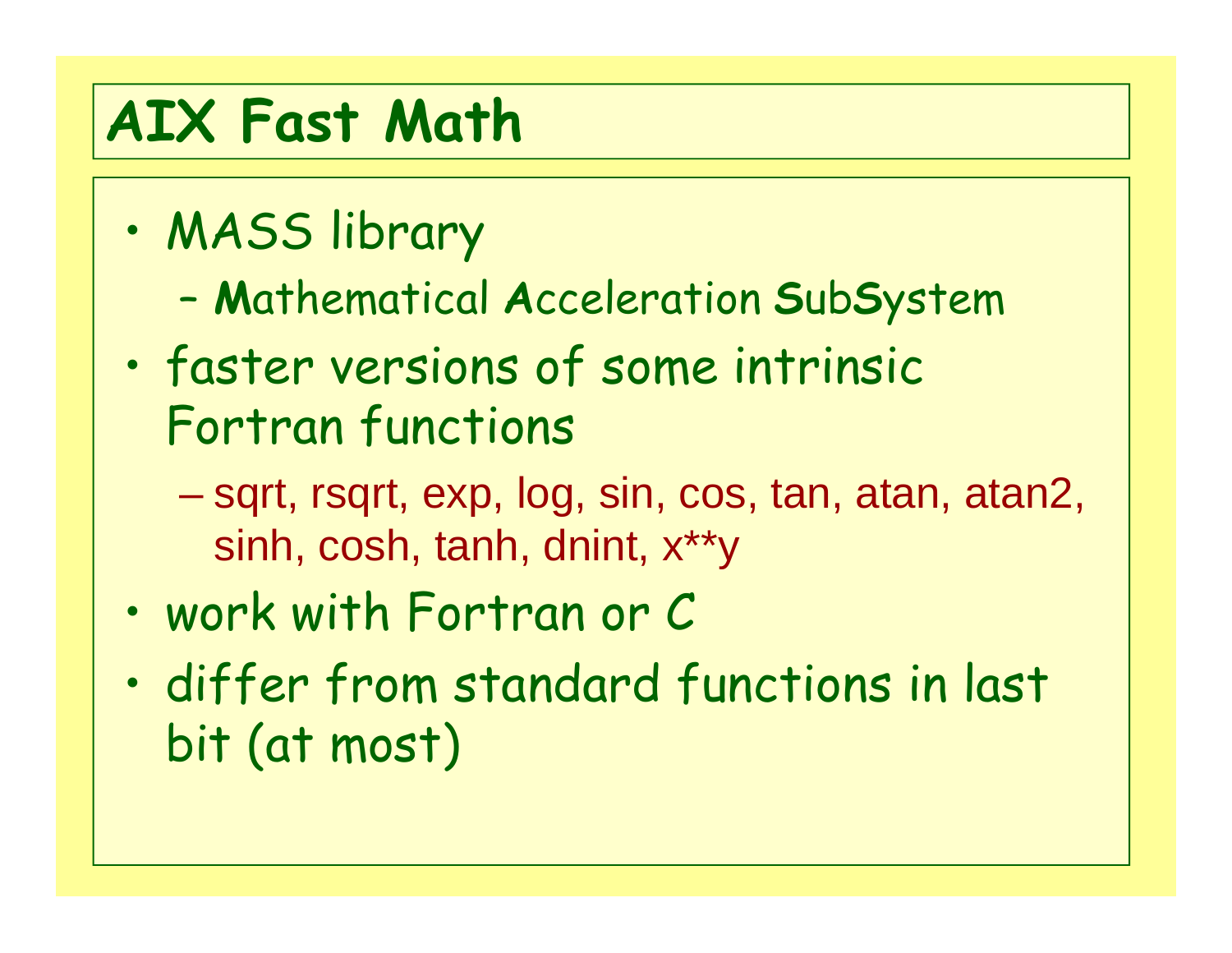#### **AIX Fast Math (cont'd)**

- $\bullet$  simply link to mass library: Fortran: -lmass C: -lmass -lm
- $\bullet$ sample approx. speedups

| exp          | 2.4 |
|--------------|-----|
| log          | 1.6 |
| sin          | 2.2 |
| complex atan | 4.7 |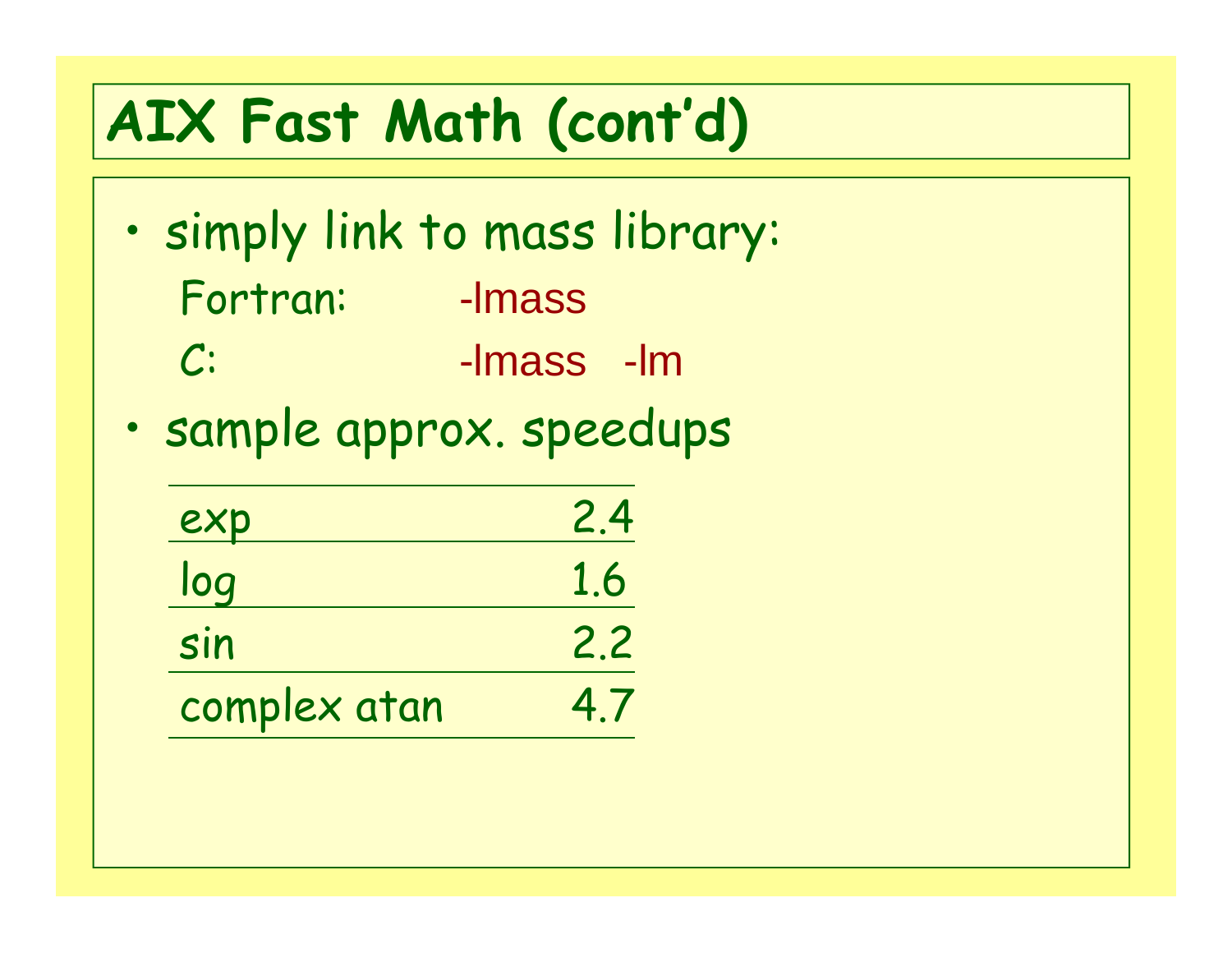### **AIX Fast Math (3)**

- $\bullet$  vector routines
	- –- require minor code changes
	- –not portable
	- –- large potential speedup
- $\bullet$ link with –lmassv
- • subroutine calls
	- –- use prefix on function name
		- v s for 4-byte reals (single precision)
		- v for 8-byte reals (double precision)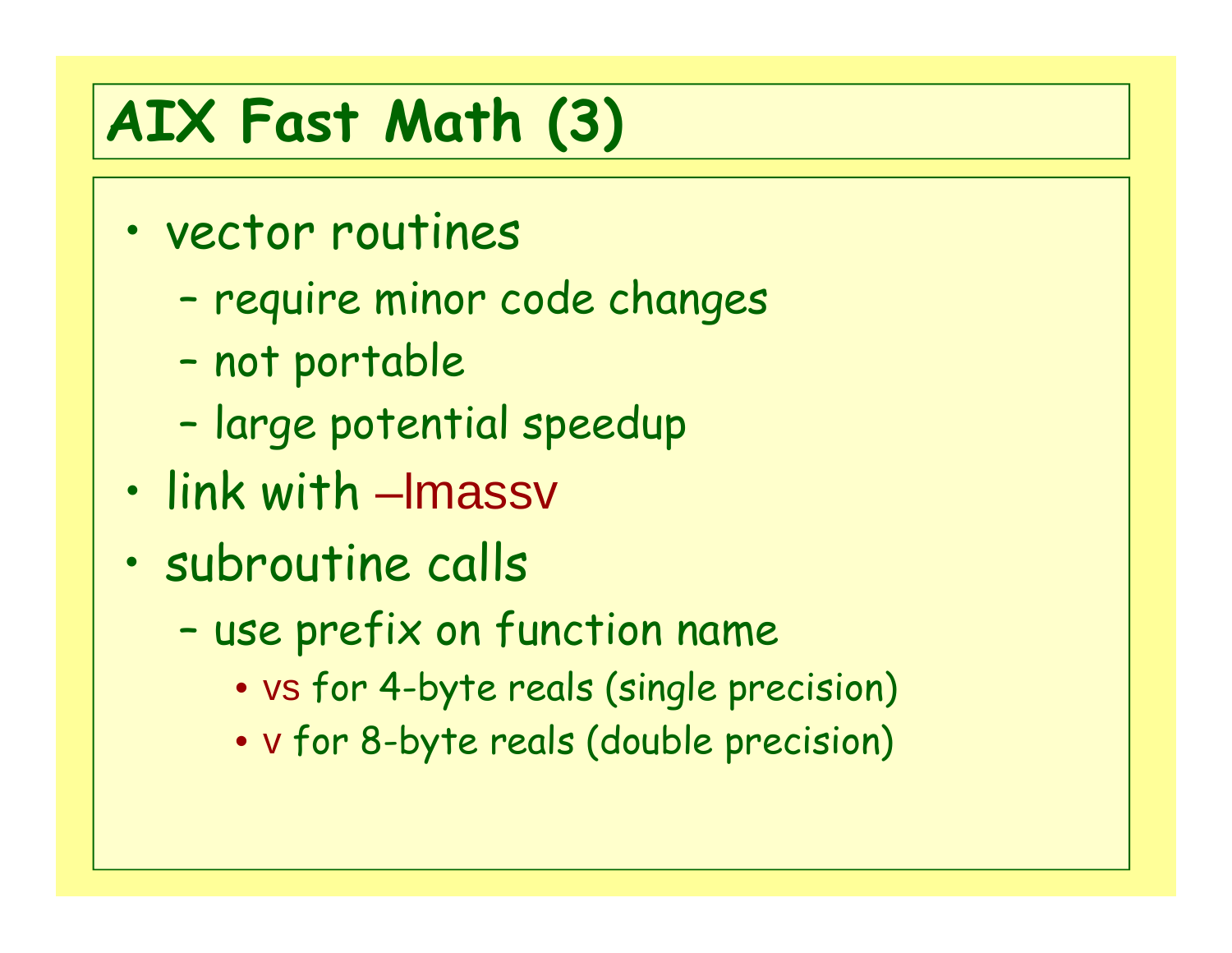### **AIX Fast Math (4)**

- $\bullet$  example: single-precision exponential call vsexp(y,x,n)
	- –-  $\times$  is the input vector of length n
	- –y is the output vector of length n
- •sample speedups

|              | 4-byte | 8-byte |
|--------------|--------|--------|
| exp          | 9.7    | 6.7    |
| log          | 12.3   | 10.4   |
| sin          | 10.0   | 9.8    |
| complex atan | 16.7   | 16.5   |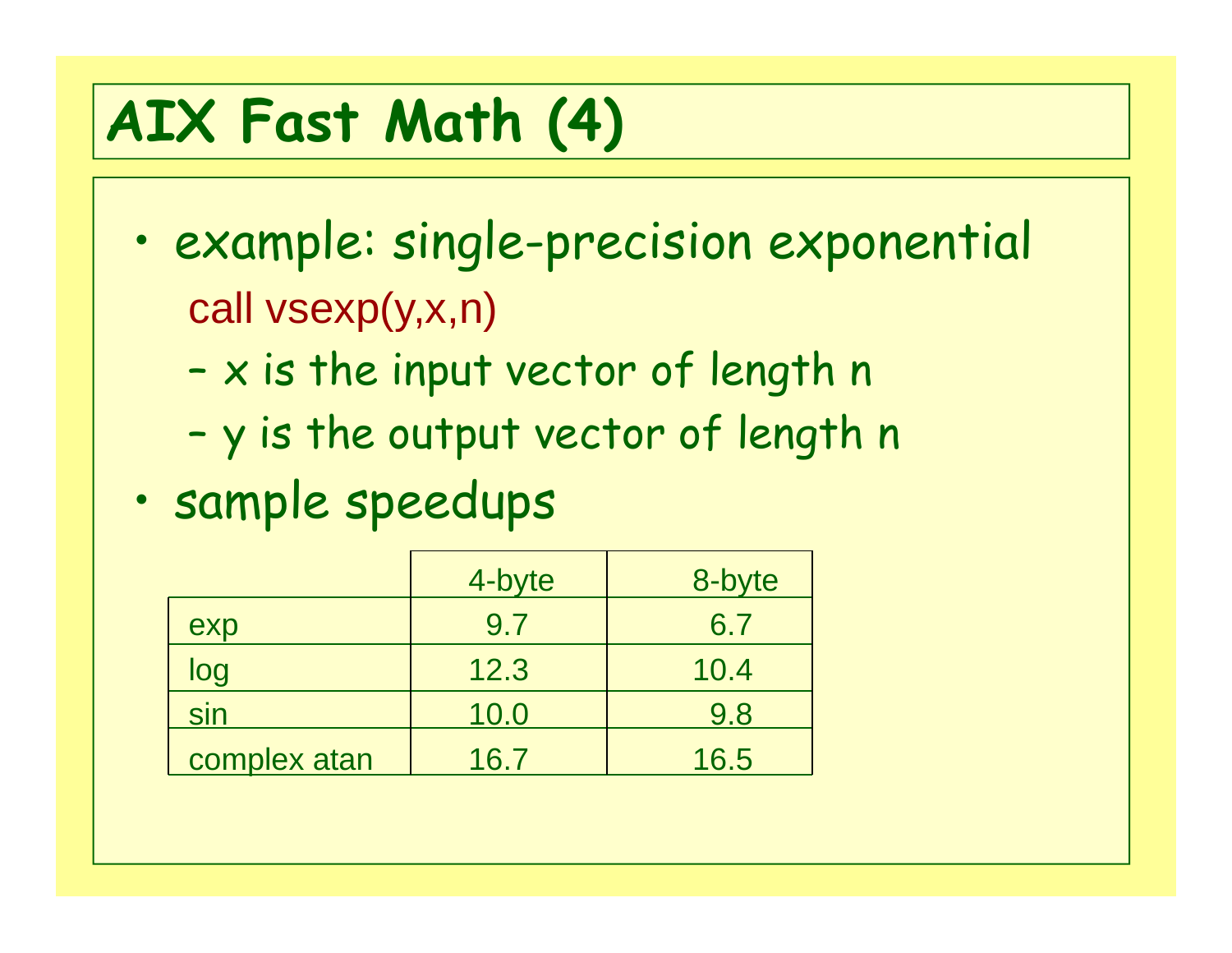#### **AIX Fast Math (5)**

- $\bullet$  For details, see MASS documentation <http://twister.bu.edu/>
	- –- click on
		- [XL C/C++ Programming Guide v8.0](http://twister.bu.edu/pdf/vacpp-8.0/proguide.pdf)

or

[XL Fortran Optimization and Programming](http://twister.bu.edu/pdf/xlf-10.1/opg.pdf)  [Guide v10.1](http://twister.bu.edu/pdf/xlf-10.1/opg.pdf)

and go to chapter on high performance libraries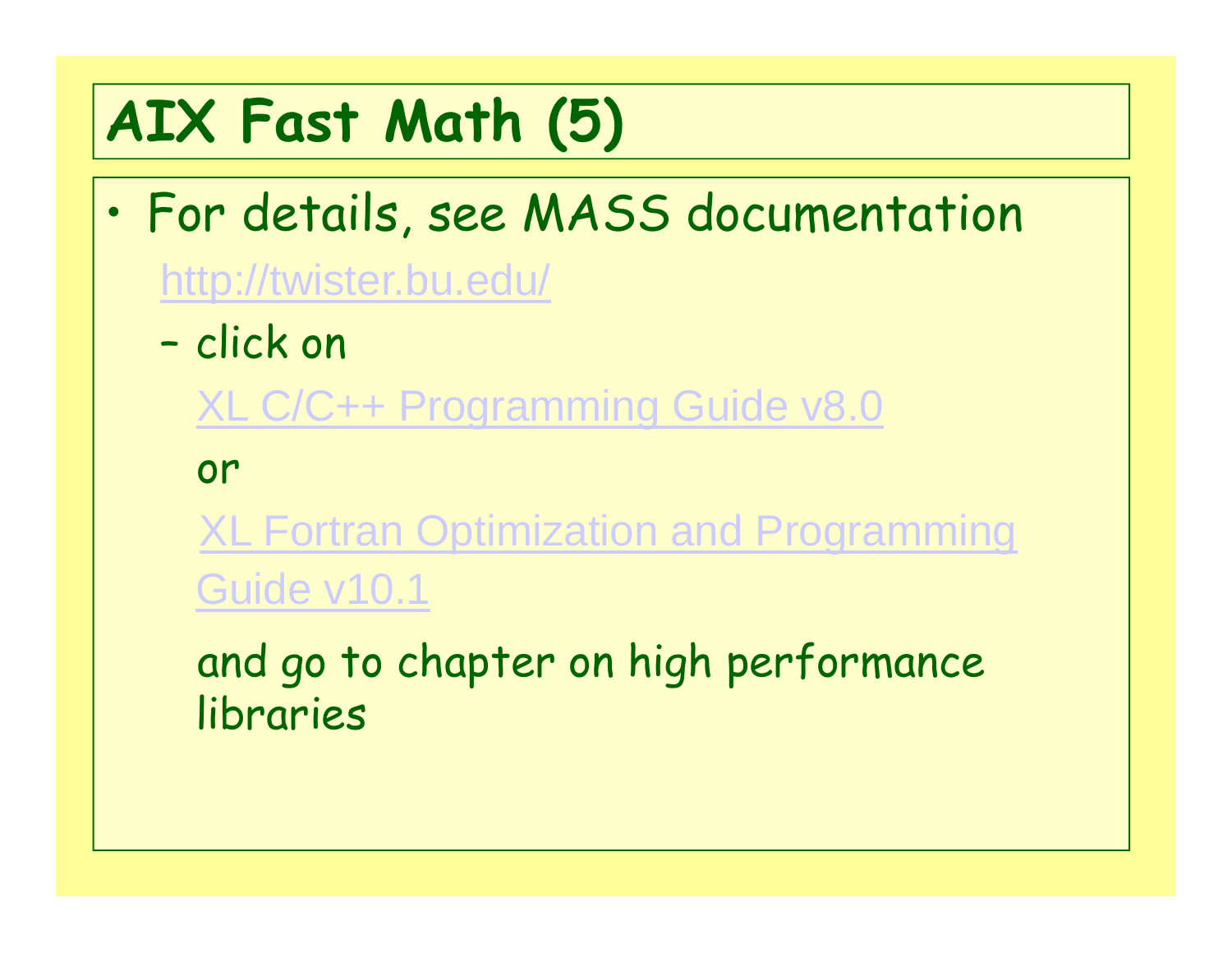# **AIX Debuggers**

- $\bullet$  dbx - standard command-line unix debugger
- •pdbx - parallel version of dbx
- $\bullet$ xldb - debugger with graphical interface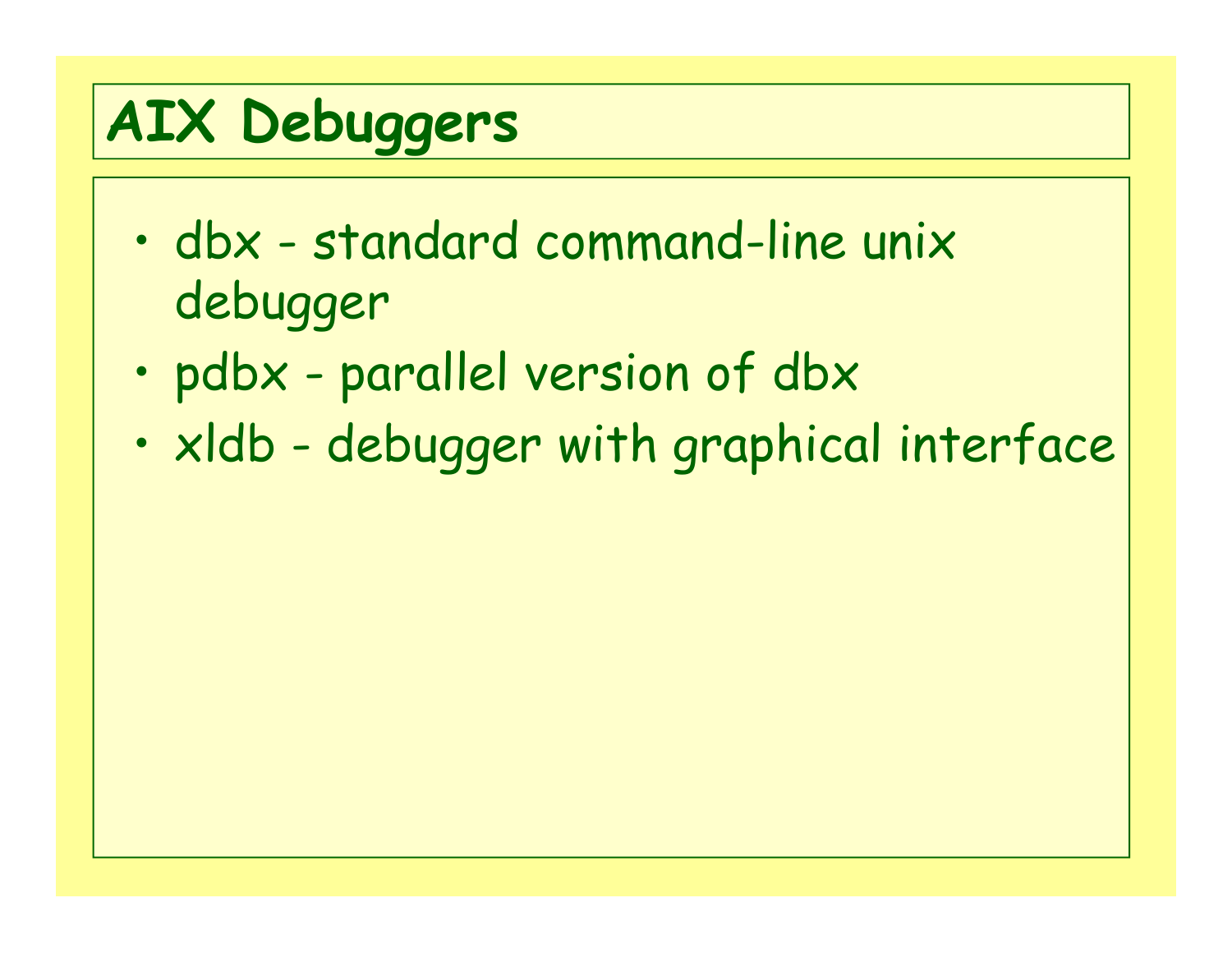#### **xldb**

- $\bullet$ compile with –g, no optimization
- xldb mycode
	- $-$  window pops up with source, etc.
- $\bullet$  group of blue bars at the top right
	- –- click on bar to open window
	- –- to minimize window, click on bar at top to get menu, click on "minimize"
- •to set breakpoint, click on source line
- •to navigate, see "commands" window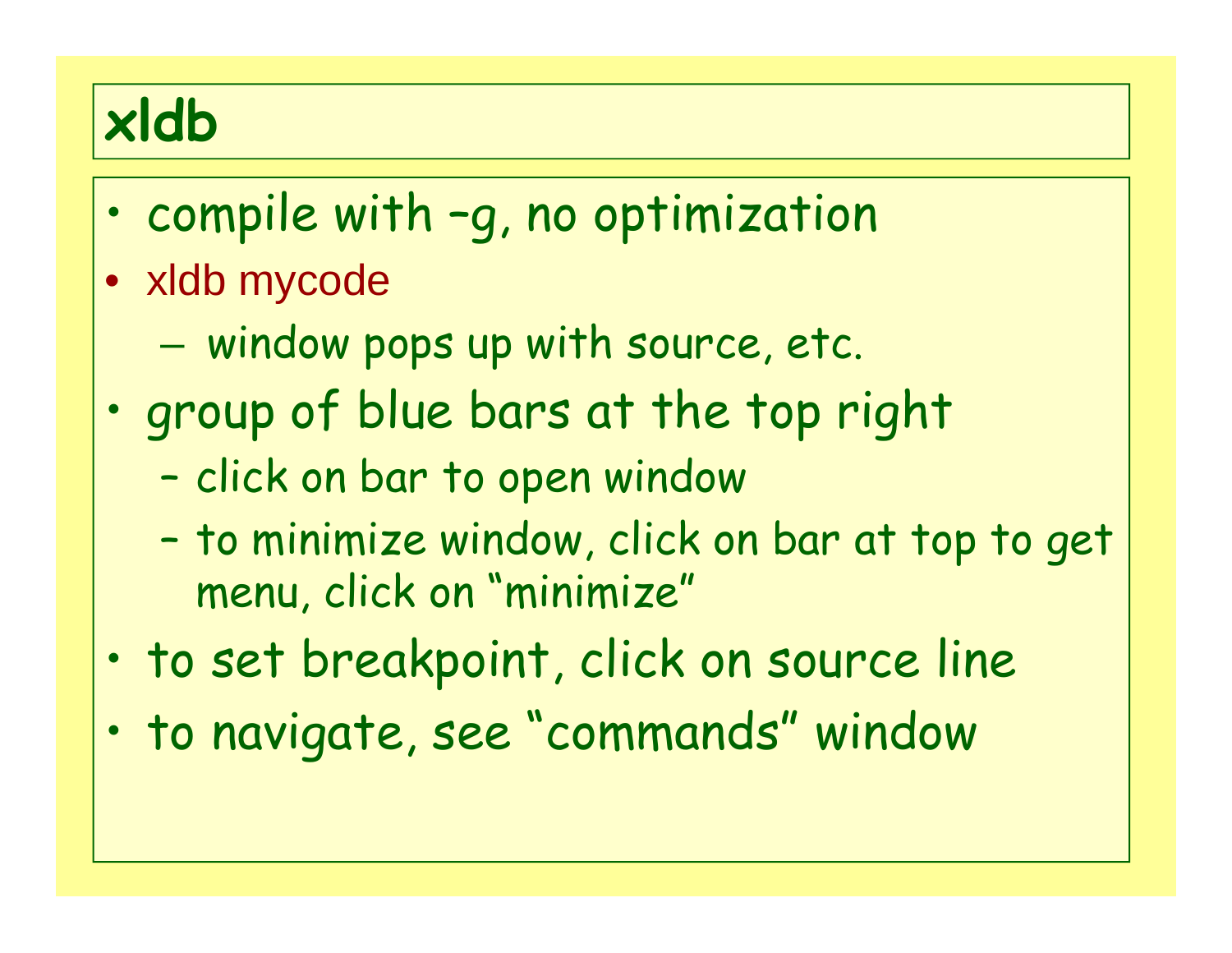#### **xldb (cont'd)**

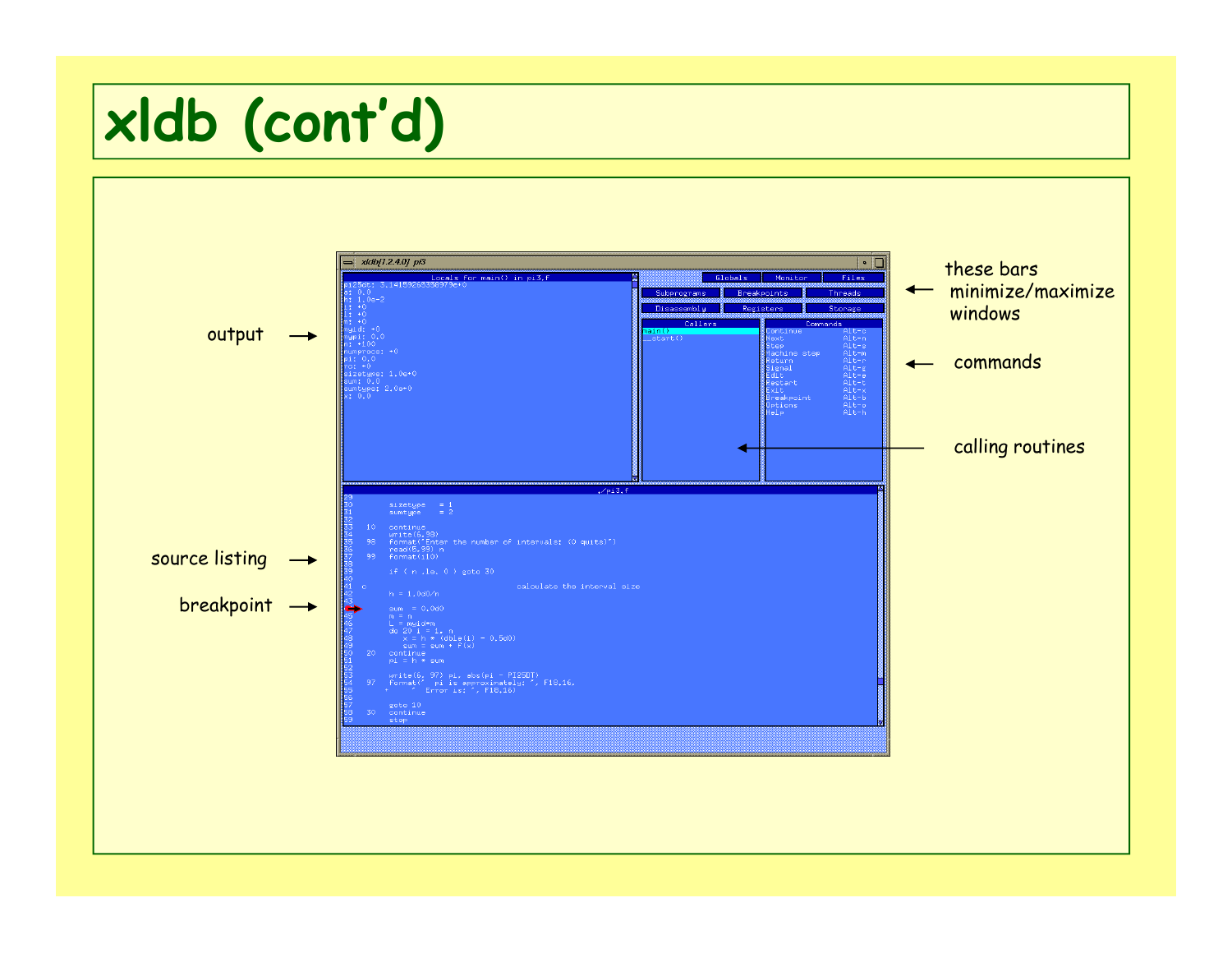

- $\bullet$  Command-line parallel debugger –- parallel version of dbx
- •Compile with –g, no optimization
- • To start pdbx, give pdbx command followed by normal run command pdbx pi3 –procs 2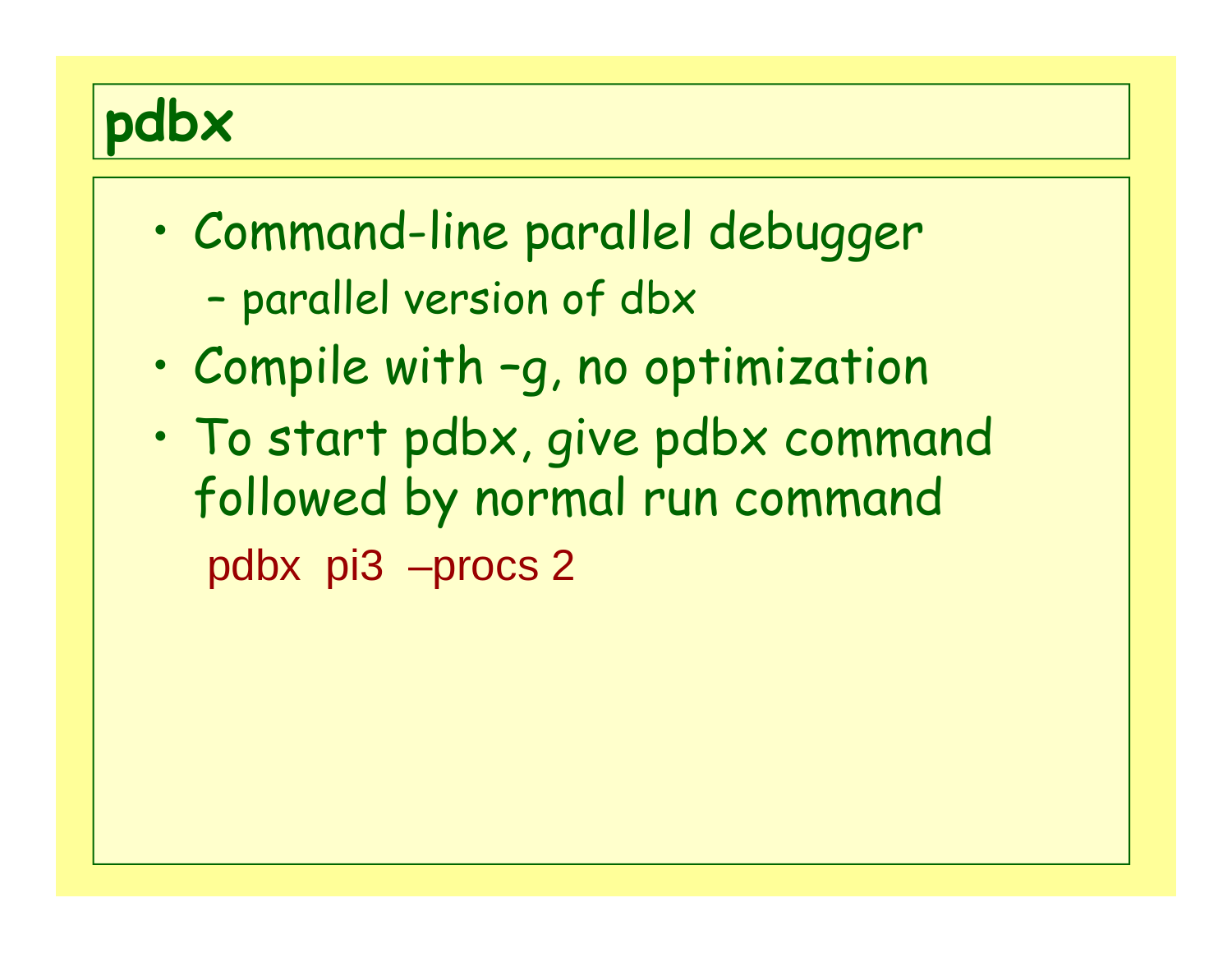#### **pdbx (cont'd)**

 $\bullet$  if source is not in working directory, can specify location: pdbx pi3 –procs 2 -I ../../sourcedir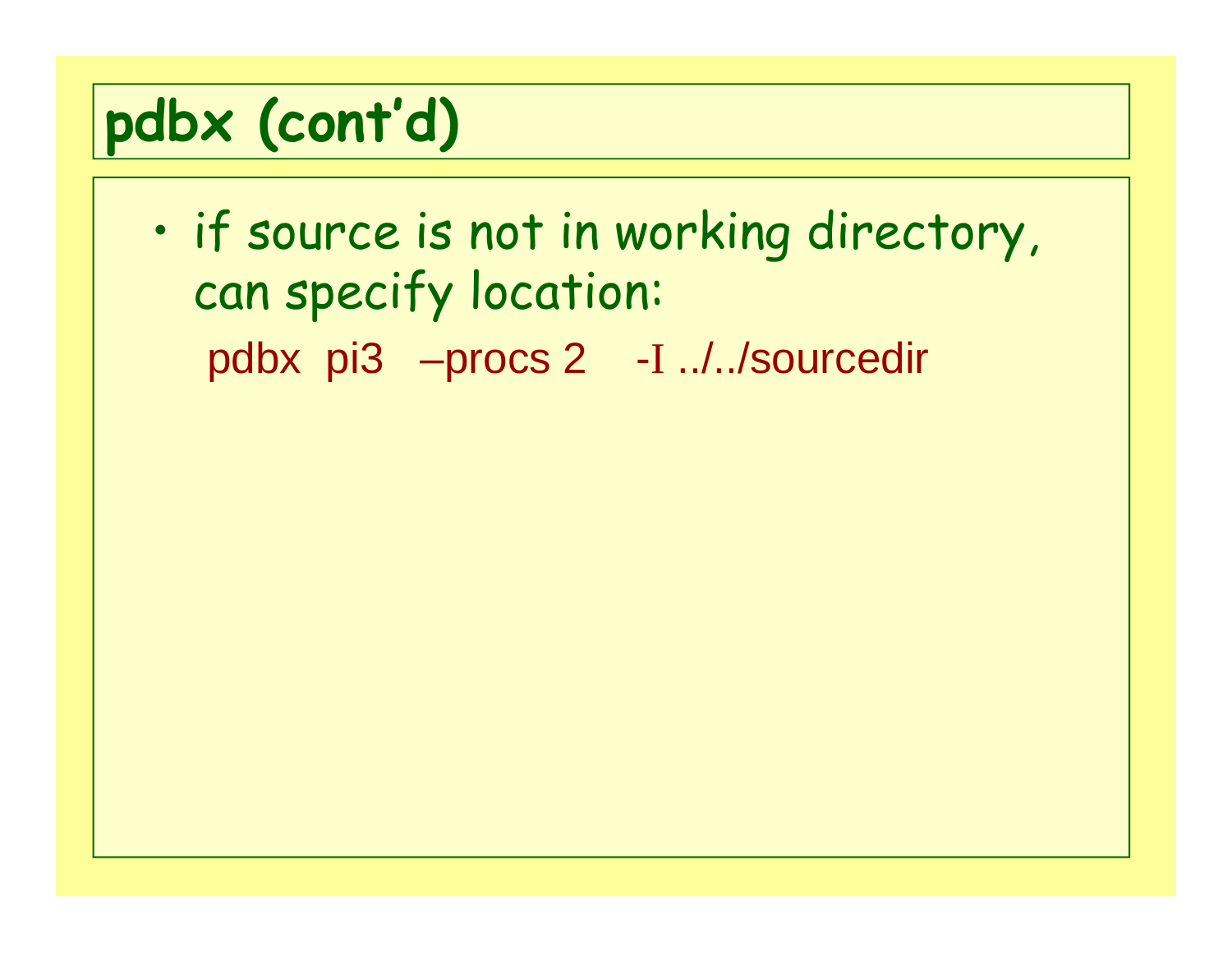### **pdbx (3)**



pdbx(all) pdbx promp<sup>t</sup>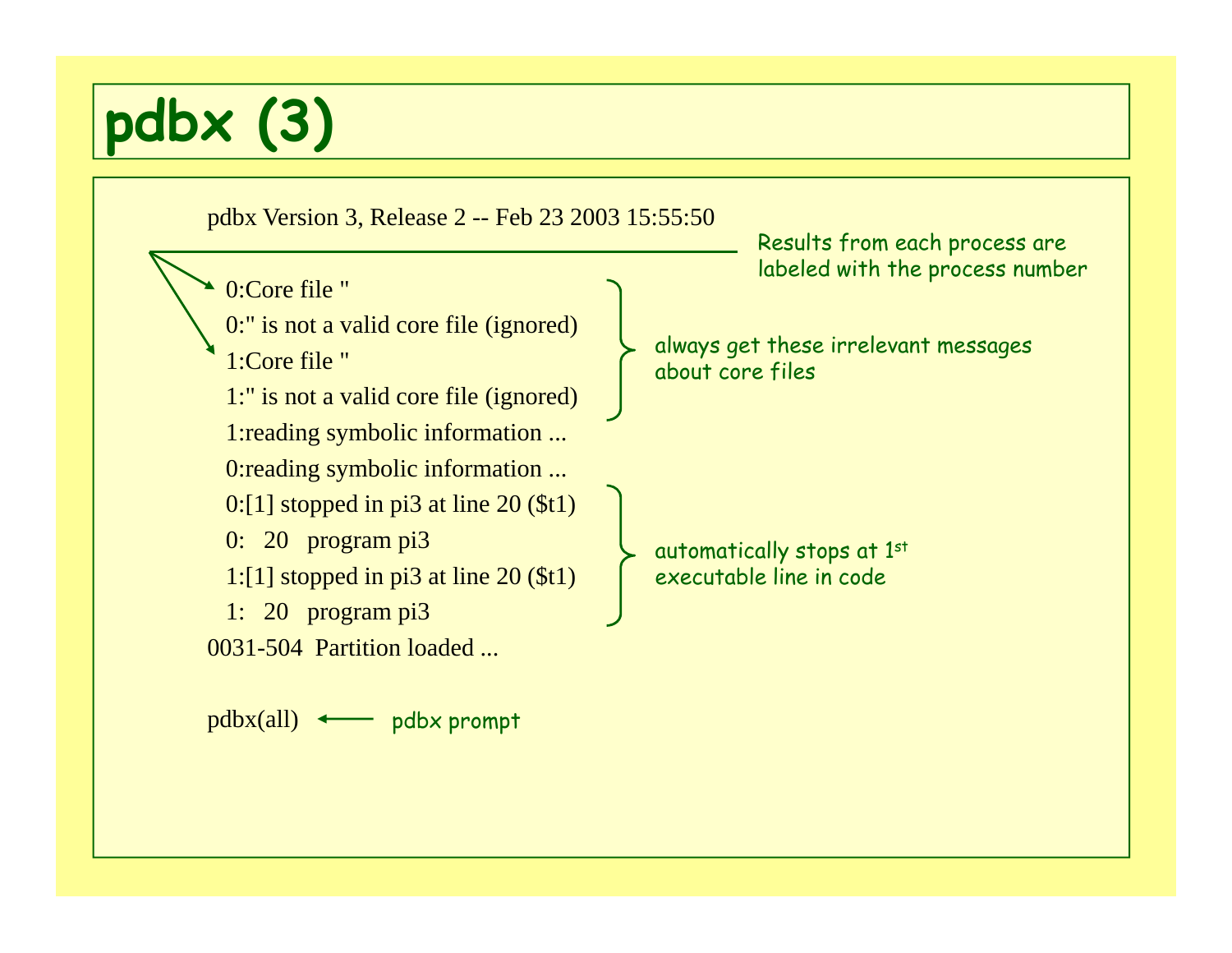#### **pdbx (4)**

pdbx(all) list lists next 10 lines on each processor

- $0: 21$
- 0: 22 include 'mpif.h'
- $0: 23$
- 0: 24 double precision PI25DT
- 0: 25 parameter (PI25DT = 3.141592653589793238462643d0)
- $0: 26$
- 0: 27 double precision mypi, pi, h, sum, x, f, a
- 0: 28 integer n, myid, numprocs, i, rc
- 0: 29 ! function to integrate
- 0: 30  $f(a) = 4 \text{.}d0 / (1 \text{.}d0 + a^*a)$
- 1: 21
- 1: 22 include 'mpif.h'
- 1: 23
- 1: 24 double precision PI25DT
- 1: 25 parameter (PI25DT = 3.141592653589793238462643d0)
- 1: 26
- 1: 27 double precision mypi, pi, h, sum, x, f, a
- 1: 28 integer n, myid, numprocs, i, rc
- 1: 29 ! function to integrate
- 1: 30  $f(a) = 4 \text{.} d0 / (1 \text{.} d0 + a^* a)$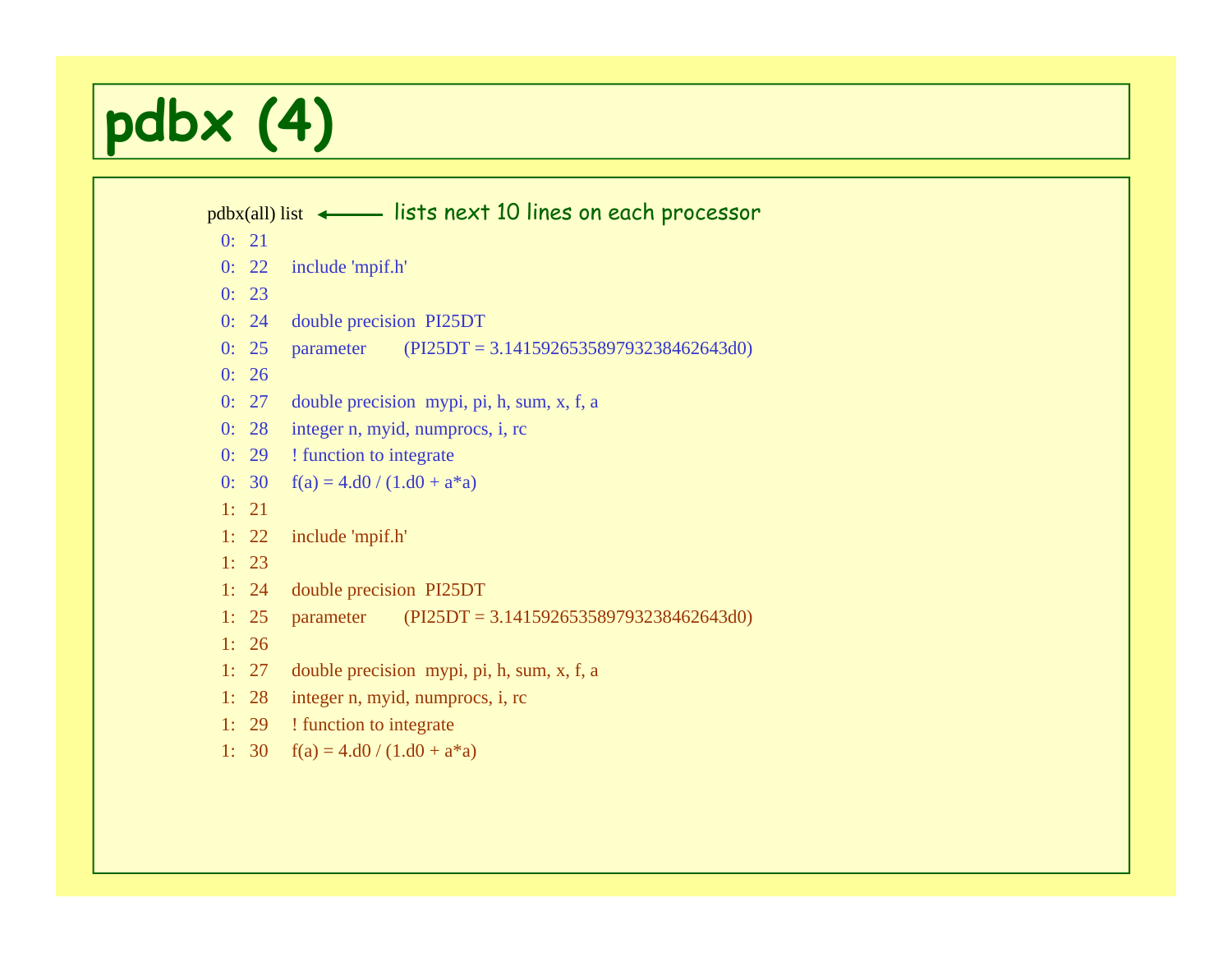### **pdbx (5)**

 $\bullet$  List specified range of lines using comma as delimiter

pdbx(all) list 28,30

- 0: 28 integer n, myid, numprocs, i, rc
- 0: 29 ! function to integrate
- 0: 30  $f(a) = 4 \cdot d0 / (1 \cdot d0 + a^*a)$
- 1: 28 integer n, myid, numprocs, i, rc
- 1: 29 ! function to integrate
- 1: 30  $f(a) = 4 \cdot d0 / (1 \cdot d0 + a^*a)$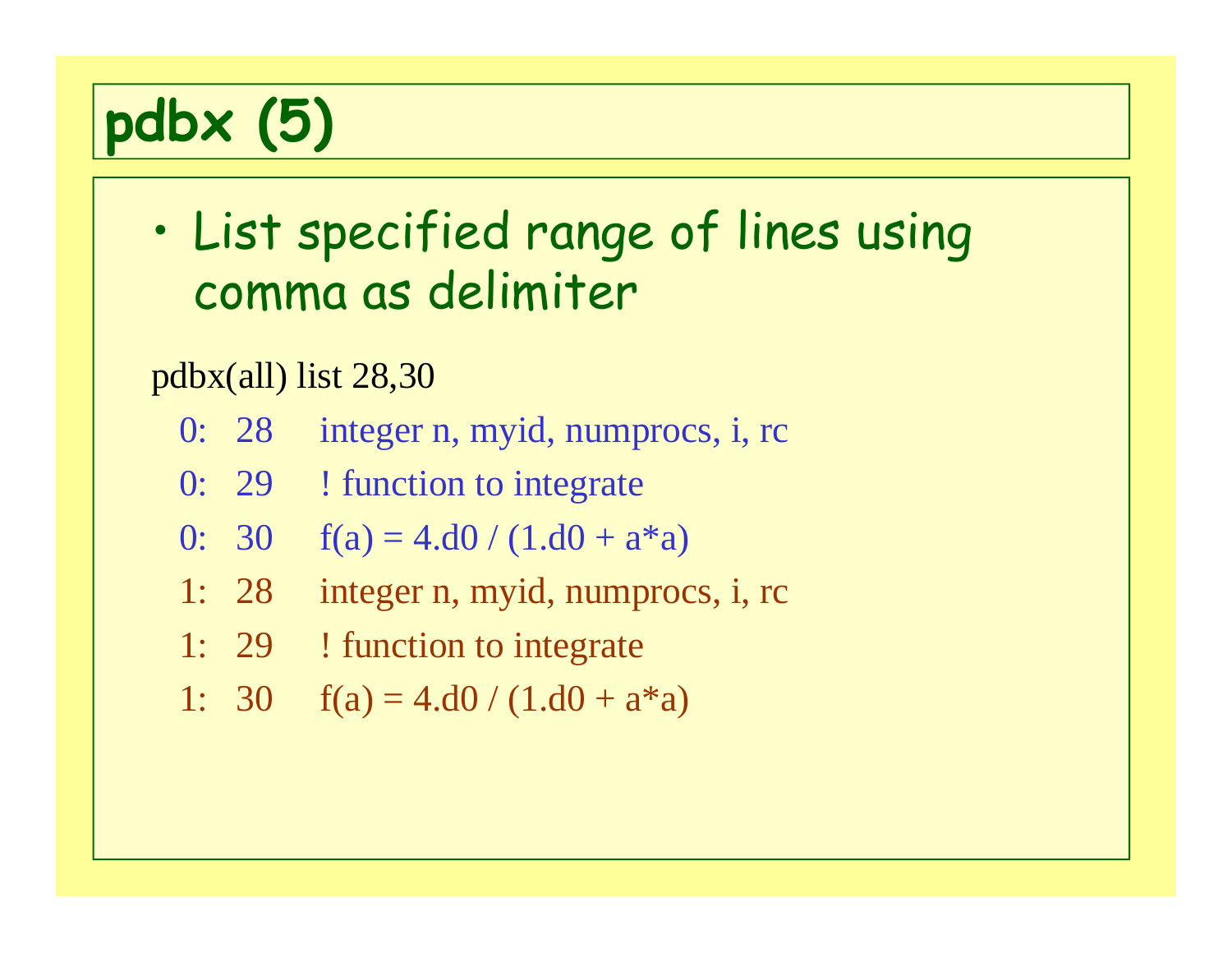### **pdbx (6)**

• specify process with on *procno* prefix –- for list, next, etc.

pdbx(all) on 0 list 28,30

- 0: 28 integer n, myid, numprocs, i, rc
- 0: 29 ! function to integrate
- 0: 30  $f(a) = 4.d0/(1.d0 + a^*a)$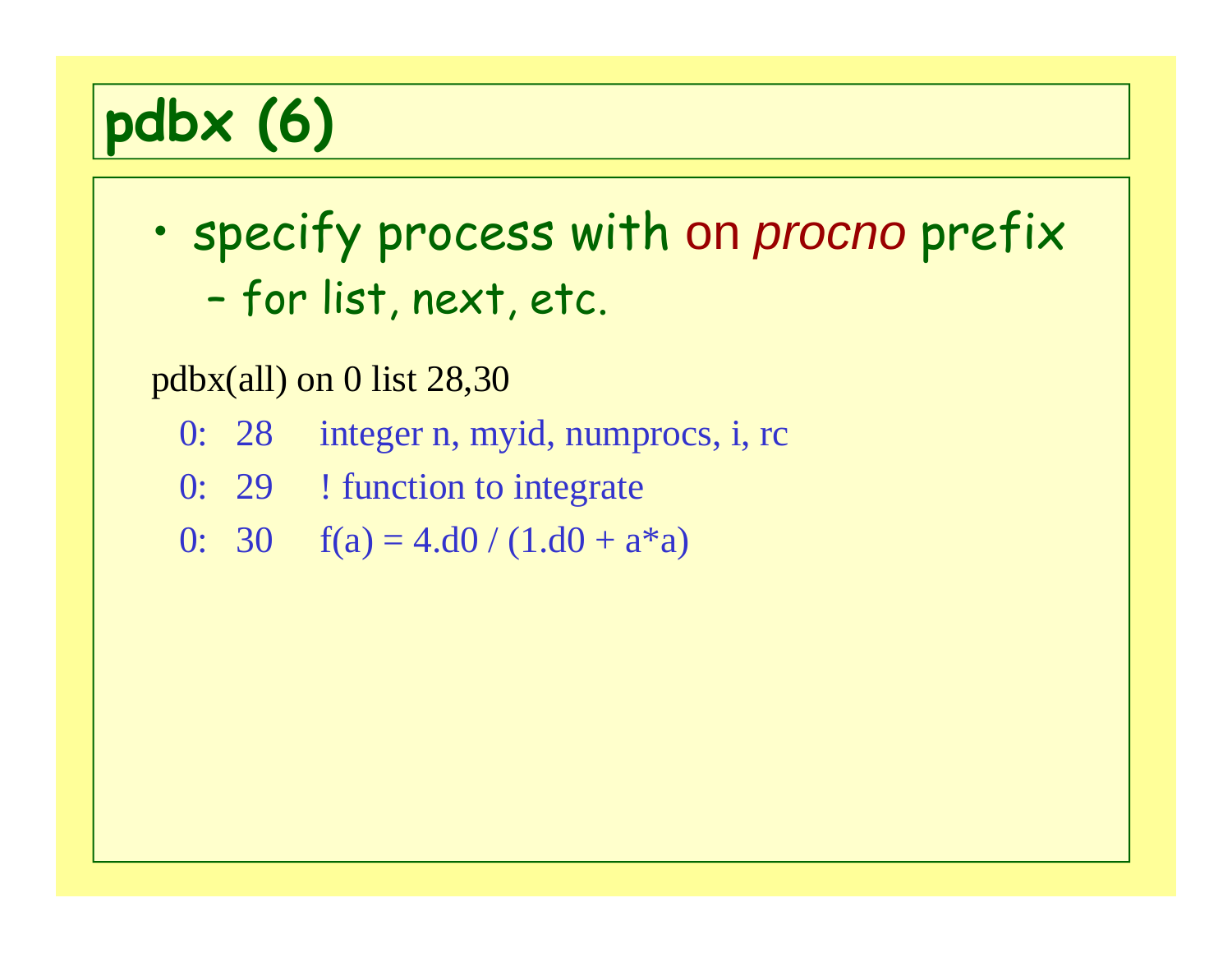### **pdbx (6)**

- $\bullet$  on *procno* can also be used alone
	- – subsequent commands only apply to specified process
	- –- current process shown in prompt

```
pdbx(all) on 2
pdbx(2)
```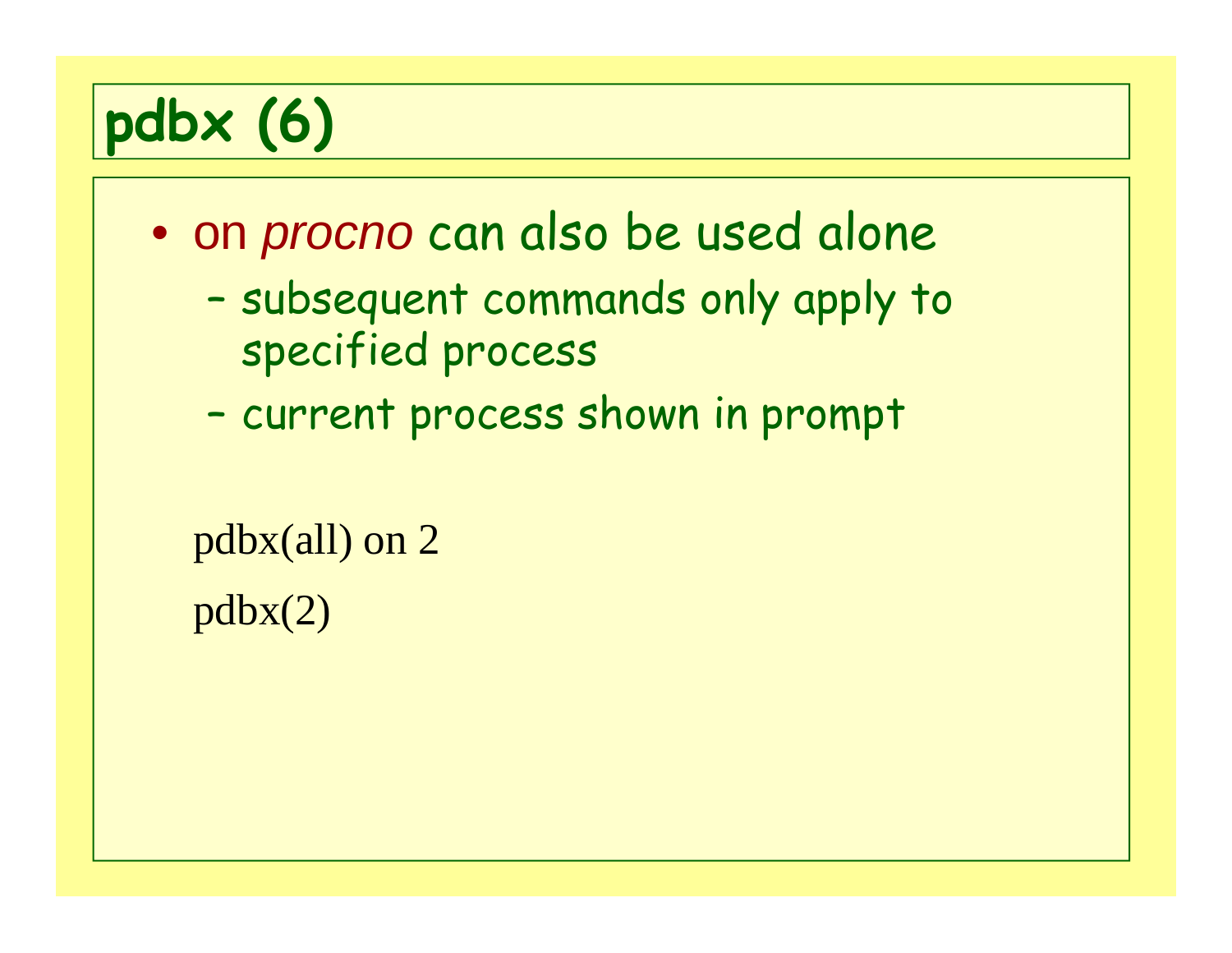## **pdbx (7)**

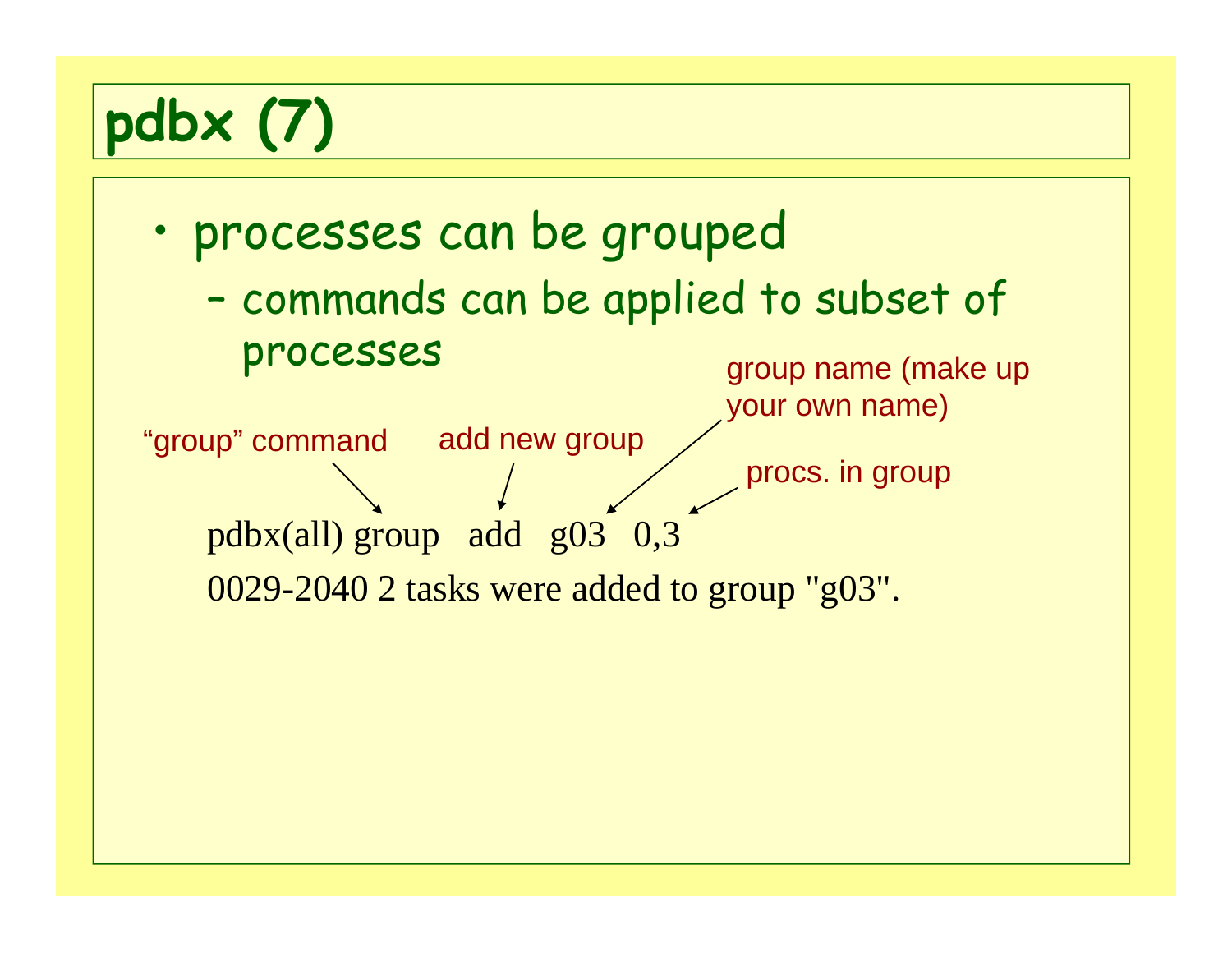

 $\bullet$  "on" command can be used with group name

```
pdbx(all) on g03
pdbx(g03)
```
- •note change in prompt
- • to change back to "all": pdbx(g03) on all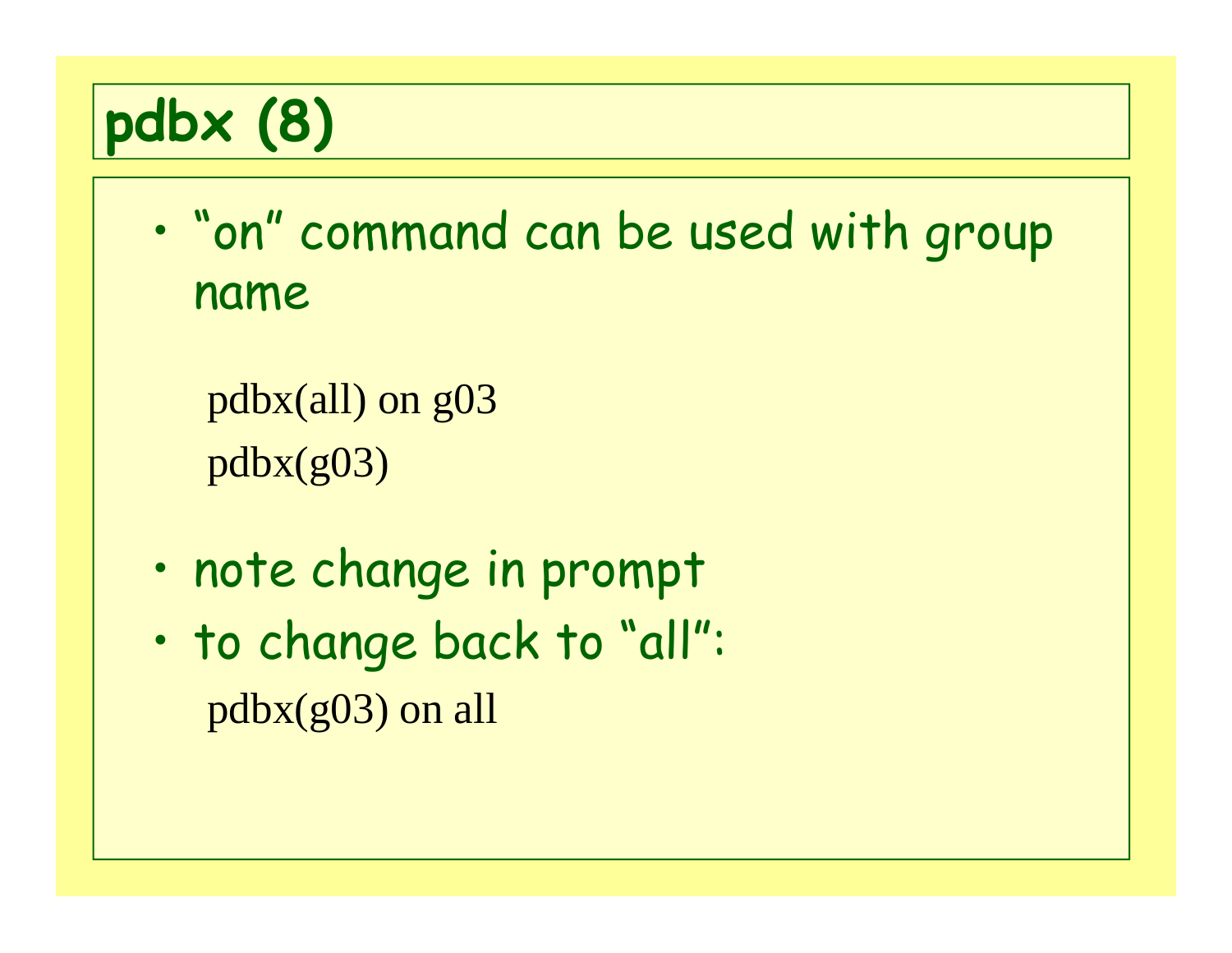# **pdbx (9)**

- $\bullet$  breakpoints
	- stop at 30
	- $\mathcal{L}_{\mathcal{A}}$ stop in *subprogram*
- $\bullet$  status lists all current breakpoints
	- pdbx(all) status
	- all:[0] stop in muiwl1
	- all:[1] stop at "../oldtempsource/muiwl1.F":
		- $\mathcal{L}_{\mathcal{A}}$  , the set of the set of the set of the set of the set of the set of the set of the set of the set of the set of the set of the set of the set of the set of the set of the set of the set of the set of the se all means that it pertains to all processes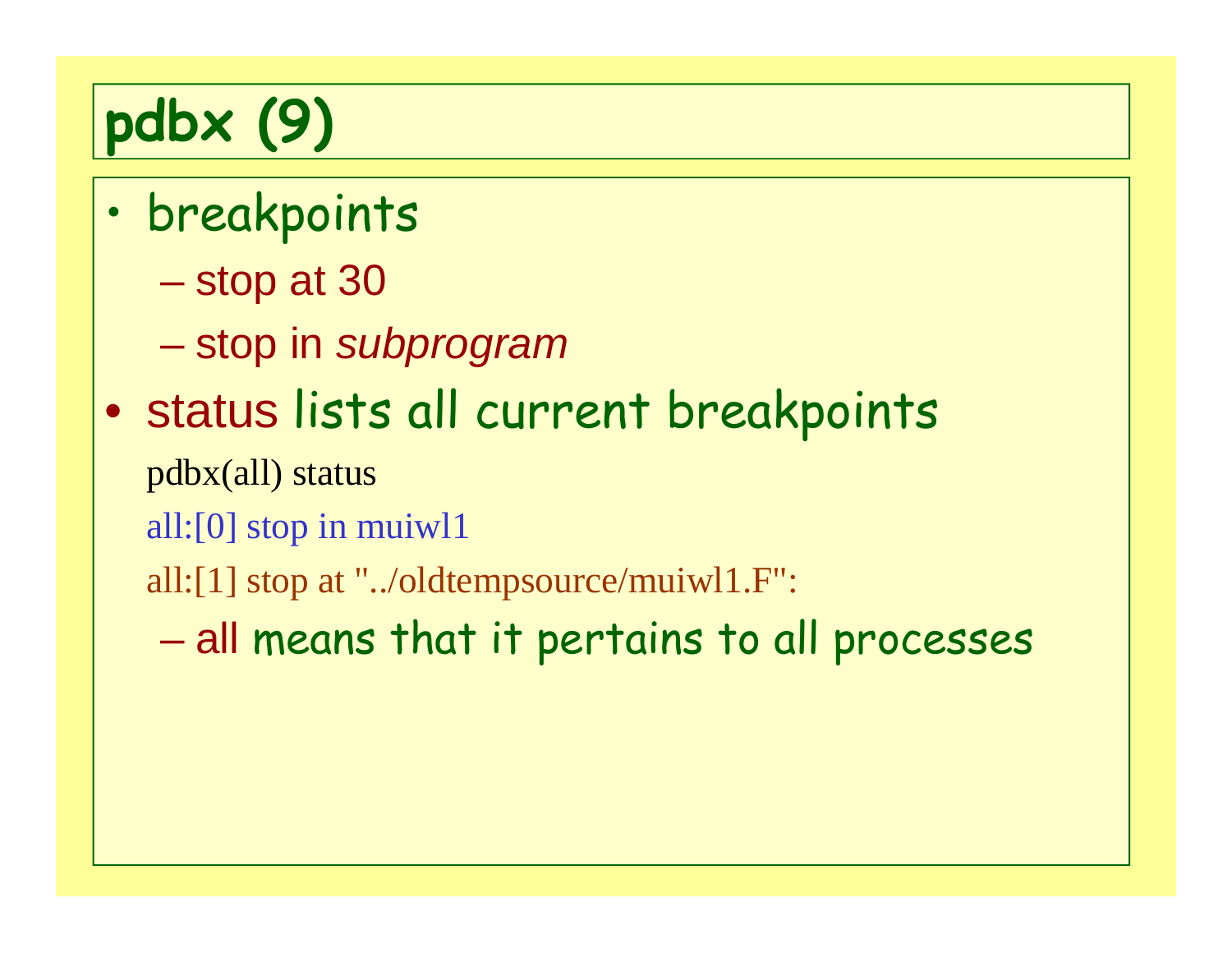# **pdbx (10)**

```
\bullet to delete breakpoints
  pdbx(all) status
  all:[0] stop in muowl2
  all:[1] stop at "../source_v14_kbreakup/muowl2.F":632
  all:[2] stop at "../source_v14_kbreakup/muowl2.F":697
```

```
pdbx(all) delete 0
pdbx(all) delete 1
```

```
pdbx(all) status
all:[2] stop at "../source_v14_kbreakup/muowl2.F":697
```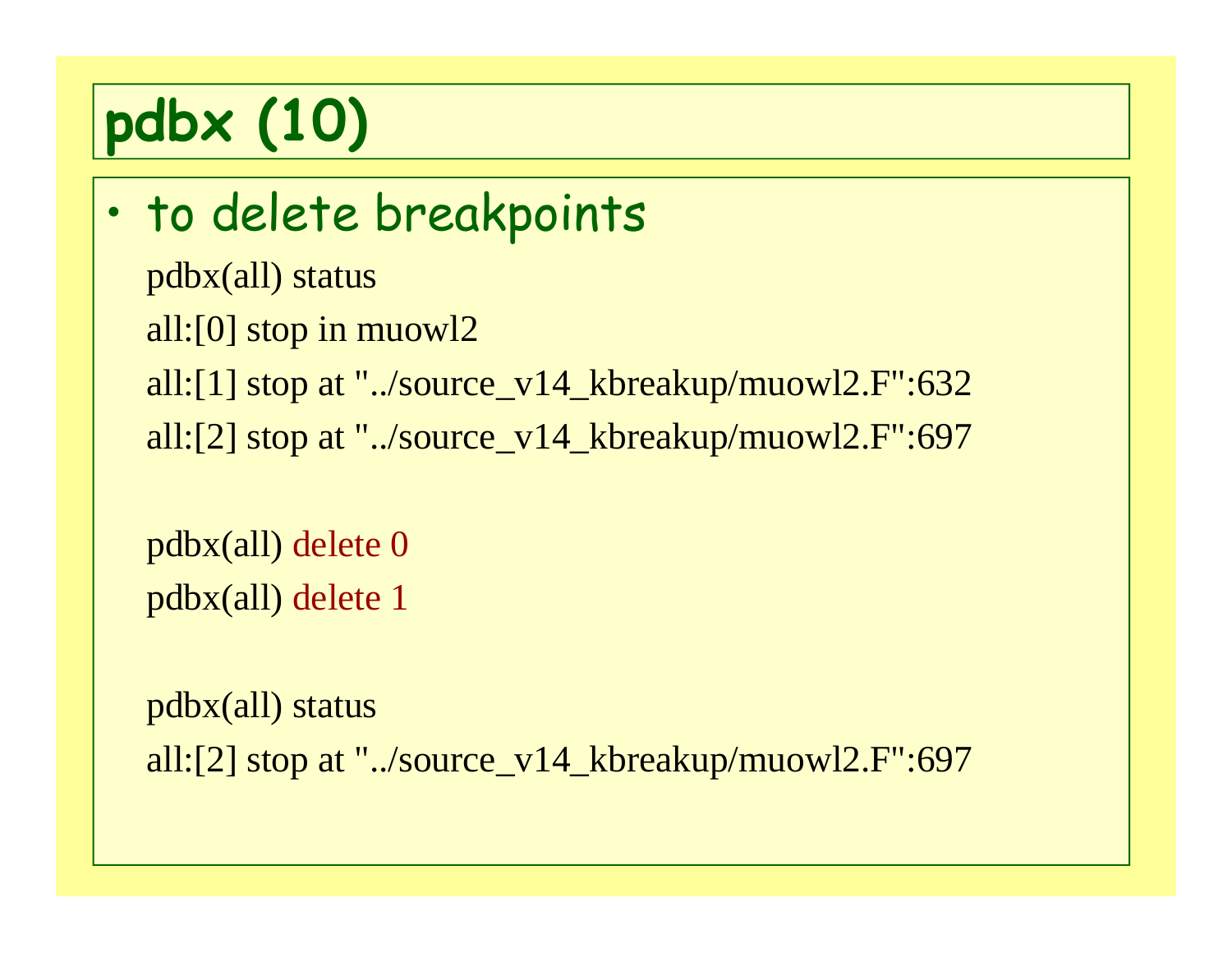# **pdbx (11)**

- $\bullet$  breakpoints can be qualified using logical expressions
	- – logical expressions have C syntax, even when using Fortran

pdbx(all) stop at 271 if(  $(i = 50)$  &&  $(i = 10)$  &&  $(k = 5)$ ) all:[1] stop at "../oldtempsource/muiwl1.F":271 if( $(I = 50)$  &&  $(i = 10)$  &&  $(k = 5)$ )

- –must use ( ) for multiple conditions
- –may be slow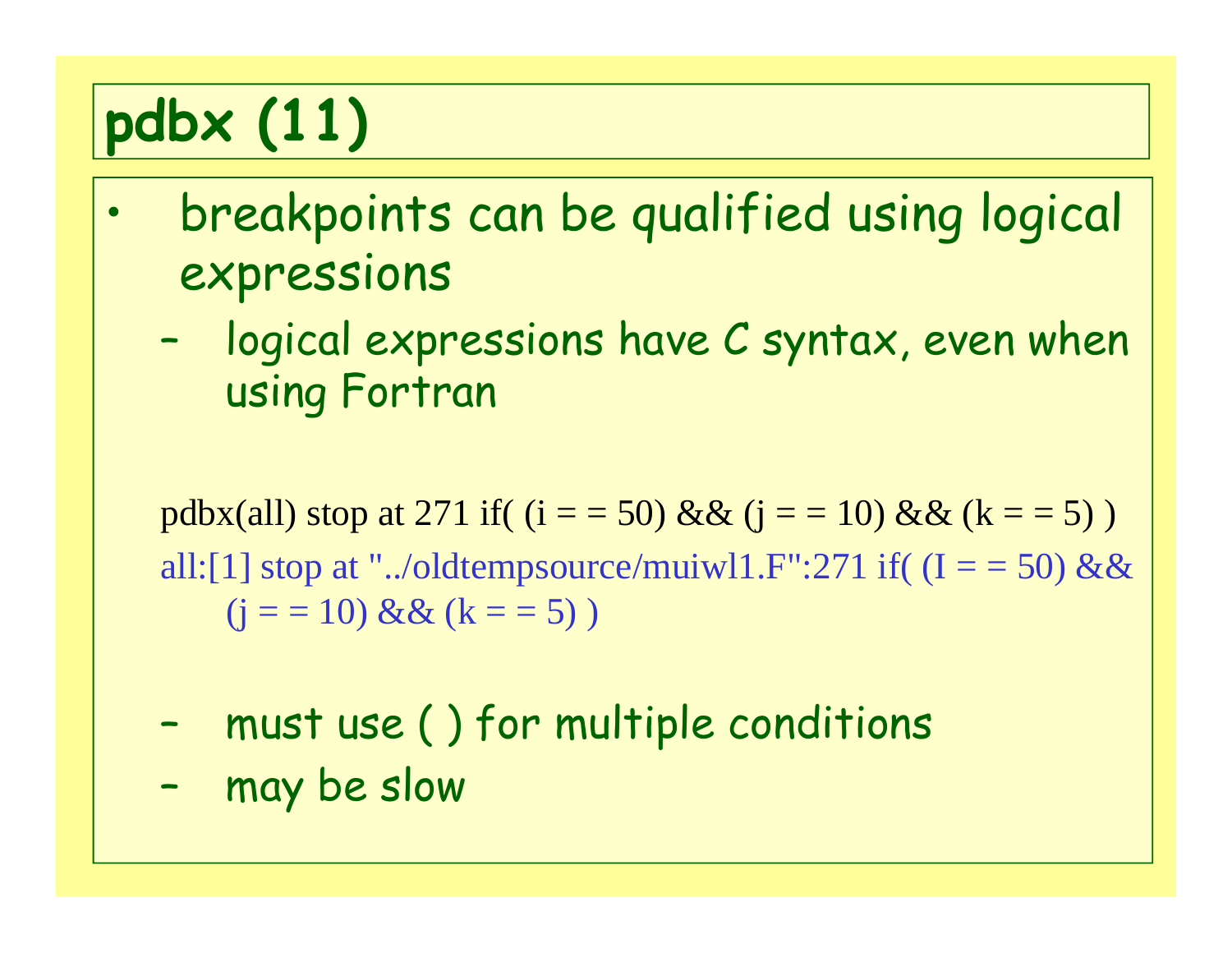## **pdbx (12)**

- $\bullet$  next marches to next line in source (executes current line)
	- –will step over function/subroutine calls
- $\bullet$  step is the same as next except that it will step *into* function/subroutine calls
- • both next and step can take numerical argument to specify number of lines to execute

next 10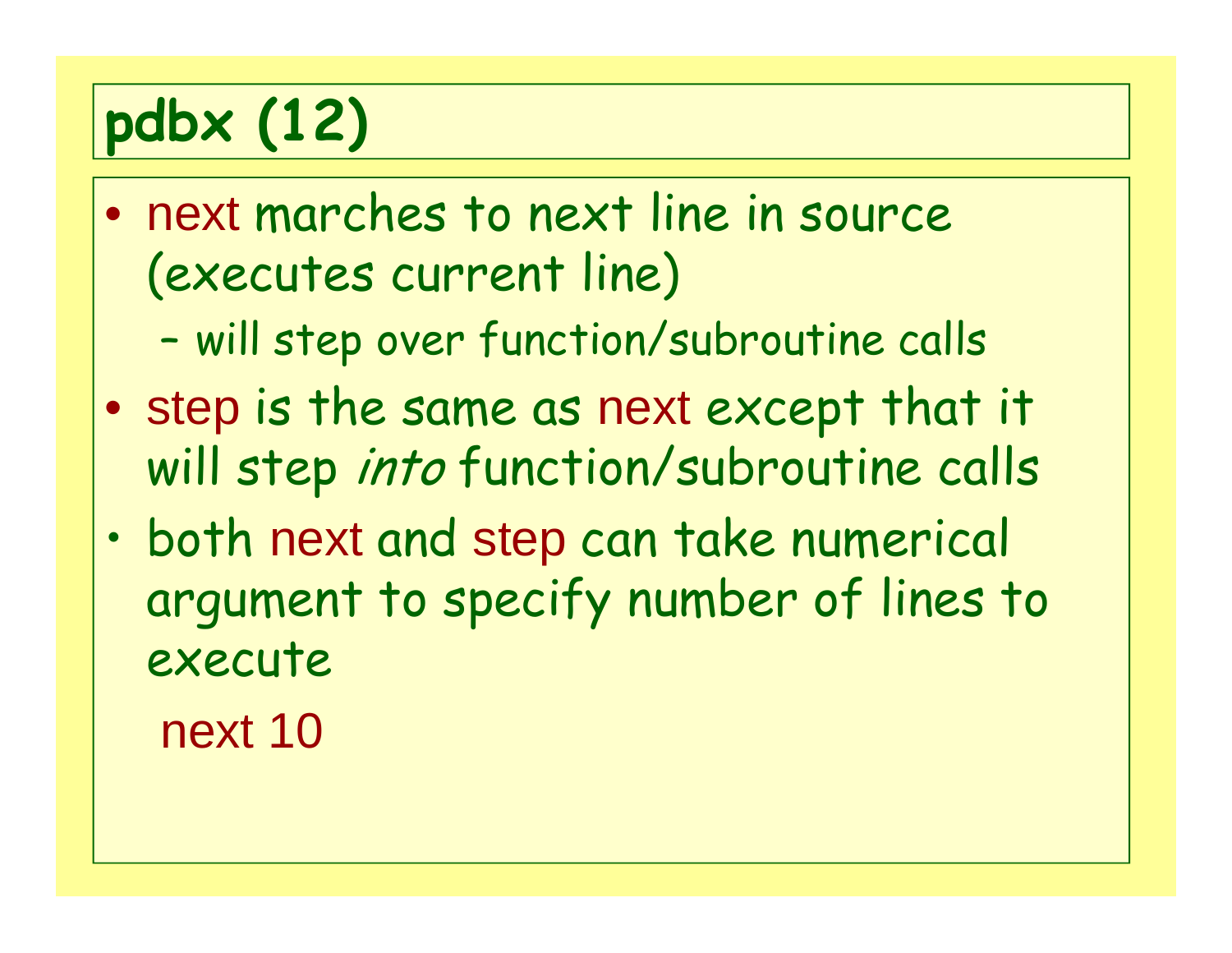# **pdbx (13)**

- $\bullet$  print prints value of specified variable pdbx(all) print k
	- 0:41:7process number value
- • print array values with either ( ) or [ ] pdbx(all) print rvlu[5] 0:0.996023297 1:0.985406339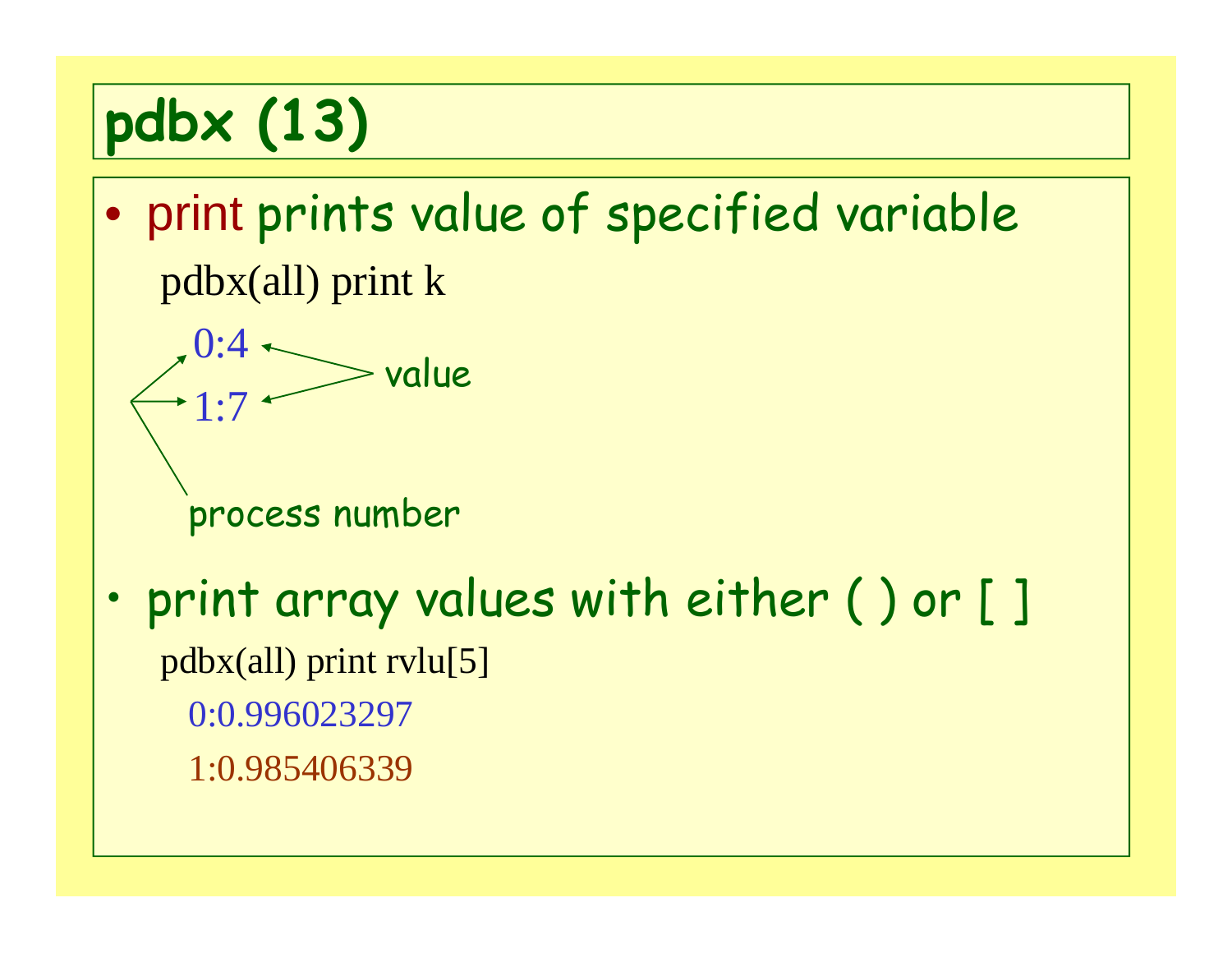#### **pdbx (14)**

 $\bullet$ print range of array values:

> $pdbx(3)$  p fval $(12..16)$  $3:(12) = 0.0530325808$  $3:(13) = 0.0146476058$  $3:(14) = 0.0307097323$  $3:(15) = 0.0095740892$  $3:(16) = 0.00736919558$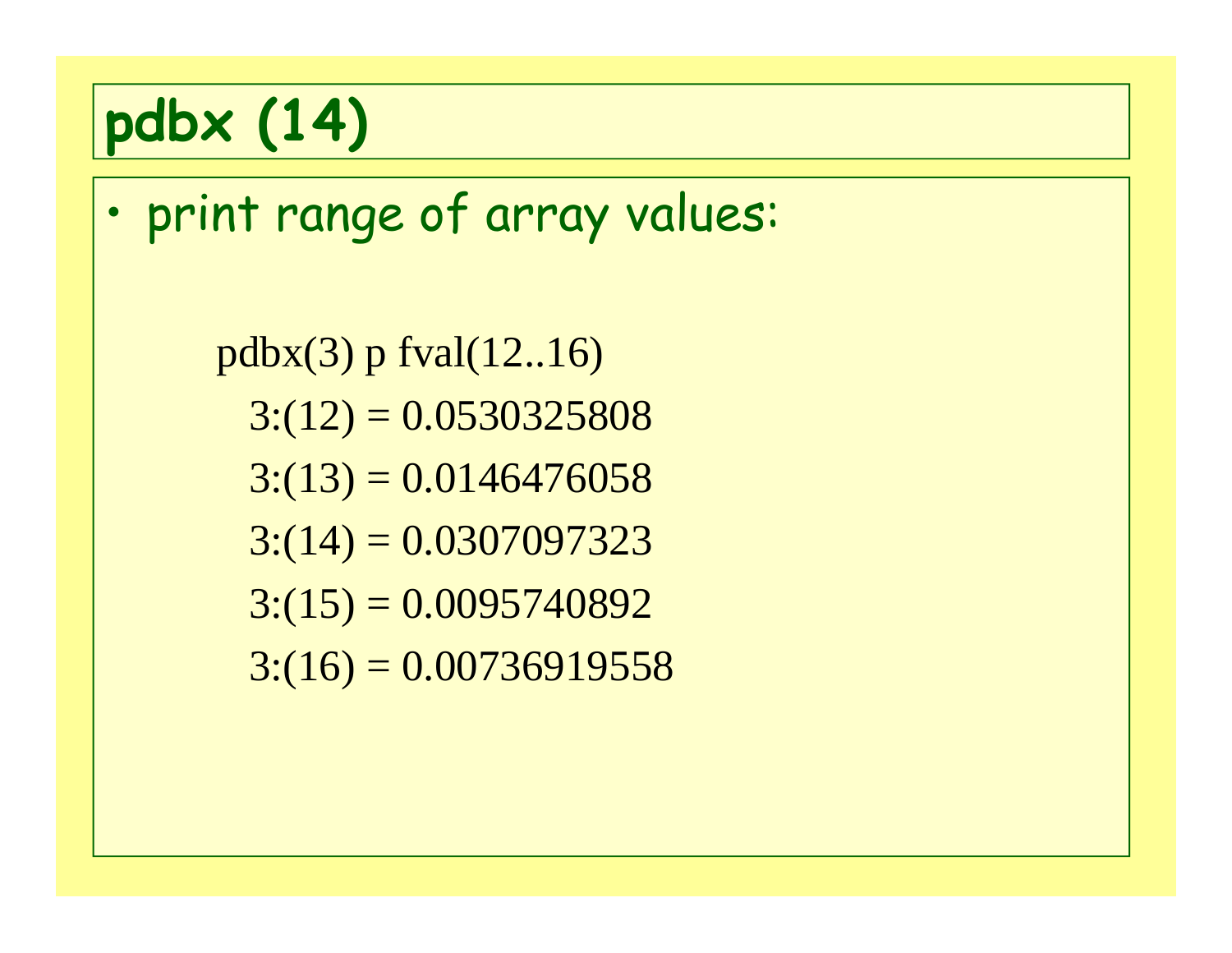### **pdbx (15)**

• to get information on a variable's declaration

#### pdbx(3) whatis stotmxloc  $3: real*4 *stotmxloc*(305,41)$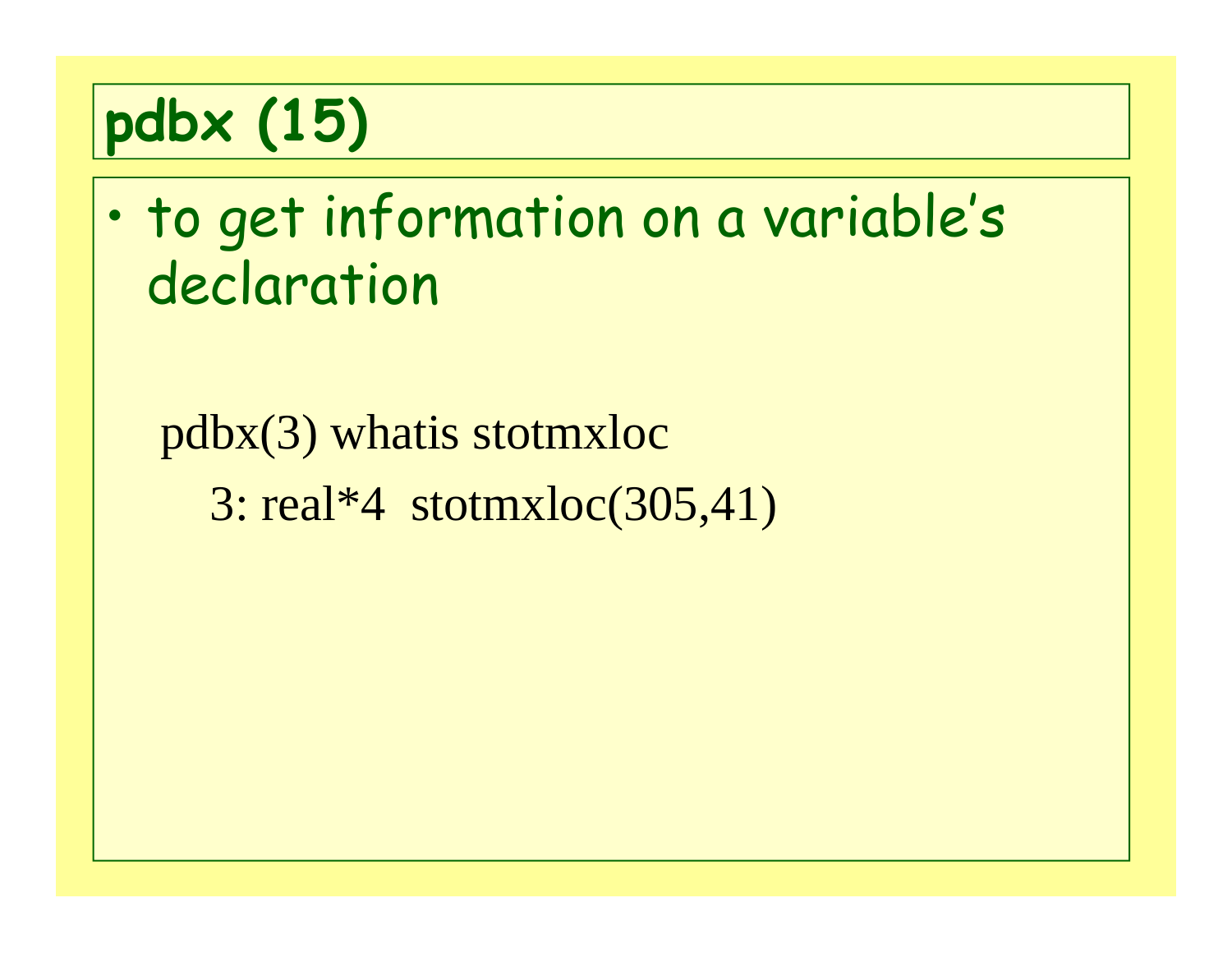#### **Other Scientific Software**

- •Matlab
- •Mathematica
- •Maple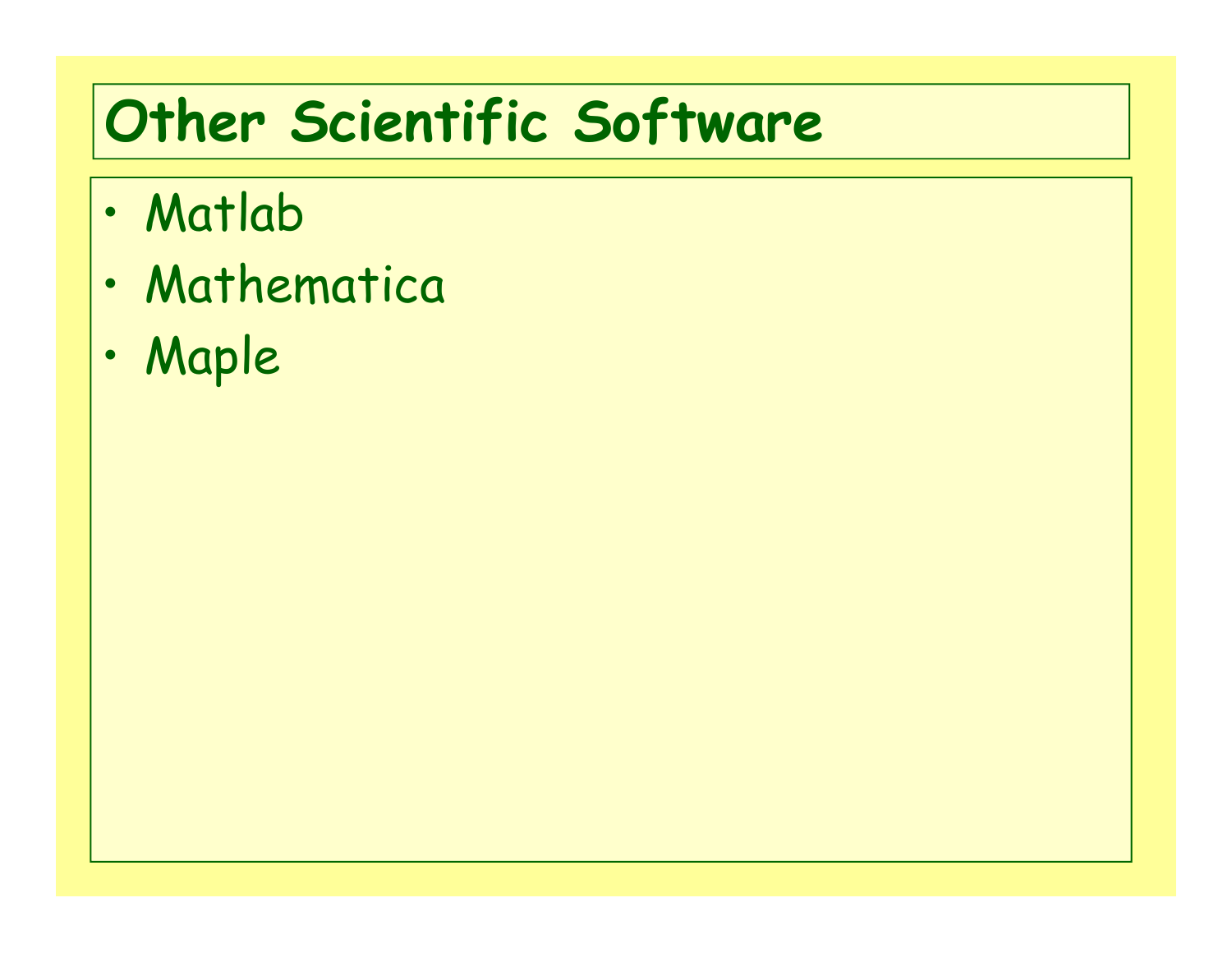#### **Matlab**

- •language for scientific computing
- •. very powerful and intuitive
- • can be used to solve small or medium sized problems
	- –major number crunching can get slow
- •excellent plot package
- •• we have an old version on our AIX machines
	- –The Mathworks no longer supports AIX
	- –latest version available on linux cluster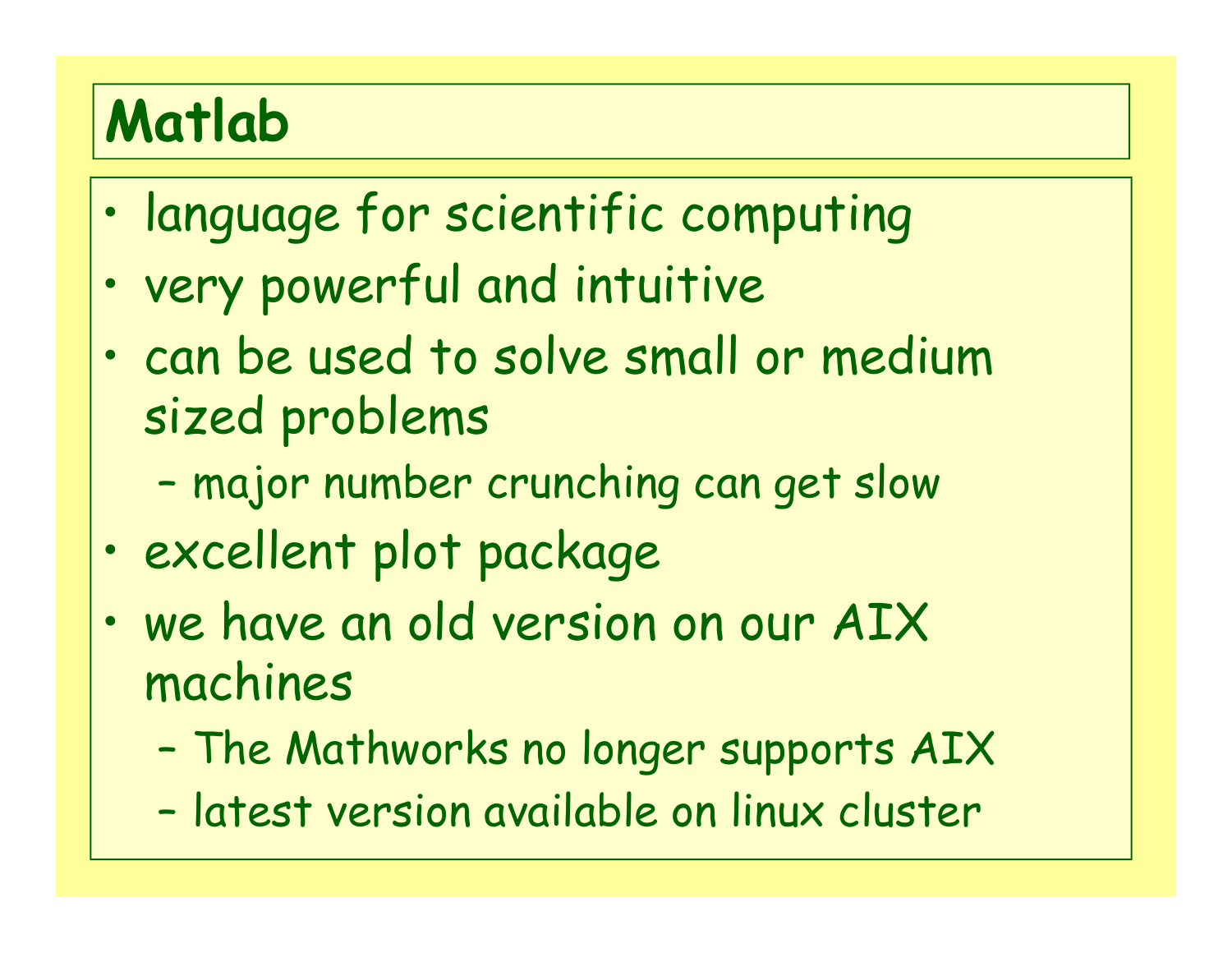## **Other Scientific Software – Matlab (cont'd)**

- • tutorial:
	- <http://scv.bu.edu/Tutorials/MATLAB/>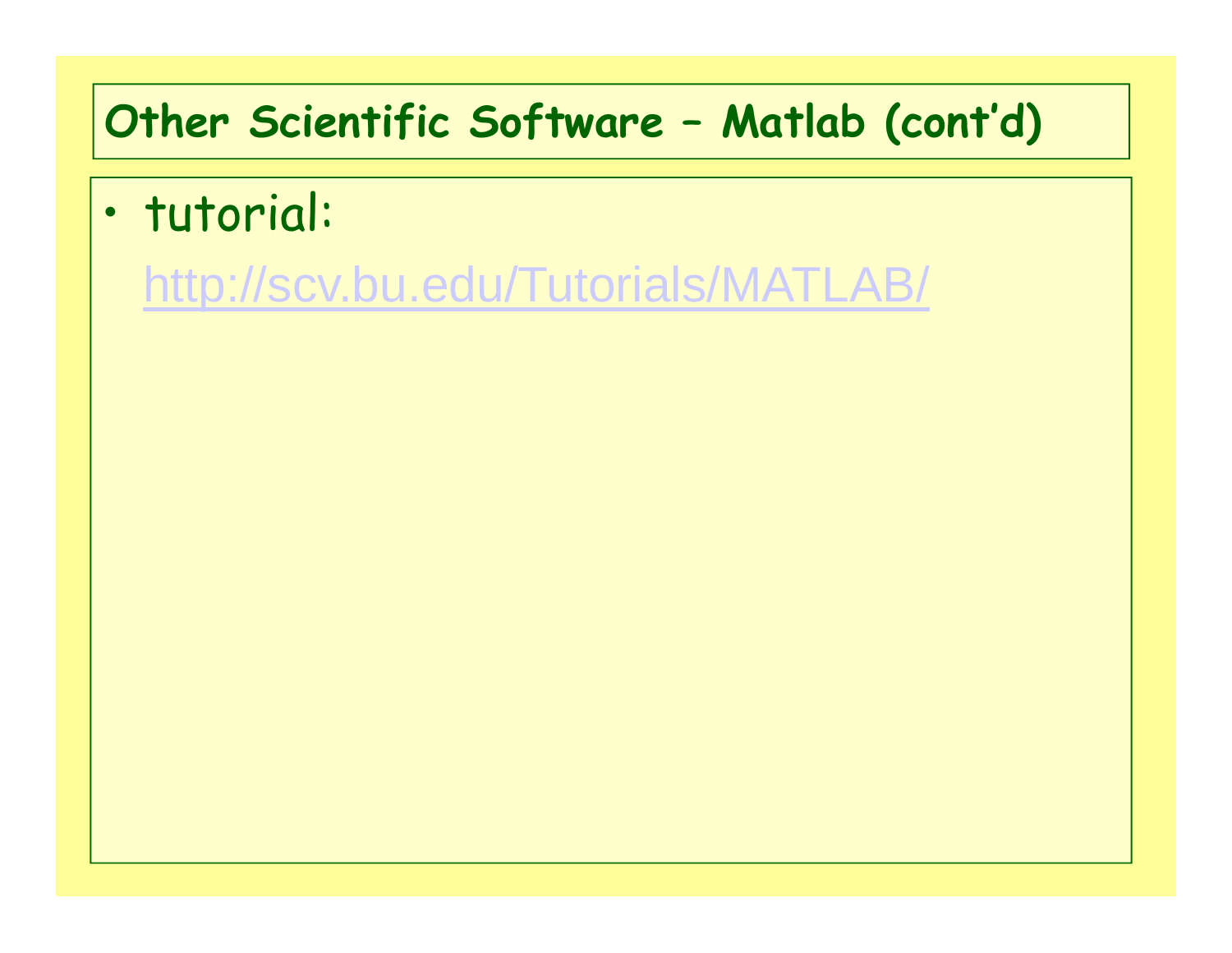## **Other Scientific Software - Mathematica**

- •similar to Matlab
- •performs symbolic equation manipulation

<http://scv.bu.edu/Graphics/mathematica.html>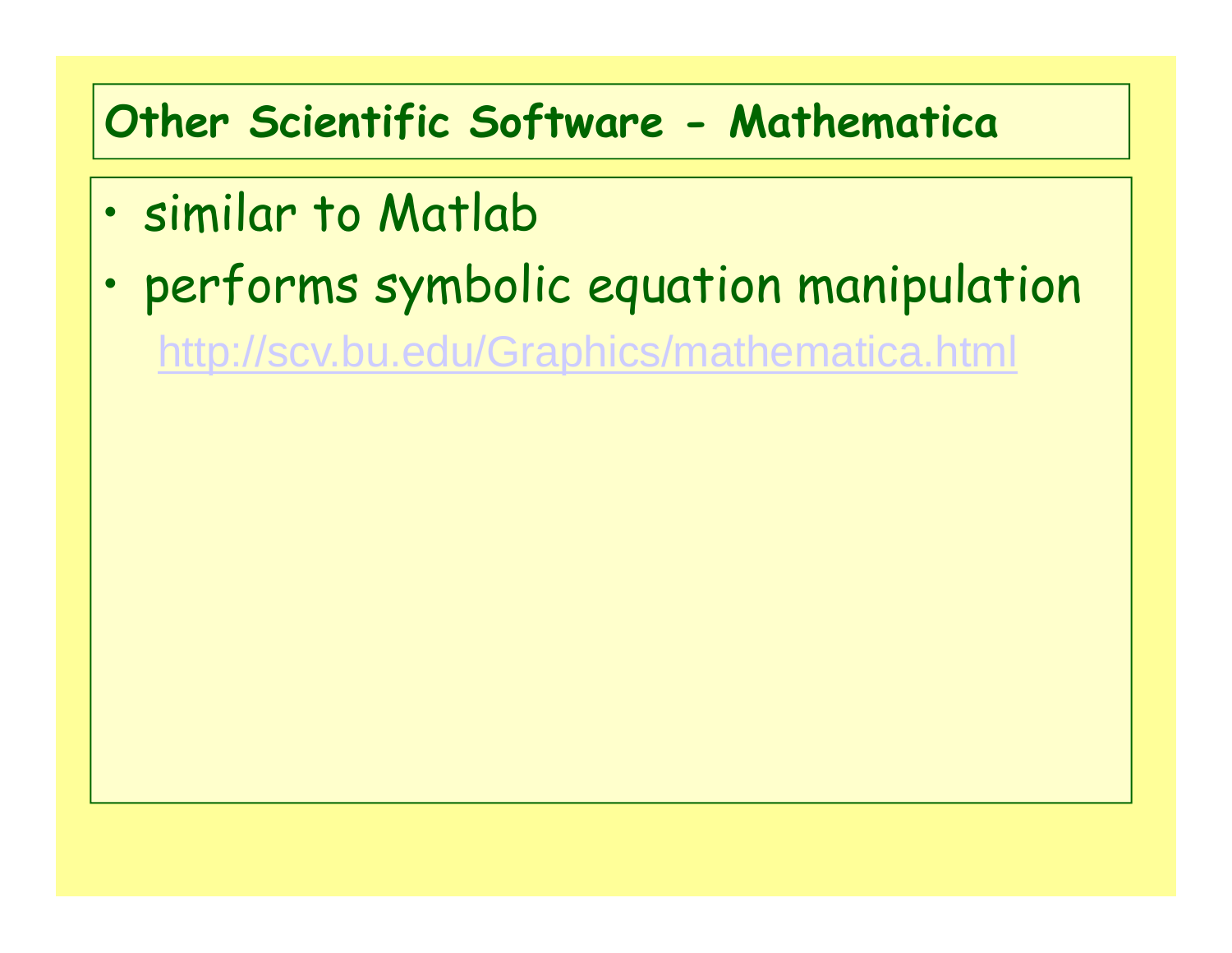## **Other Scientific Software - Maple**

- • performs symbolic equation manipulation as well as other mathematical functions
- • available on AIX systems and linux cluster
	- –suggest using cluster since it's faster
- • type "xmaple" at prompt
	- –- look at help => new users for good tutorials